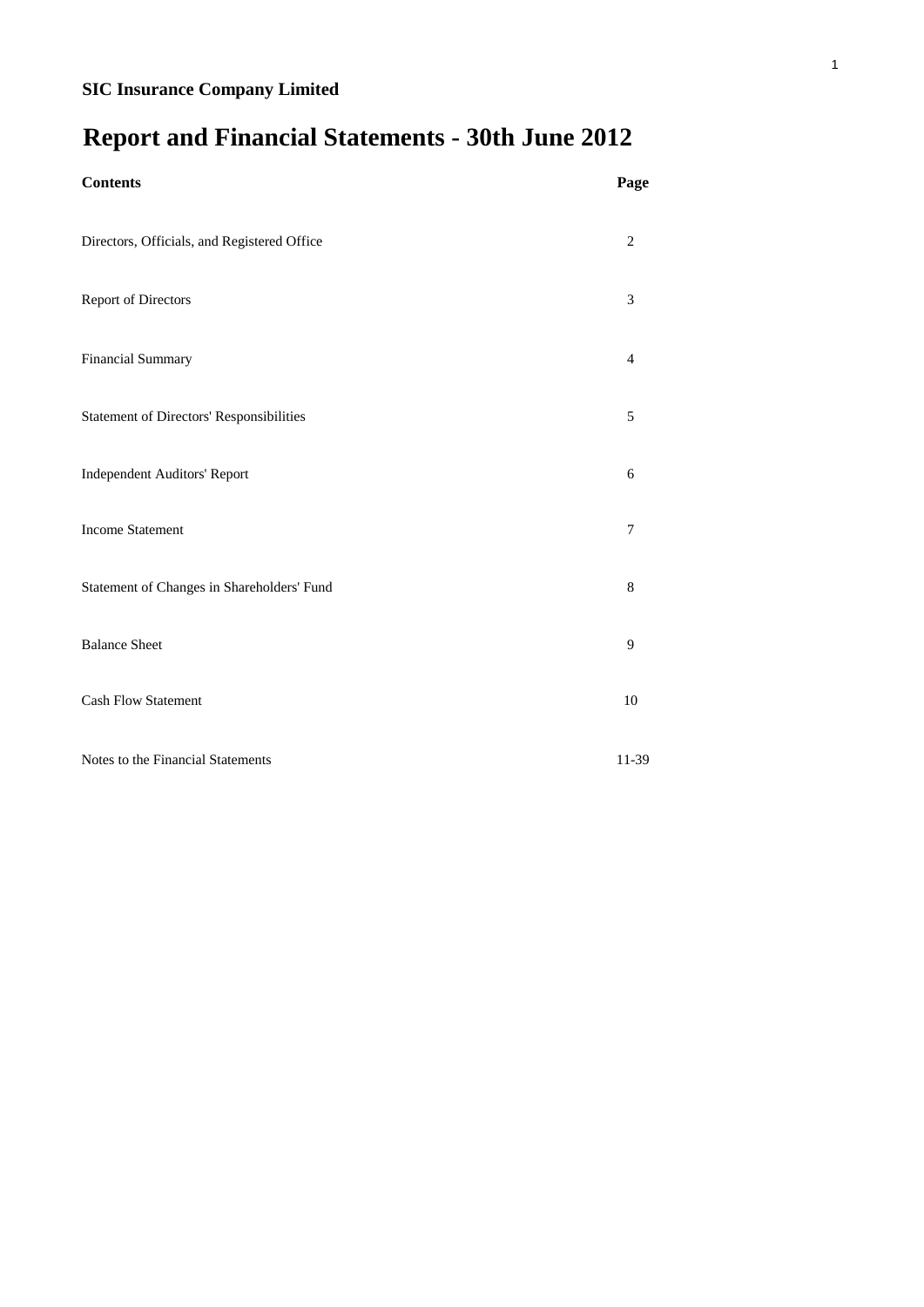# **Report and Financial Statements - 30th June 2012**

### **Directors, Officials and Registered Office**

| Directors:                | Mr. Max Cobbina<br>Mr. Justice Benjamin O. Tetteh<br>Dr. Sydney L. Laryea<br>Dr. Kofi Amoah<br>Mrs. Yvonne Osei-Tutu<br>Mr. Ato Pobee Ampiah<br>Mr. Kingsley Awuah - Darko<br>Dr. Vitus Anaab - Bisi | Chairman<br>Member<br>Member<br>Member<br>Member<br>Member<br>Member<br>Member |
|---------------------------|------------------------------------------------------------------------------------------------------------------------------------------------------------------------------------------------------|--------------------------------------------------------------------------------|
|                           |                                                                                                                                                                                                      |                                                                                |
| Ag. Secretary:            | Mr. Prince Emmanuel K. Mawuvenu                                                                                                                                                                      |                                                                                |
| <b>Registered Office:</b> | Nyemitei House                                                                                                                                                                                       |                                                                                |
|                           | 28/29 Ring Road East<br>Osu-Accra                                                                                                                                                                    |                                                                                |
| <b>Auditors:</b>          | Deloitte & Touche                                                                                                                                                                                    |                                                                                |
|                           | <b>Chartered Accountants</b>                                                                                                                                                                         |                                                                                |
|                           | 4 Liberation Road                                                                                                                                                                                    |                                                                                |
|                           | P.O. Box GP 453                                                                                                                                                                                      |                                                                                |
|                           | Accra                                                                                                                                                                                                |                                                                                |
| <b>Registrars:</b>        | NTHC Limited                                                                                                                                                                                         |                                                                                |
|                           | Martco House                                                                                                                                                                                         |                                                                                |
|                           | P O Box KIA 9563                                                                                                                                                                                     |                                                                                |
|                           | Airport, Accra                                                                                                                                                                                       |                                                                                |
| <b>Bankers: - Local</b>   | Ghana Commercial Bank Limited                                                                                                                                                                        |                                                                                |
|                           | Merchant Bank (Ghana) Limited                                                                                                                                                                        |                                                                                |
|                           | National Investment Bank Limited                                                                                                                                                                     |                                                                                |
|                           | <b>SG-SSB Bank Limited</b>                                                                                                                                                                           |                                                                                |
|                           | HFC Bank (Ghana) Limited                                                                                                                                                                             |                                                                                |
|                           | Standard Chartered Bank Ghana Limited                                                                                                                                                                |                                                                                |
|                           | Barclays Bank Ghana Limited                                                                                                                                                                          |                                                                                |
|                           | Ecobank Ghana Limited                                                                                                                                                                                |                                                                                |
|                           | <b>International Commercial Bank Limited</b>                                                                                                                                                         |                                                                                |
| <b>Bankers: - Foreign</b> | Ghana International Bank Limited                                                                                                                                                                     |                                                                                |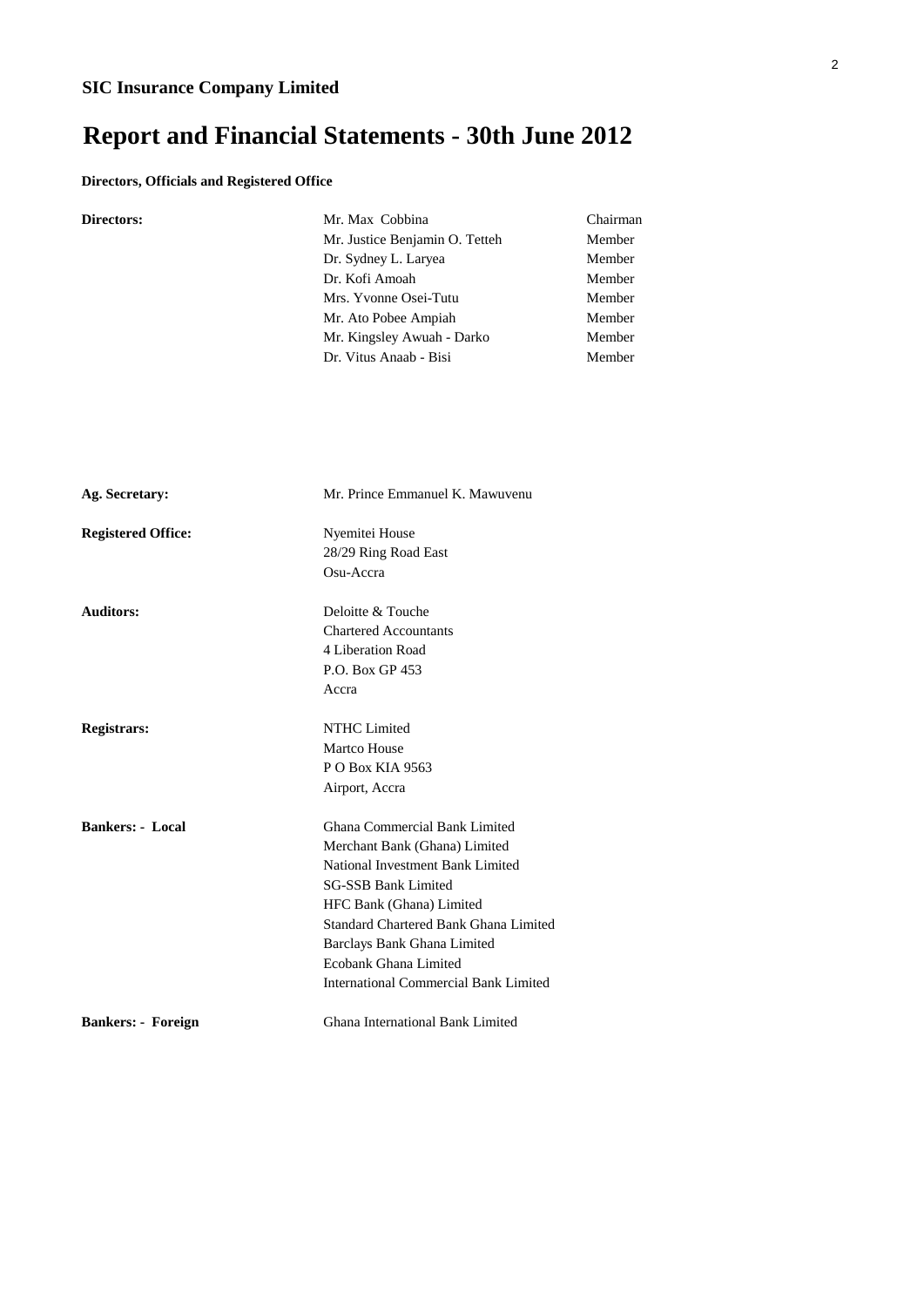# **Directors' Report**

The Directors have the pleasure in presenting their Quarterly Report of the Company for the Half Year Ended June 30, 2012.

| 1. | <b>Principal activities</b>                                                        |             |
|----|------------------------------------------------------------------------------------|-------------|
|    | The Company was incorporated to undertake Non-Life Insurance Business.             |             |
| 2. | <b>Results for the Half Year</b>                                                   | GHC         |
|    | The balance brought forward on Income Surplus                                      |             |
|    | Account at 1 January was                                                           | 21,841,221  |
|    | To which must be added:                                                            |             |
|    | Profit for the Half Year after charging all Expenses, Depreciation and Taxation of | 7,828,276   |
|    |                                                                                    | 29,669,497  |
|    | From which is made an appropriation to Statutory Reserve of                        | (1,440,813) |
|    |                                                                                    | 28,228,683  |
|    | Dividend paid                                                                      |             |
|    | Leaving a balance to be carried forward on Income Surplus account of               | 28,228,683  |
|    |                                                                                    |             |

### 3. **Nature of business**

There was no change in the nature of the business of the Company during the year.

### 4. **Auditors**

In accordance with section 134(5) of the Companies Code 1963, (Act 179) the auditors, Messrs. Deloitte & Touche have been replaced by Messrs Pernell Kerr Foster as Auditors of the Company.

On behalf of the Board

**Chairman Director**

Max Cobbina Dr. Sydney Laryea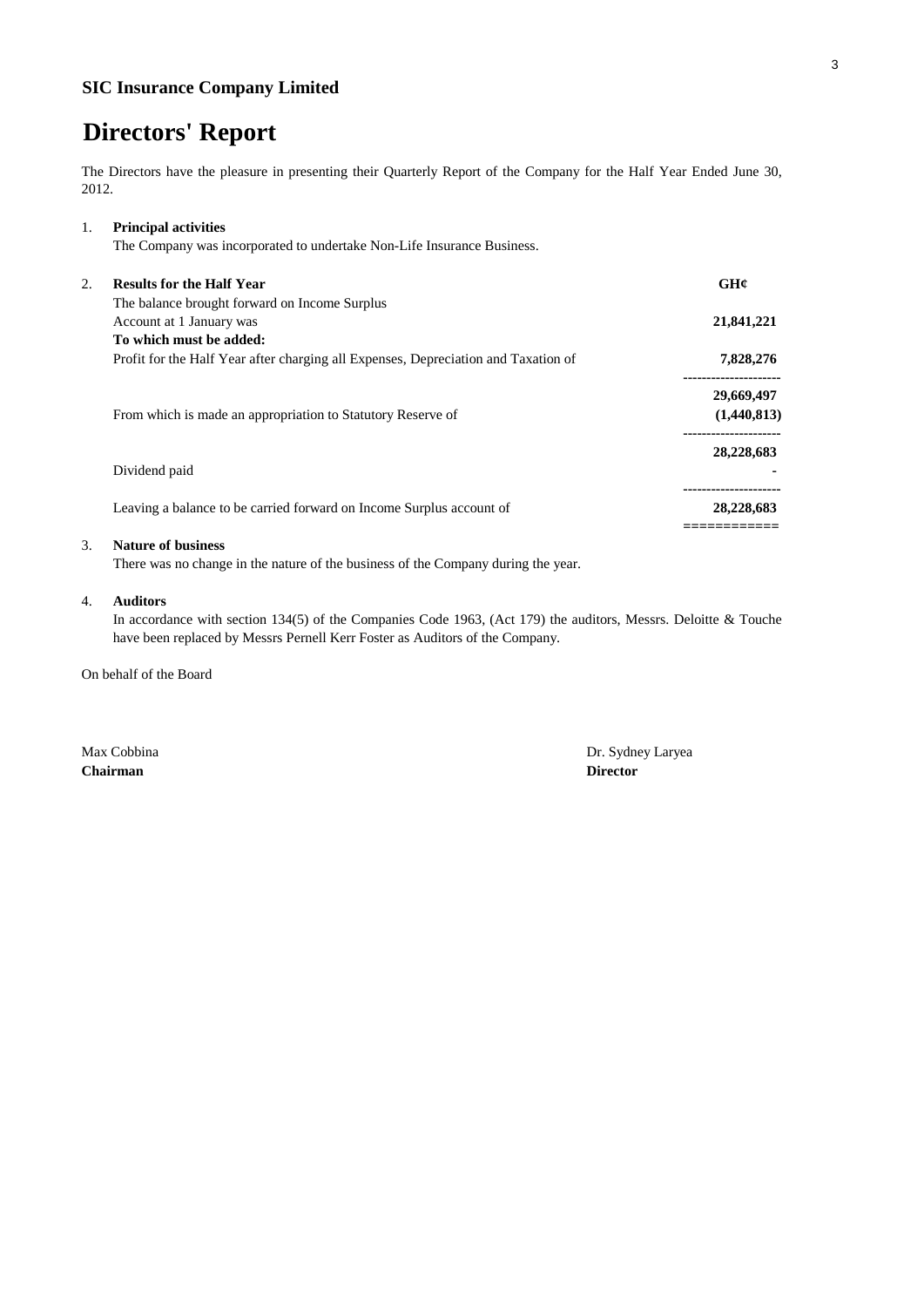## **Financial Summary - For the Half Year Ended 30th June, 2012**

|                                                      | 2012<br>GH¢    | 2011<br>GH¢  |
|------------------------------------------------------|----------------|--------------|
| <b>Gross Premium</b>                                 | 48,027,113     | 40,775,322   |
| Net Premium                                          | 37,038,287     | 32,529,257   |
| Claims Incurred                                      | (9,799,981)    | (9,274,203)  |
| Commissions                                          | (2, 111, 706)  | (724, 089)   |
| <b>Management Expenses</b>                           | (18, 875, 263) | (15,075,005) |
| <b>Underwriting Profit</b>                           | 6,251,337      | 7,455,960    |
| Investment Income                                    | 1,414,054      | 950,001      |
| Profit Before Tax                                    | 10,036,251     | 9,258,564    |
| <b>Profit After Tax</b>                              | 7,828,276      | 6,758,752    |
| Dividend                                             |                |              |
| <b>Shareholders' Funds</b>                           | 93,954,538     | 86,124,358   |
| Net Assets                                           | 93,954,538     | 86,124,358   |
| <b>Total Assets</b>                                  | 163,404,491    | 147,370,080  |
| <b>Number of shares issued</b><br>and fully paid for | 195,645,000    | 195,645,000  |
| Earnings per share $(GH\varphi)$                     | 0.0400         | 0.0345       |
| Share price $(GH\varphi)$                            | 0.33           | 0.52         |
| Dividend per share $(GH\varphi)$                     |                |              |
| Net Assets per share (GH¢)                           | 0.4802         | 0.4402       |
| Current Assets/Current Liab.                         | 1.38           | 1.37         |
| Return on shareholders funds (%)                     | 0.0833         | 0.0785       |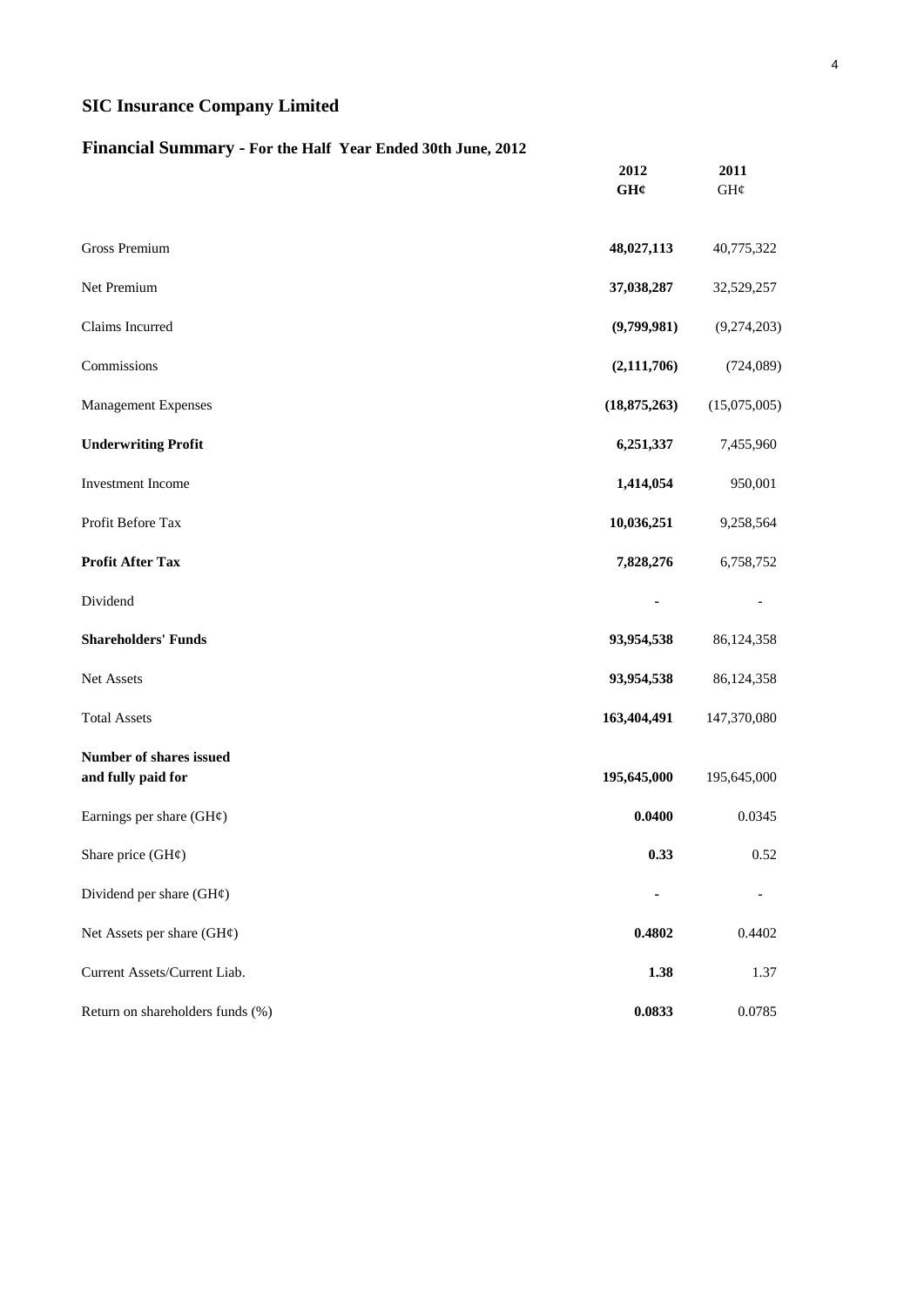# **Statement of Directors' Responsibilities**

The Ghana Companies Code 1963 (Act 179) requires the Directors to prepare Financial Statements for each quarter which give a True and Fair View of the state of affairs of the Company at the end of the Half Year and the Profit or Loss of the Company for the half year ended June 30, 2012.

The Directors believe that in preparing the Financial Statements, they have used appropriate Accounting Policies, consistently applied and supported by reasonable and prudent Judgements and Estimates and that all International Accounting Standards which they consider to be appropriate have been followed.

The Directors are responsible for ensuring that the Company keeps Accounting records which disclose with reasonable accuracy the Financial Position of the Company and which enable them to ensure that the Financial Statements comply with the Companies Code, 1963 (Act 179) and Insurance Act 2007 (Act 724).

They are also responsible for taking such steps as are reasonable to Safeguard the Assets of the Company and to prevent and detect Fraud and other Irregularities.

The above statements which should be read in conjunction with the statement of the auditors responsibilities on page 6 is made with a view to distinguishing for shareholders the respective responsibilities of the Directors and the Auditors in relation to the Financial Statements.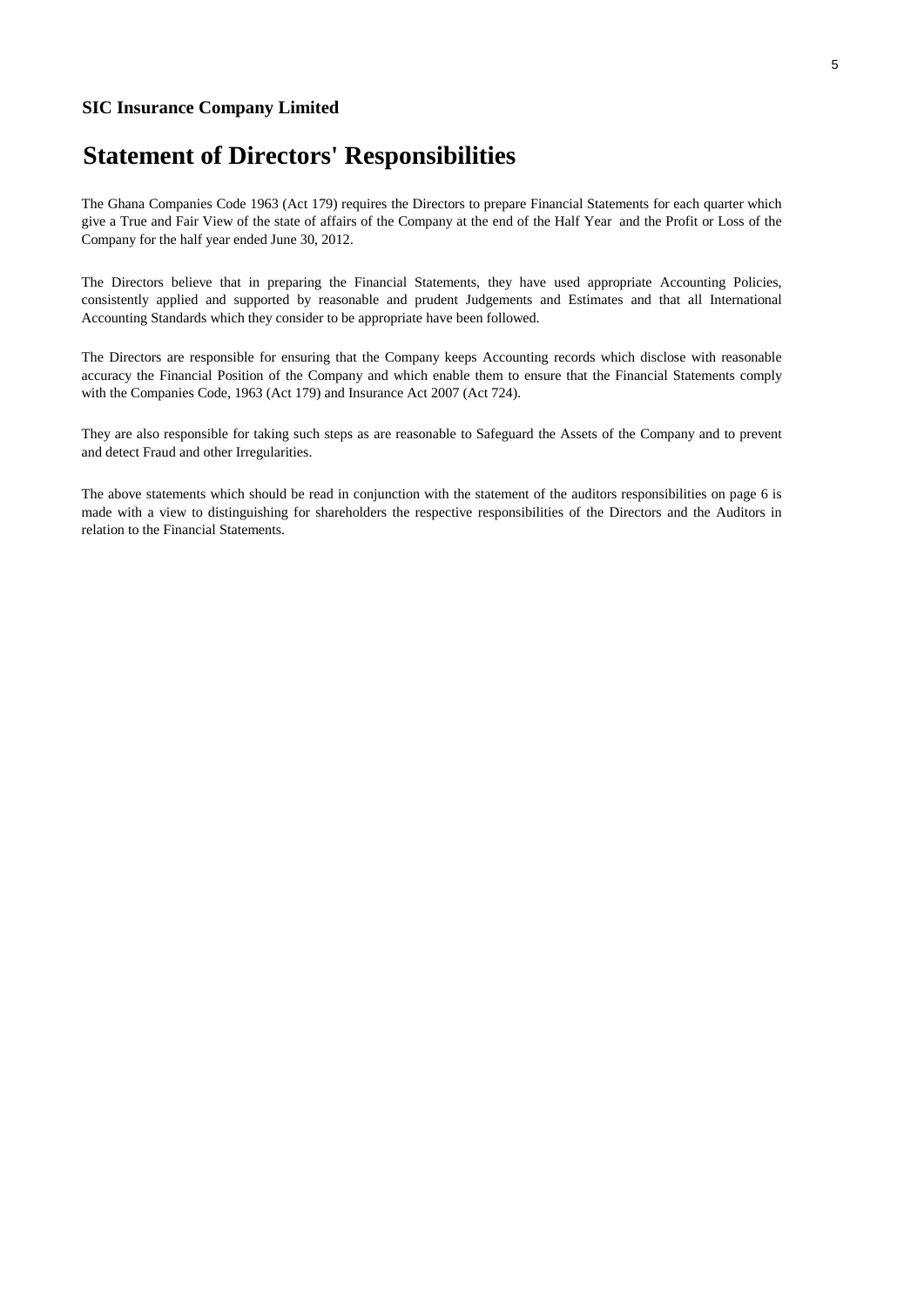# **Independent Auditors' Report**

## **To the members of SIC Insurance Company Limited**

These Financial Statements as at the Half Year ended June 2012 and set out on pages 7 - 39, which have being preapared on the basis of the International Financial Reporting Standards (IFRS) on pages 11 to 25 and other explanatory notes as set out on pages 26 to 39 are not audited, but interim audit shall be carried out after September 2012 and Final Audit carried out after 31st December 2012.

#### **Directors' responsibility for the Financial Statements**

The Directors are responsible for the preparation and fair presentation of these Financial Statements in accordance with the Companies Code 1963 ( Act 179) and the Insurance Act 2006 (Act 742) and the International Fianacial Reporting Standards (IFRS). These responsibilities include: Designing, iImplementing and Maintaining internal controls relevant to the presentation of Financial statements that are free from material misstatements, whether due to fraud or error; selecting and applying appropraite accounting policies; and making accounting estimates that are reasonable in the circumstances.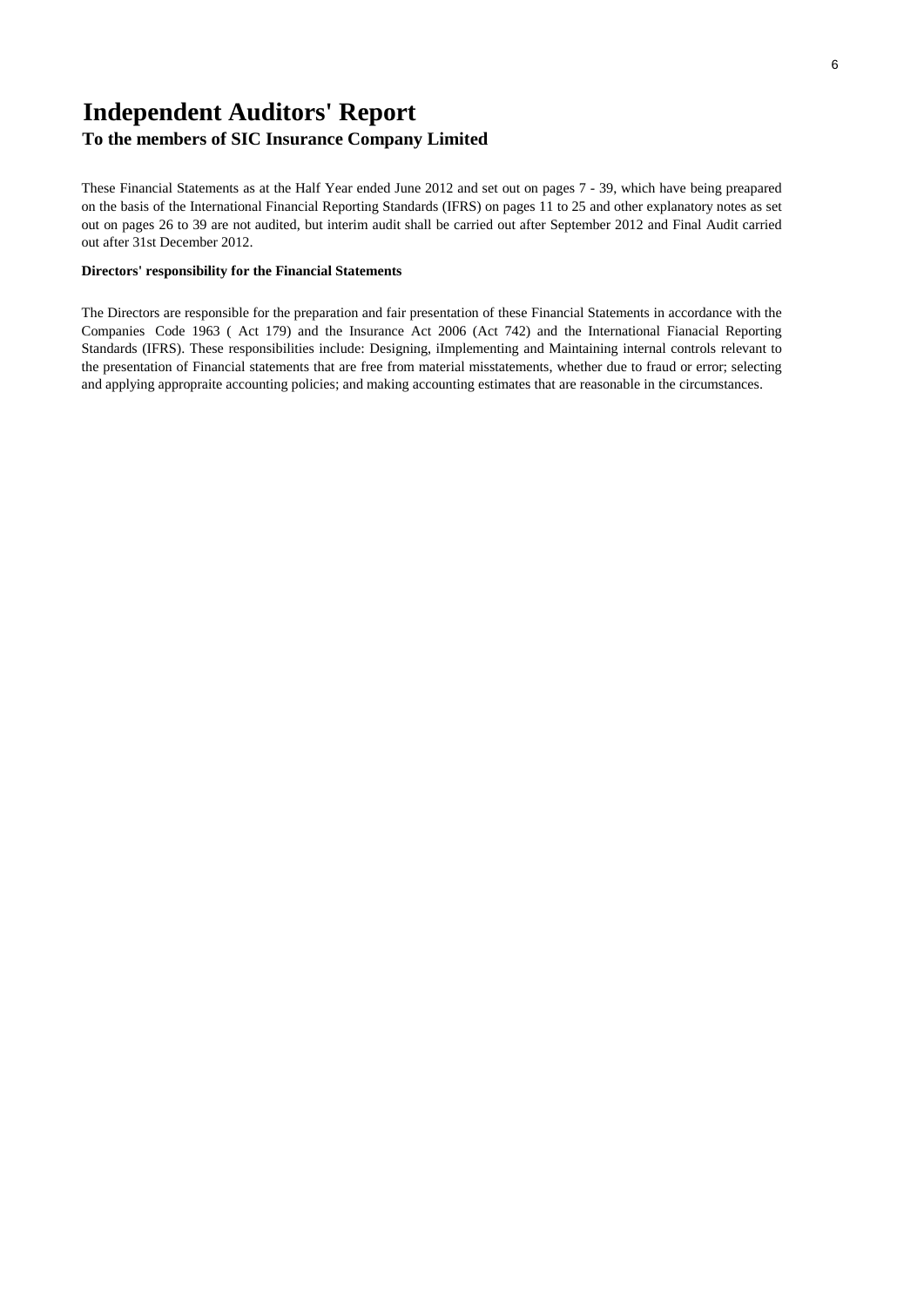# **Statement of Comprehensive Income**

**For the Half Year Ended 30 June, 2012**

|                                        | <b>Note</b> | 2012<br>GH¢    | 2011<br>GH¢  |
|----------------------------------------|-------------|----------------|--------------|
| <b>Gross Premium</b>                   | 6           | 48,027,113     | 40,775,322   |
| Less: Re-insurance                     | 7           | (10,988,827)   | (8,246,065)  |
| <b>Net Premium</b>                     |             | 37,038,287     | 32,529,257   |
| Claims Incurred                        | 8           | (9,799,981)    | (9,274,203)  |
| Commissions                            | 9           | (2,111,706)    | (724,089)    |
| Management Expenses                    | 10          | (18, 875, 263) | (15,075,005) |
| <b>Underwriting Profit</b>             |             | 6,251,337      | 7,455,960    |
| <b>Investment Income</b>               | 11          | 1,414,054      | 950,001      |
| Other Income                           | 12          | 2,370,860      | 852,603      |
| <b>Profit Before Tax</b>               |             | 10,036,251     | 9,258,564    |
| Taxation                               | 18(c)       | (2,207,975)    | (2,036,884)  |
| National Stabilization Levy            | 18(c)       |                | (462,928)    |
| <b>Profit After Tax transferred to</b> |             |                |              |
| <b>Income Surplus Account</b>          |             | 7,828,276      | 6,758,752    |
| <b>Basic earnings per share</b>        | 13          | 0.0400         | 0.0345       |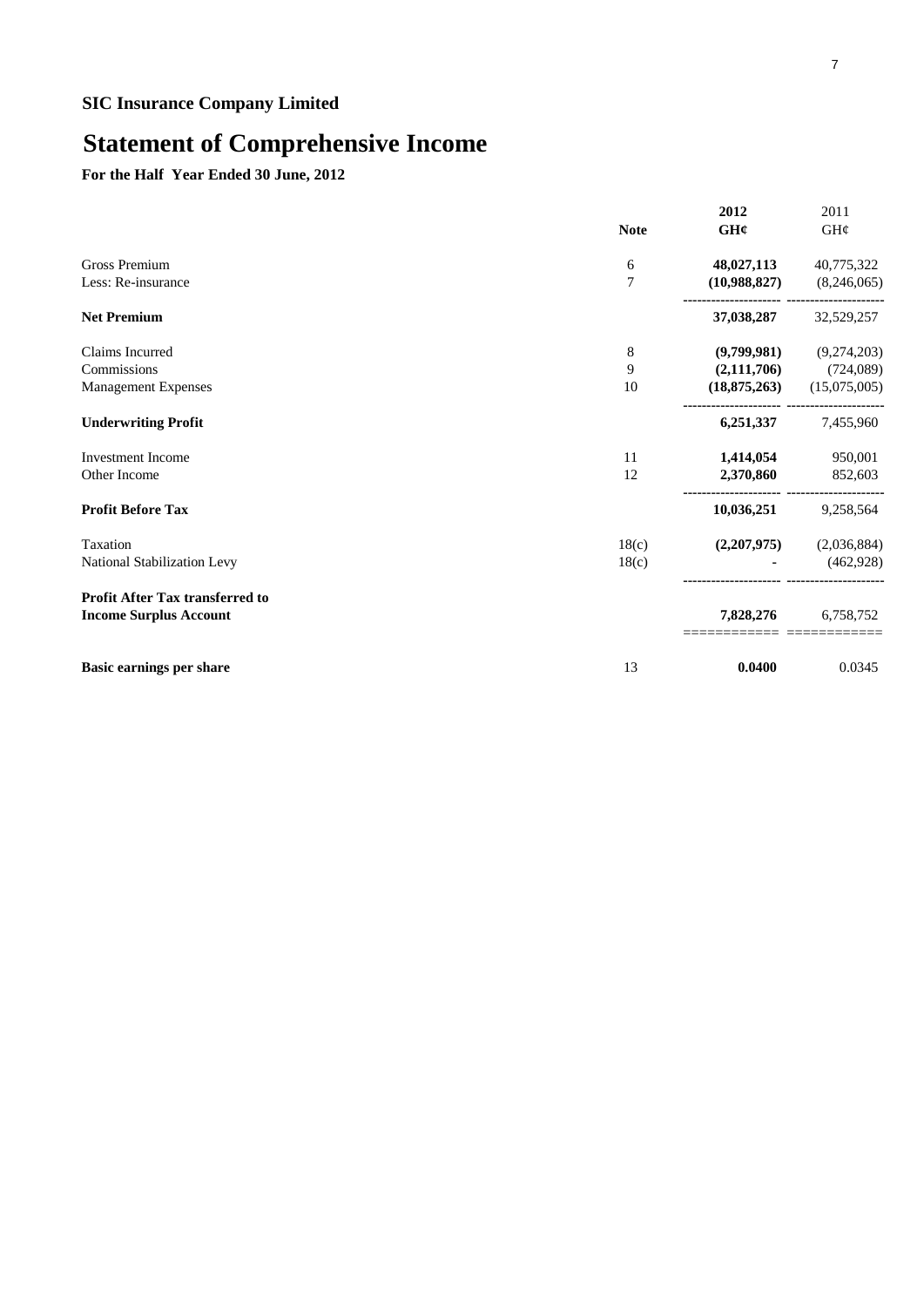## **Statement of changes in Shareholders Funds**

**As at the Half Year Ended 30 June 2012**

|                                                                  | <b>Stated</b><br>Capital<br>GH¢ | Income<br>Surplus<br>Account<br>GH¢ | Contingency<br>Reserves<br>GH¢ | Capital<br>Surplus<br>GH¢ | Available-for<br>sale Reserves<br>GH¢ | <b>Total</b><br>GH¢     |
|------------------------------------------------------------------|---------------------------------|-------------------------------------|--------------------------------|---------------------------|---------------------------------------|-------------------------|
| Bal. at 1 Jan. 2011 - Restated<br>Total recognised Income & Exp. | 25,000,000                      | 21,629,455<br>6,758,752             | 12,501,991                     | 9,316,952                 | 15,392,140                            | 83,840,538<br>6,758,752 |
| Valuation gain on Tangible Assets                                |                                 |                                     |                                |                           |                                       |                         |
| Net gain on Available-for-sale invest.                           |                                 |                                     |                                |                           | (4,474,932)                           | (4,474,932)             |
| Transfer (from)/to Reserve                                       |                                 | (1,223,260)                         | 1,223,260                      |                           |                                       |                         |
| Transfer to Equity holders                                       |                                 |                                     |                                |                           |                                       |                         |
| Bal. at 30 June 2011                                             | 25,000,000                      | 27,164,947                          | 13,725,251                     | 9,316,952                 | 10,917,208                            | 86,124,358              |
| Balance at 1 January 2012                                        | 25,000,000                      | 21,841,221                          | 14,892,702                     | 9,316,952                 | 15,385,142                            | 86,436,017              |
| Total recognised Income & Exp.                                   |                                 | 7,828,276                           |                                |                           |                                       | 7,828,276               |
| Transfer (from)/to Reserve                                       |                                 | (1,440,813)                         | 1,440,813                      |                           |                                       |                         |
| Net gain an Available-for-sale invest.                           |                                 |                                     |                                |                           | (309, 755)                            | (309, 755)              |
| Transfer to Equity holders                                       |                                 |                                     |                                |                           |                                       |                         |
| Bal. at 30 June 2012                                             | 25,000,000                      | 28,228,684                          | 16,333,515                     | 9,316,952                 | 15,075,387                            | 93,954,538              |
|                                                                  |                                 |                                     |                                |                           |                                       |                         |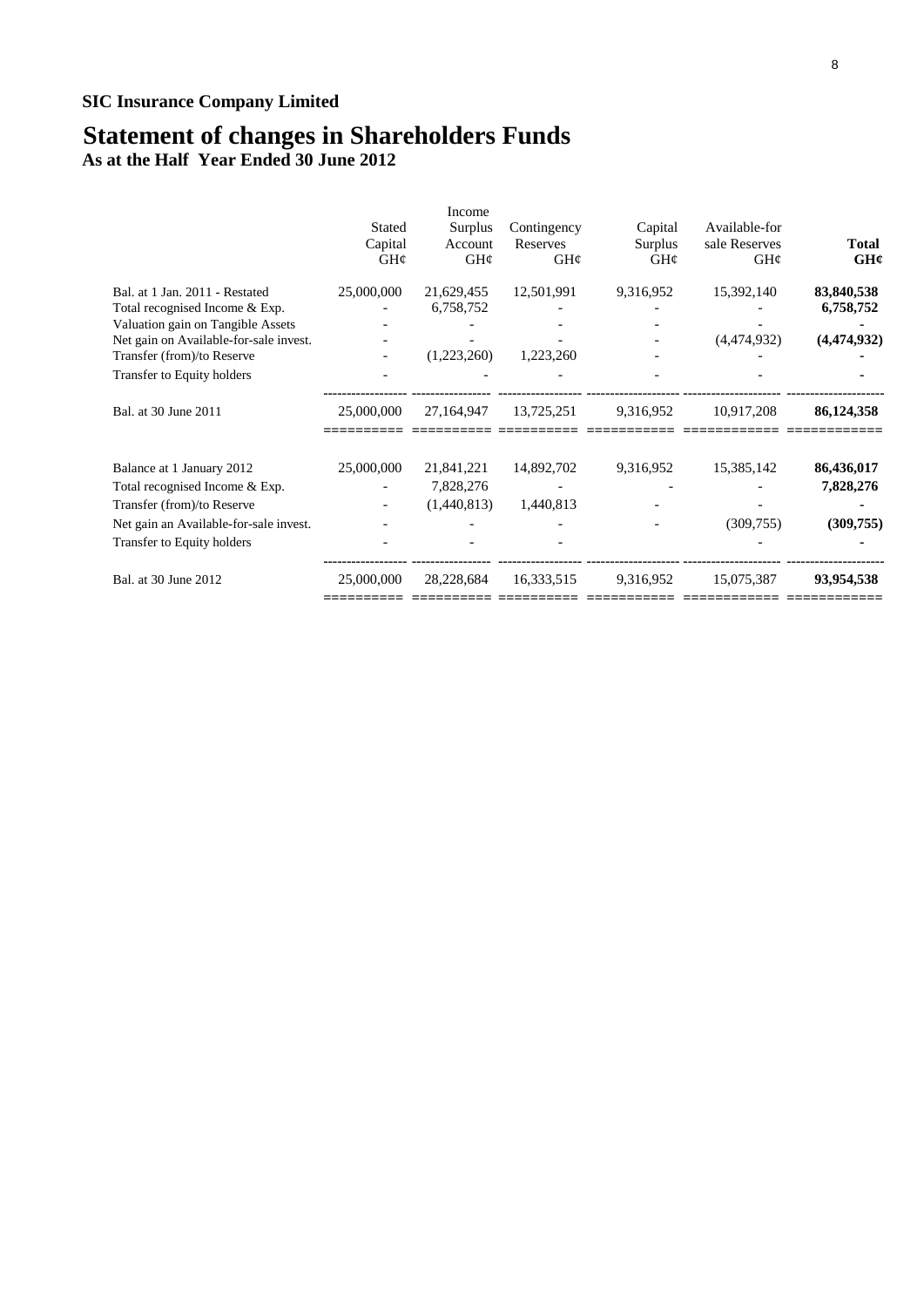# **Statement of Financial Position**

**As at 30 June, 2012**

|                                         | <b>Note</b>     | 2012<br>GH¢               | 2011<br>GH¢                                               |
|-----------------------------------------|-----------------|---------------------------|-----------------------------------------------------------|
| <b>Stated Capital</b>                   | 19              | 25,000,000                | 25,000,000                                                |
| Capital Surplus                         | 20              | 9,316,952                 | 9,316,952                                                 |
| <b>Income Surplus</b>                   |                 | 28,228,684                | 27,164,947                                                |
| <b>Contingency Reserve</b>              | 21              | 16,333,515                | 13,725,251                                                |
| Available-for-sale reserve              | 22              | 15,075,387                | 10,917,208                                                |
| <b>Shareholders funds</b>               |                 | 93,954,538                | 86,124,358                                                |
| <b>Represented by:</b>                  |                 |                           |                                                           |
| Property, Plant and Equipment           | 23              | 20,383,131                | 20,045,798                                                |
| <b>Investment Properties</b>            | 24              | 6,057,186                 | 6,013,805                                                 |
| <b>Intangible Assets</b>                | 25              | 673,881                   | 389,169.00                                                |
| Long term Investments                   | 26              | 37,637,246                | 34,867,621                                                |
| Investment in Subsidiary                | 27              | 1,865,492                 | 1,865,492                                                 |
| <b>Investment</b> in Associates         | 28              | 5,073,215                 | 5,073,215                                                 |
|                                         |                 | 71,690,151                | 68,255,100                                                |
| <b>Current assets</b>                   |                 |                           |                                                           |
| <b>Short Term Investments</b>           | 29              | 9,513,449                 | 8,564,100                                                 |
| Lease Deposit                           | 30              | 998,228                   | 1,862,856                                                 |
| Trade & other receivables               | 31              | 62,905,324                | 57,777,432                                                |
| Inventories                             |                 | 754,479                   | 556,998                                                   |
| <b>Unearned Reinsurance Premium</b>     |                 | 16,270,012                | <b>16,270,012</b> 9,091,632<br><b>1,272,848</b> 1,261,962 |
| Cash and Bank balances                  | 34              |                           |                                                           |
| <b>Total Current Assets</b>             |                 | 91,714,340 79,114,980     |                                                           |
| <b>Current Liabilities</b>              |                 |                           |                                                           |
| <b>Unearned Premium</b>                 | 5               | 34,703,546                | 27,024,506                                                |
| <b>Outstanding Claims</b>               | $\,8\,$         | 2,608,670                 | 1,708,277                                                 |
| Trade & Other payables                  | 32              | 23,854,381                | 24,505,327                                                |
| Taxation                                | 18(a,b)         | 5,006,794                 | 3,672,446                                                 |
| Dividends                               |                 | $\sim$                    | $\blacksquare$                                            |
| Other Current Financial Liabilities     | 33              | 240,135                   | 756,875                                                   |
| <b>Total Current Liabilities</b>        |                 | 66,413,526 57,667,431     |                                                           |
| <b>Net Current Assets</b>               |                 | 25,300,814                | 21,447,549                                                |
| Other Non-current Financial Liabilities | 33              |                           |                                                           |
| Deferred Tax                            | 18 <sub>d</sub> |                           | (180,629) (681,584)<br>(2,855,799) (2,896,707)            |
| <b>Total Non-Current Liabilities</b>    |                 | (3,036,428)               | (3,578,291)                                               |
| <b>Net Assets</b>                       |                 | 93,954,538                | 86,124,358                                                |
|                                         |                 | ========================= |                                                           |

**Chairman** 

Max Cobbina Dr. Sydney Laryea Dr. Sydney Laryea Dr. Sydney Laryea Dr. Sydney Laryea Director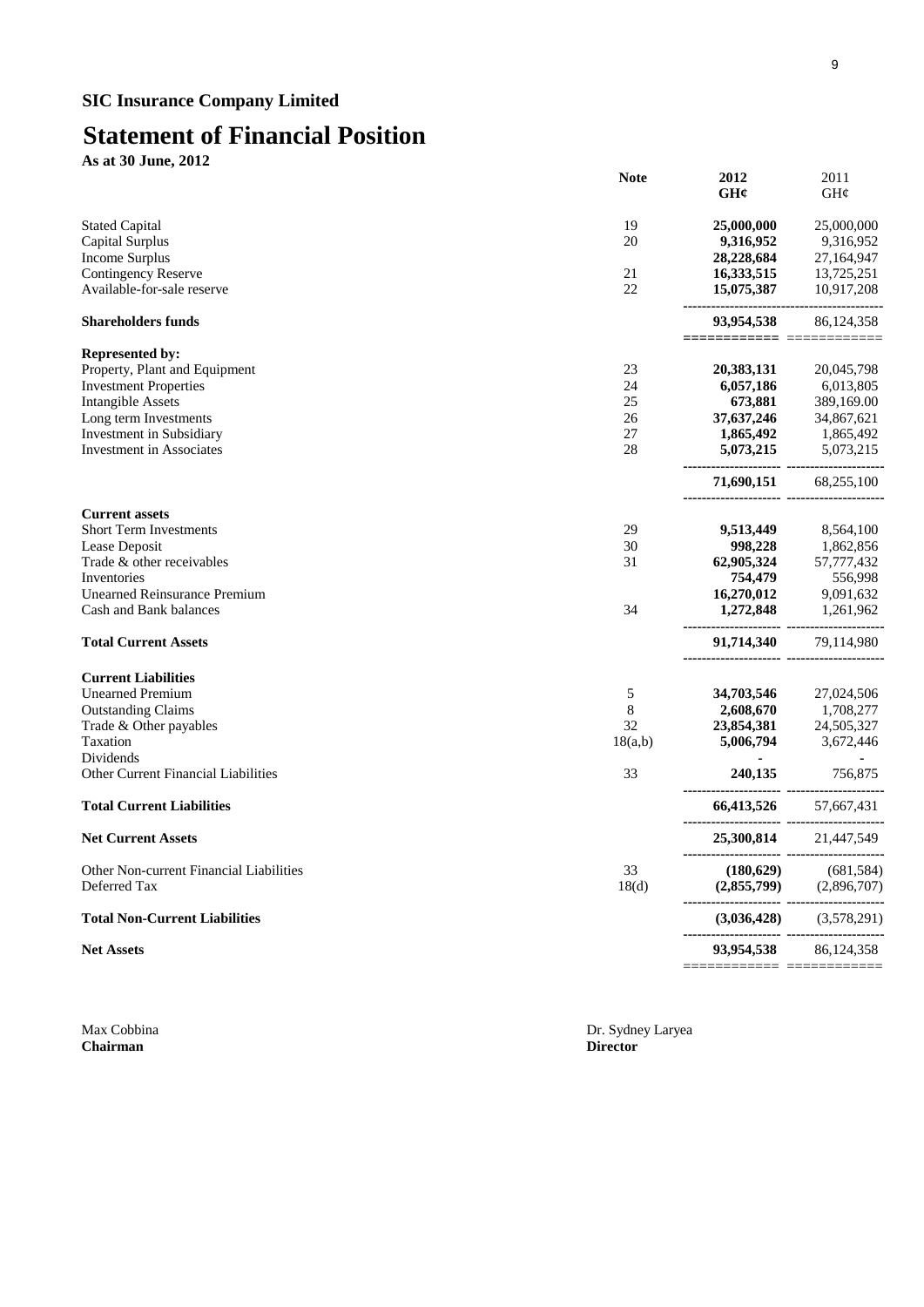# **Statement of Cash flow Position**

**For the Half Year Ended 30 June, 2012**

| <b>Operating Activities</b>                                 | <b>Note</b> | 2012<br>GHC                                          | 2011<br>GH¢                 |
|-------------------------------------------------------------|-------------|------------------------------------------------------|-----------------------------|
| <b>Operating Profit</b>                                     |             | 10,036,251                                           | 9,258,564                   |
|                                                             |             |                                                      | $10,036,251$ 9,258,564      |
| Adjustment to reconcile profit before tax to net cash flows |             |                                                      |                             |
| Non-cash:                                                   |             |                                                      |                             |
| Depreciation                                                |             | 696,257                                              | 695,168                     |
| Amortisation                                                |             | 56,095                                               | 59,078                      |
| Profit on disposal of Property, Plant & Equipment           |             |                                                      | (126, 026)                  |
| Available-for-sale reserves                                 |             | (309,755)                                            | 3,733,956                   |
| <b>Interest Received</b>                                    |             | (430,609)                                            | (327,208)                   |
| Dividend Received                                           |             | (983, 445)                                           | (622,793)                   |
| <b>Working capital adjustments:</b>                         |             |                                                      |                             |
| (Decrease)/Increase in Provision for Unearned Premium       |             | 7,679,040                                            | 3,285,272                   |
| Decrease/(Increase) in Receivables                          |             | (5,127,892)                                          | (10, 298, 575)              |
| Decrease/(Increase) in Inventories                          |             | (197, 481)                                           | (33,208)                    |
| Decrease/(Increase) in Unearned Reinsurance Premium         |             | (7, 178, 380)                                        | (3,398,312)                 |
| (Decrease)/Increase in Trade & Other payables               |             | (650, 946)                                           | 2,879,956                   |
| (Decrease)/increase in Provision of Claims                  |             | 900,393                                              | (59,086)                    |
| (Decrease)/increase in Lease Obligations                    |             | (1,017,695)                                          | 518,263                     |
| Decrease/(Increase) in Lease Deposits                       |             | 864,628                                              | (301, 927)                  |
| Tax paid                                                    |             |                                                      | $(863,925)$ $(409,163)$     |
| <b>Net cash used in Operating Activities</b>                |             |                                                      | 3,472,536 4,853,959         |
| <b>Investing Activities</b>                                 |             |                                                      |                             |
| Acquisition of Property, Plant and Equipment                |             |                                                      | $(734,055)$ $(1,053,445)$   |
| Acquisition of Intangible Assets                            |             |                                                      |                             |
| Proceeds from sale of Property, Plant and Eequipment        |             | --------------------- --------------                 | $(421,830)$ - 126,026       |
| Net cash used/flow from Investing Activities                |             |                                                      | $(1,155,884)$ $(927,419)$   |
| <b>Financing Activities</b>                                 |             |                                                      |                             |
| (Purchase)/Redemption of Long Term Investments              |             |                                                      | $(1,135,161)$ $(3,613,884)$ |
| Investment in Subsidiary                                    |             |                                                      | (1,539,779)                 |
| Investment in Associated Company                            |             |                                                      |                             |
| Dividend Received                                           |             | 983,445                                              | 622,793                     |
| <b>Interest Received</b>                                    |             | 430,609                                              | 327,208                     |
| Dividend paid                                               |             |                                                      |                             |
| Net Cash used in servicing of finance                       |             | -------------------- -------------                   | 278,893 (4,203,662)         |
| Changes in Cash and Cash equivalent                         |             |                                                      |                             |
| Balance as at 1 January                                     |             |                                                      |                             |
| Cash & Cash equivalent at 31 March                          |             |                                                      | 10,786,297 9,826,062        |
| Analysis of changes in Cash and Cash equivalent             |             | =======================                              |                             |
| Cash and Bank                                               |             |                                                      | 1,272,848 1,261,962         |
| <b>Short Term Investments</b>                               |             |                                                      | 9,513,449 8,564,100         |
|                                                             | 36          | --------------------- ----------------<br>10,786,297 | 9,826,062                   |
|                                                             |             | ======================                               |                             |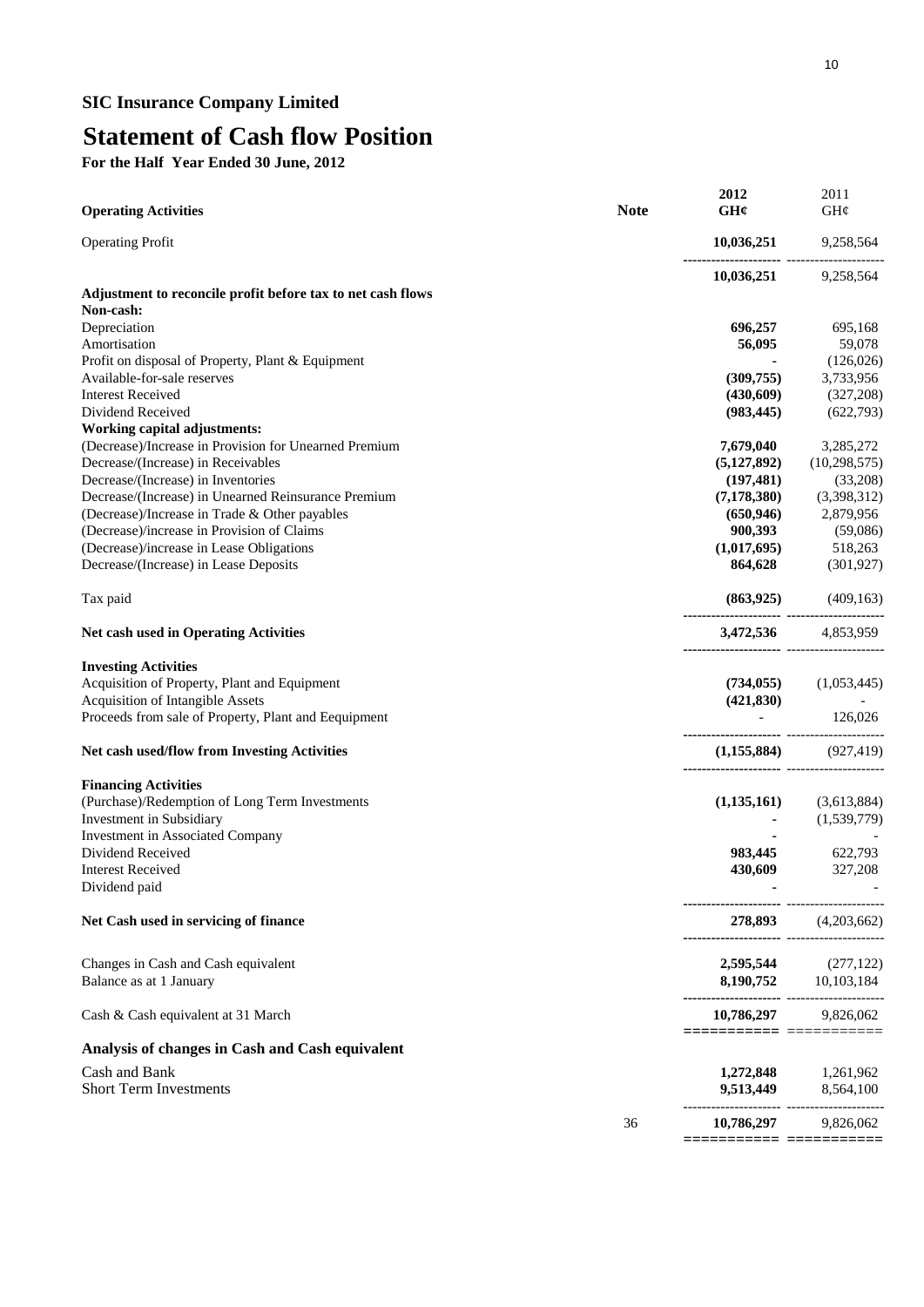## **Notes to the Financial Statements**

**For the Half Year Ended 30 June, 2012**

#### **1. Reporting Entity**

SIC Insurance Company Limited underwrite Non-Life Insurance risks. The Company also issues a diversified portfolio of Investment Services to provide its customers with Asset Management solutions for their Savings and Retirement needs as well as undertaking Brokerage Services. The Company is a Limited Liability Company incorporated and domiciled in Ghana, with its registered office at Nyemitei House 28/29 Ring Road East Osu-Accra. SIC Insurance Company Limited has a primary listing on the Ghana Stock Exchange.

#### **2. Basis of Preparation**

#### **(a) Statement of Compliance**

The Financial Statements are prepared in compliance with International Financial Reporting Standards (IFRS) and Interpretations of those Standards, as adopted by the International Accounting Standards Board and applicable legislation. These are the Company's set of Financial Statements prepared in accordance with IFRS and IFRS 1 has been applied. In accordance with the transitional requirements of these standards, the Company has provided full comparative information.

The following Accounting Standards, Interpretations and Amendments to Published Accounting Standards that impacted the operations of the Company were adopted:

IFRS 1 First time adoption of IFRS;

- IFRS 4 Insurance contracts;
- IFRS 7 Financial Instruments: Disclosures (effective 1 January 2007)
- IAS 1 (Revised), Presentation of Financial Statements (added disclosures about an entity's capital and other disclosures)
- IAS 14 Segment reporting;
- IAS 16 Property, Plant and Equipment;
- IAS 17 Leases;
- IAS 18 Revenue;
- IAS19 (Amendment), Employee benefits
- IAS 21 (Amendment), The effects of changes in foreign exchange rates;
- IAS 24 (Amendment), Related Party disclosures;
- IAS 32 (Amendment), Financial Instruments: Disclosure and Presentation;
- IAS 36 Impairment of Assets;
- IAS 37 Provisions, Contingent Liabilities and Contingent Assets;
- IAS 38 Intangible Assets;
- IAS 39 (Amendment), Financial Instruments: Recognition and Measurement; and
- IAS 40 Investment Properties.

#### **(b) Basis of Measurement**

The Financial Statements have been prepared on the Historical Cost basis except for Available-for-sale Financial Assets that are measured at Fair Value, Financial Assets held at Fair Value through Profit and Loss, Investment Property is measured at Fair Value, Retirement benefit obligations and other Long term employee benefit are measured at Net Present Value, Financial Assets and Liabilities initially recognised at Fair Value.

#### **(c) Use of Estimates and Judgement**

The preparation of Financial Statements in conformity with IFRS requires management to make judgements, estimates and assumptions that affect the application of accounting policies and the reported amounts of Assets, Liabilities, Income and Expenses. Actual results may differ from these estimates. Estimates and underlying assumptions are reviewed on an ongoing basis. Revisions to accounting estimates are recognised in the period in which the estimate is revised if the revision affects only that period or in the period of the revision and the future periods if the revision affects both current and future periods.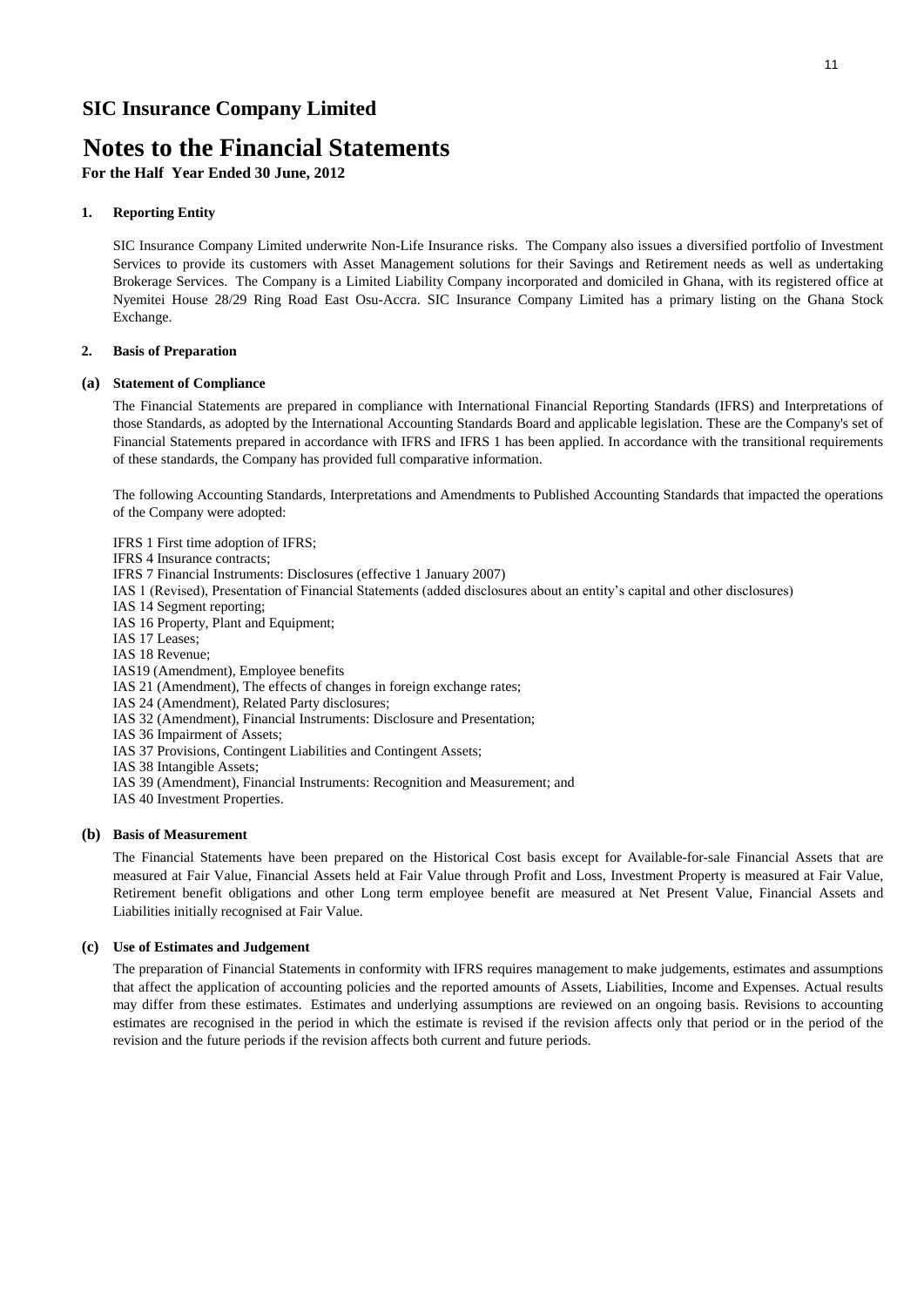**For the Half Year Ended 30 June, 2012**

#### **3. Significant accounting policies**

The Accounting Policies set out below have been applied consistently to all periods presented in these Financial Statements by the Company:

### **(a) Consolidation**

### i). *Subsidiaries:*

Subsidiaries are all entities over which the Company has the power to govern the Financial and Operating policies generally accompanying a shareholding of more than one half of the voting rights. The existence and effect of potential voting rights that are currently exercisable or convertible are considered when assessing whether the Company controls another entity. Subsidiaries are fully consolidated from the date on which control is transferred to the Company. They are de-consolidated from the date on which control ceases.

The Company uses the Purchase Method of accounting to account for the acquisition of subsidiaries. The cost of an acquisition is measured at the Fair Value of the Assets given, Equity Instruments issued and Liabilities incurred or assumed at the date of exchange, plus costs directly attributable to the acquisition. Identifiable Assets acquired, Liabilities and Contingent Liabilities assumed in a business combination are measured initially at their Fair Values at the acquisition date, irrespective of the extent of any minority interest. The excess of the cost of acquisition over the Fair Value of the Company's share of the identifiable net assets acquired is recorded as Goodwill. If the cost of acquisition is less than the fair value of the net assets of the subsidiary acquired, the difference is recognised directly in the Income Statement.

Intra-company transactions, balances and unrealised gains on Intra-company transactions are eliminated. Unrealised losses are also eliminated unless the transaction provides evidence of an impairment of the asset transferred. Subsidiaries' accounting policies have been changed where necessary to ensure consistency with the policies adopted by the Company.

#### ii). *Associates:*

Associates are all entities over which the Company has significant influence but not control, generally accompanying a shareholding of between 20% and 50% of the voting rights. Investments in Associates are accounted for by the equity method of accounting and are initially recognised at cost. The Company's Investment in Associates includes goodwill (net of any accumulated impairment loss) identified on acquisition **(see Note 29)**.

The Company's share of its associates' post-acquisition Profits or Losses is recognised in the Income statement, and its share of postacquisition movements in reserves is recognised in Reserves. The cumulative post-acquisition movements are adjusted against the carrying amount of the investment. When the Company's share of losses in an Associate equals or exceeds its interest in the Associate, including any other unsecured receivables, the company does not recognise further losses, unless it has incurred obligations or made payments on behalf of the Associate.

Unrealised gains on transactions between the Company and its Associates are eliminated to the extent of the Company's interest in the Associates. Unrealised losses are also eliminated unless the transaction provides evidence of an impairment of the asset transferred. Associates' accounting policies have been changed where necessary to ensure consistency with the policies adopted by the Company.

#### **(b) Segment reporting**

A Business segment is a Company of Assets and operations engaged in providing products or services that are subject to risks and returns that are different from those of other business segments. A Geographical segment is engaged in providing products or services within a particular economic environment that are subject to risks and return that are different from those of segments operating in other economic environments.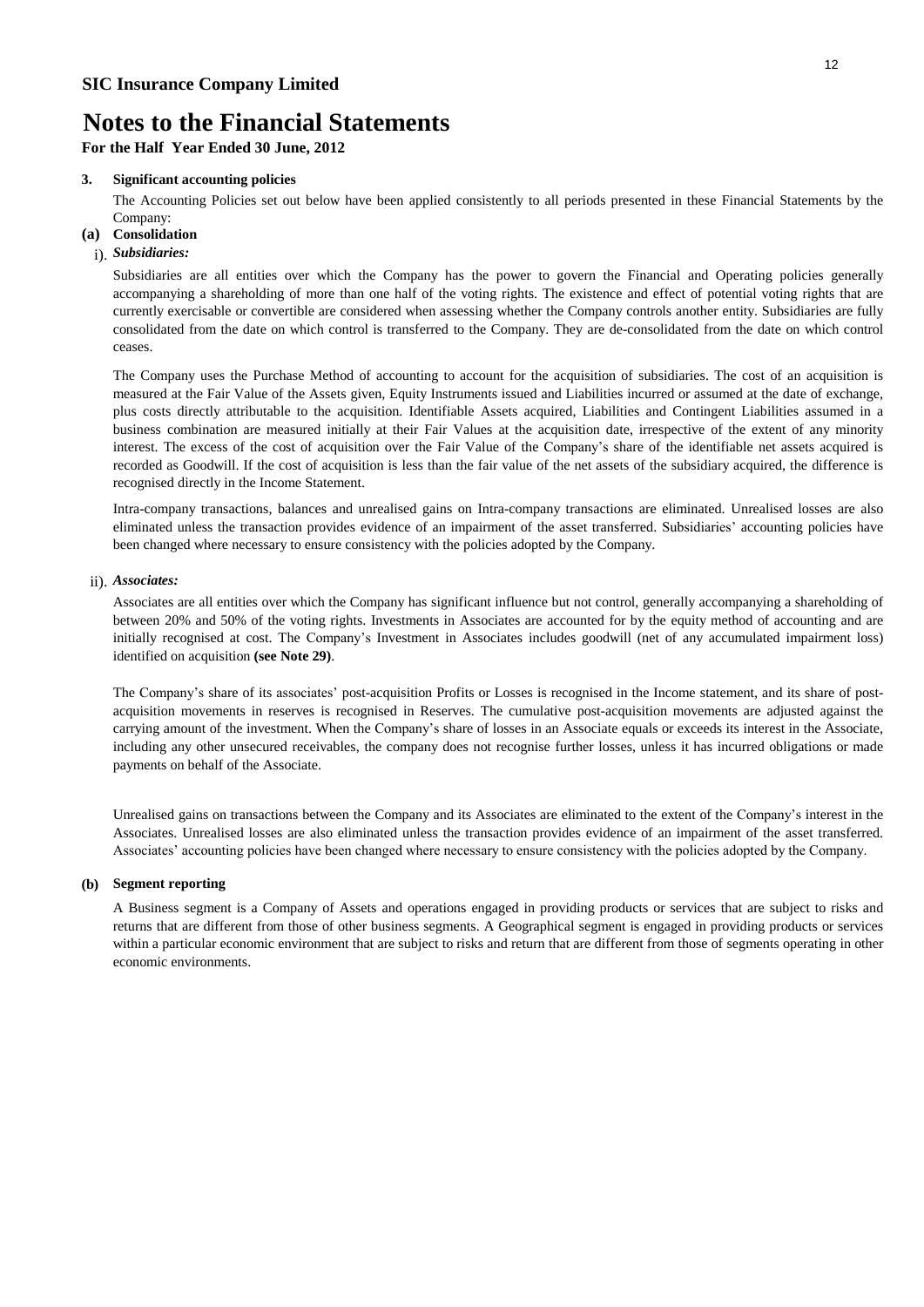**For the Half Year Ended 30 June, 2012**

#### **(c) Foreign Currency Translation**

### i). *Functional and presentation currency:*

Items included in the Financial Statements of the Company are measured using the currency of the primary economic environment in which the entity operates (the 'functional currency'). The Financial Statements are presented in thousands of Ghana cedis, which is the Company's presentation currency.

#### ii). *Transactions and balances:*

Foreign currency transactions are translated into the functional currency using the exchange rates prevailing at the dates of the transactions. Foreign exchange gains and losses resulting from the settlement of such transactions and from the translation at year-end exchange rates of monetary assets and liabilities denominated in foreign currencies are recognised in the Income Statement, except when deferred in equity as Qualifying cash flow hedges and Qualifying net investment hedges.

Translation differences on non-monetary items, such as equities held at fair value through profit or loss, are reported as part of the fair value gain or loss. Translation differences on non-monetary items, such as equities classified as available-for-sale financial assets, are included in the fair value reserve in equity.

#### iii). *Exchange differences*

The results and financial position of the company's functional currency which is not different from the presentation currency are translated into the presentation currency as follows:

(i) assets and liabilities for each balance sheet presented are translated at the closing rate at the date of that balance sheet;

(ii) income and expenses for each income statement are translated at average exchange rates (unless this average is not a reasonable approximation of the cumulative effect of the rates prevailing on the transaction dates, in which case income and expenses are translated at the dates of the transactions); and

(iii) all resulting exchange differences are recognised as a separate component of equity.

Exchange differences arising from the translation of the net investment and of borrowings and other currency instruments designated as hedges of such investments, are taken to shareholders' equity.

#### **(d) Property, Plant and Equipment**

Land and Buildings comprise mainly outlets and offices occupied by the Company. Land and Buildings are shown at Fair Value, based on periodic, but at least triennial, valuations by external independent appraisers, less subsequent depreciation for buildings. Any accumulated depreciation at the date of revaluation is eliminated against the gross carrying amount of the asset, and the net amount is restated to the revalued amount of the asset. All other Property, Plant and Equipment are stated at Historical cost less depreciation. Historical cost includes expenditure that is directly attributable to the acquisition of the items. Cost may also include transfers from equity of any gains/losses on qualifying cash flow hedges of foreign currency purchases of Property, Plant and Equipment.

Subsequent costs are included in the asset's carrying amount or recognised as a separate asset, as appropriate, only when it is probable that future economic benefits associated with the item will flow to the Company and the cost of the item can be measured reliably. All other repairs and maintenance are charged to the Income Statement during the financial period in which they are incurred.

Increases in the carrying amount arising on revaluation of Land and Buildings are credited to the Revaluation Surplus in shareholders' equity. Decreases that offset previous increases of the same asset are charged against fair value reserves directly in equity; all other decreases are charged to the iIncome Statement. Each year, the difference between depreciation based on the revalued carrying amount of the asset charged to the Income Statement and depreciation based on the asset's original cost, net of any related deferred income tax, is transferred from the Revaluation Surplus to Retained Earnings.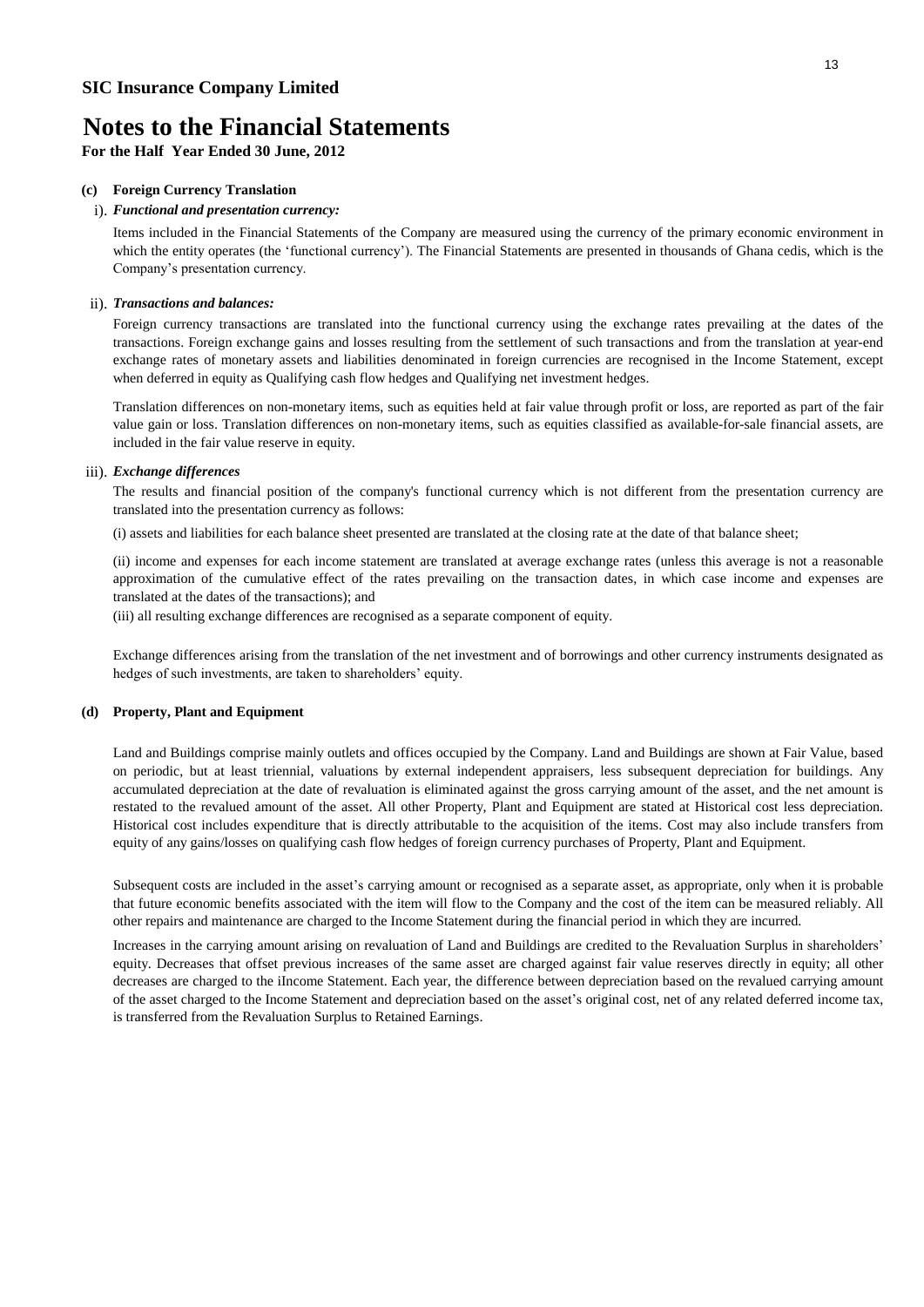## **Notes to the Financial Statements**

**For the Half Year Ended 30 June, 2012**

Land is not depreciated. Depreciation on other assets is calculated using the straight-line method to allocate their cost or revalued amounts to their residual values over their estimated useful lives, as follows:

| 20%    | per annum         |
|--------|-------------------|
| 10%    | "                 |
| 20%    | "                 |
| 1.0%   | $^{\prime\prime}$ |
| 25%    | "                 |
| 33.33% | "                 |
|        |                   |

Leasehold properties are amortised over the life of the lease.

The assets' residual values and useful lives are reviewed at each Balance Sheet date and adjusted if appropriate.

Gains and losses on disposals are determined by comparing proceeds with carrying amount. These are included in the Income Statement. When revalued assets are sold, the amounts included in the Revaluation Surplus are transferred to Retained Earnings.

#### **(e) Investment Properties**

Property held for long-term rental yields that is not occupied by the departments of the company is classified as Investment Property.

Investment Property comprises Freehold Land and Buildings. It is carried at Fair value. Fair value is based on active market prices, adjusted, if necessary, for any difference in the nature, location or condition of the specific asset. If this information is not available, the company uses alternative valuation methods such as discounted cash flow projections or recent prices on less active markets. These valuations are reviewed annually by an independent valuation expert. Investment Property that is being redeveloped for continuing use as investment property, or for which the market has become less active, continues to be measured at Fair value.

Changes in Fair values are recorded in the Income Statement.

Property located on land that is held under Operating Lease is classified as Investment Property as long as it is held for long-term rental yields and is not occupied by the Company. The initial cost of the property is the lower of the fair value of the property and the present value of the minimum lease payments. The property is carried at Fair Value after initial recognition.

If an Investment Property becomes owner-occupied, it is reclassified as Property, Plant and Equipment, and its fair value at the date of reclassification becomes its cost for subsequent accounting purposes.

If an item of Property, Plant and Equipment becomes an Investment Property because its use has changed, any difference arising between the carrying amount and the fair value of this item at the date of transfer is recognised in equity as a revaluation of Property, Plant and Equipment. However, if a Fair Value gain reverses a previous impairment loss, the gain is recognised in the Income Statement. Upon the disposal of such Investment Property, any surplus previously recorded in equity is transferred to Retained Earnings; the transfer is not made through the Income Statement.

#### **(f) Investment**

The Company classifies its Investments into the following categories: Financial Assets at fair value through Profit or Loss, Loans and Receivables, Held-to-maturity Financial Assets and Available-for-sale Financial Assets. The classification depends on the purpose for which the investments were acquired. Management determines the classification of its Investments at initial recognition and reevaluates this at every reporting date.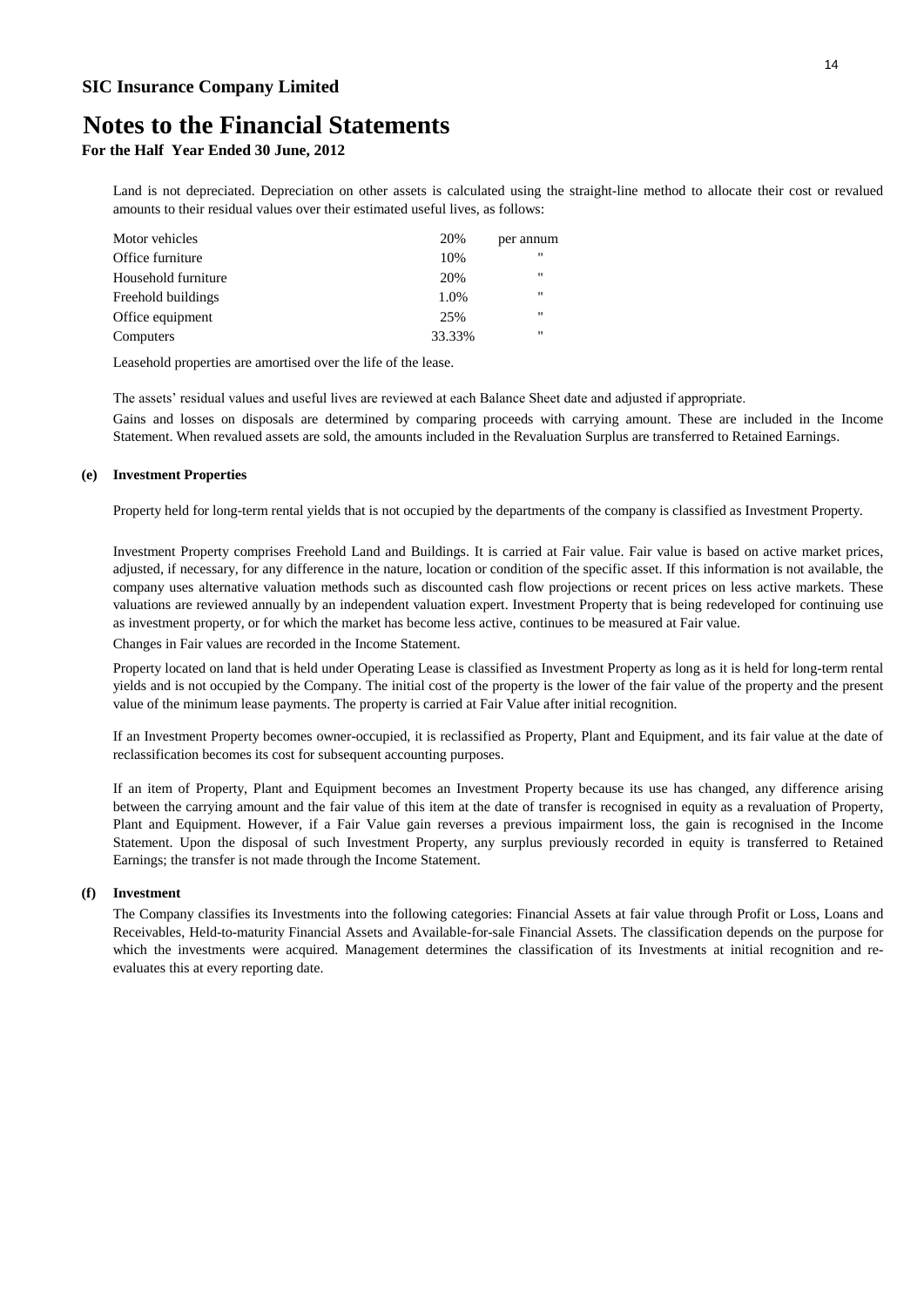## **Notes to the Financial Statements**

**For the Half Year Ended 30 June, 2012**

#### i). *Financial assets at fair value through income:*

This category has two sub-categories: financial assets held for trading and those designated at fair value through profit or loss at inception. A financial asset is classified into this category at inception if acquired principally for the purpose of selling in the short term, if it forms part of a portfolio of financial assets in which there is evidence of short term profit-taking, or if so designated by management.

#### ii). *Receivables:*

Receivables are non-derivative financial assets with fixed or determinable payments that are not quoted in an active market other than those that the company intends to sell in the short term or that it has designated as at fair value through income or available-for-sale. Receivables arising from insurance contracts are also classified in this category and are reviewed for impairment as part of the impairment review of receivables.

#### iii). *Held-to-maturity financial assets:*

Held-to-maturity financial assets are non-derivative financial assets with fixed or determinable payments and fixed maturities –other than those that meet the definition of loans and receivables – that the company's management has the positive intention and ability to hold to maturity.

#### iv). *Available-for-sale financial assets:*

Available-for-sale financial assets are non-derivative financial assets that are either designated in this category or not classified in any of the other categories.

Regular way purchases and sales of investments are recognised on trade date – the date on which the company commits to purchase or sell the asset. Investments are initially recognised at fair value plus, in the case of all financial assets not carried at fair value through profit or loss, transaction costs that are directly attributable to their acquisition. Investments are derecognised when the rights to receive cash flows from the investments have expired or where they have been transferred and the company has also transferred substantially all risks and rewards of ownership.

Available-for-sale financial assets and financial assets at fair value through profit or loss are subsequently carried at fair value. Receivables and held-to-maturity financial assets are carried at amortised cost using the effective interest method. Realised and unrealised gains and losses arising from changes in the fair value of the 'financial assets at fair value through profit or loss' category are included in the income statement in the period in which they arise. Unrealised gains and losses arising from changes in the fair value of non-monetary securities classified as available-for-sale are recognised in equity. When securities classified as available-for-sale are sold or impaired, the accumulated fair value adjustments are included in the income statement as net realised gains/losses on financial assets.

The fair values of quoted investments are based on current bid prices. If the market for a financial asset is not active, the company establishes fair value by using valuation techniques. These include the use of recent arm's length transactions, reference to other instruments that are substantially the same, discounted cash flow analysis and option pricing models.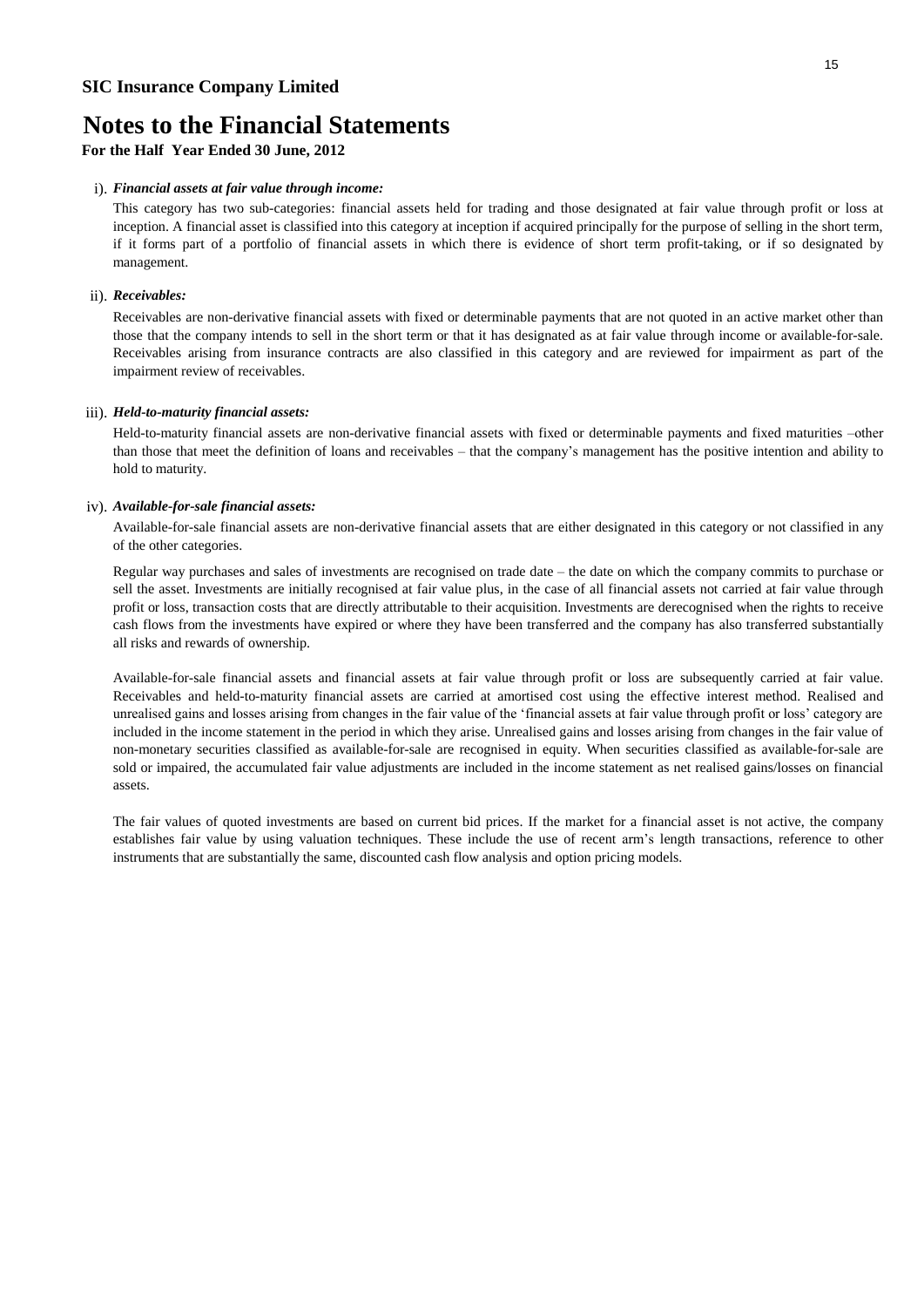**For the Half Year Ended 30 June, 2012**

#### **(g) Impairment of assets**

#### i). *Financial assets carried at amortised cost:*

The Company assesses at each Balance Sheet date whether there is objective evidence that a Financial Asset or Company of financial assets is impaired. A Financial Asset or Company of financial assets is impaired and impairment losses are incurred only if there is objective evidence of impairment as a result of one or more events that have occurred after the initial recognition of the asset (a 'loss event') and that loss event (or events) has an impact on the estimated future cash flows of the Financial Asset or Company of financial assets that can be reliably estimated. Objective evidence that a fFinancial Asset or Company of assets is impaired includes observable data that comes to the attention of the Company about the following events:

(i) significant financial difficulty of the issuer or debtor;

(ii) a breach of contract, such as a default or delinquency in payments;

(iii) it becoming probable that the issuer or debtor will enter bankruptcy or other financial reorganisation;

(iv) the disappearance of an active market for that financial asset because of financial difficulties; or

(vi) observable data indicating that there is a measurable decrease in the estimated future cash flow from a Company of financial assets since the initial recognition of those assets, although the decrease cannot yet be identified with the individual financial assets in the Company, including:

- Adverse changes in the payment status of issuers or debtors in the Company; or
- National or local economic conditions that correlate with defaults on the assets in the Company.

The Company first assesses whether objective evidence of impairment exists individually for Financial Assets that are individually significant. If the Company determines that no objective evidence of impairment exists for an individually assessed Financial Asset, whether significant or not, it includes the asset in a Company of financial assets with similar credit risk characteristics and collectively assesses them for impairment. Assets that are individually assessed for impairment and for which an impairment loss is or continues to be recognised are not included in a collective assessment of impairment.

If there is objective evidence that an impairment loss has been incurred on loans and receivables or held-to-maturity investments carried at amortised cost, the amount of the loss is measured as the difference between the asset's carrying amount and the present value of estimated future cash flows (excluding future credit losses that have been incurred) discounted at the financial asset's original effective interest rate. The carrying amount of the asset is reduced through the use of an allowance account and the amount of the loss is recognised in the Income Statement. If a held-to-maturity investment or a loan has a variable interest rate, the discount rate for measuring any impairment loss is the current effective interest rate determined under contract. As a practical expedient, the Company may measure impairment on the basis of an instrument's fair value using an observable market price.

For the purpose of a collective evaluation of impairment, Financial Assets are companied on the basis of similar credit risk characteristics (i.e., on the basis of the Company's grading process that considers asset type, industry, geographical location, past-due status and other relevant factors). Those characteristics are relevant to the estimation of future cash flows for companies of such assets by being indicative of the issuer's ability to pay all amounts due under the contractual terms of the debt instrument being evaluated. If in a subsequent period, the amount of the impairment loss decreases and the decrease can be related objectively to an event occurring after the impairment was recognised (such as improved credit rating), the previously recognised impairment loss is reversed by adjusting the allowance account. The amount of the reversal is recognised in the Income Statement.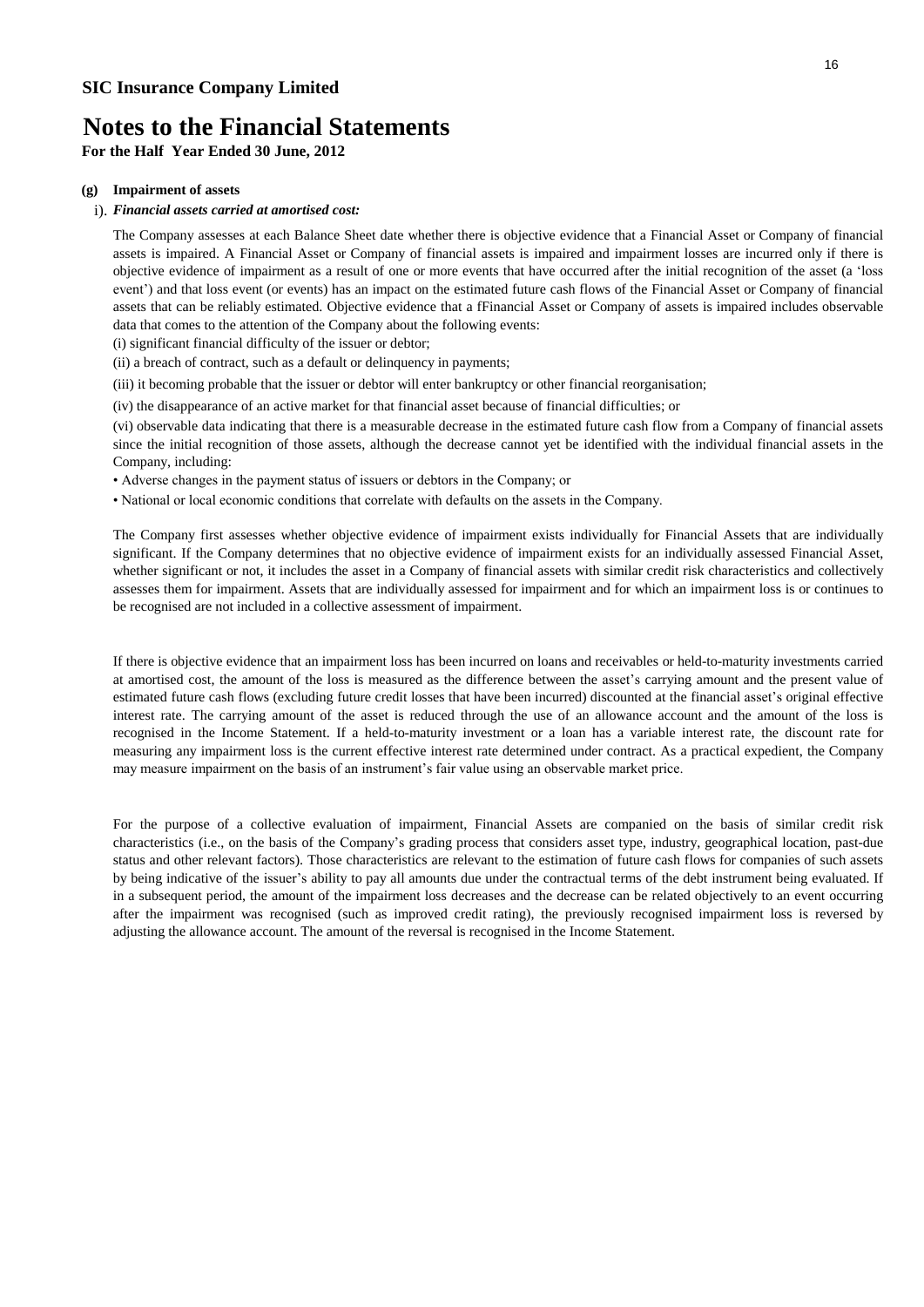**For the Half Year Ended 30 June, 2012**

#### ii). *Financial assets carried at fair value:*

The Company assesses at each Balance sSheet date whether there is objective evidence that an Available-for-sale financial asset is impaired, including in the case of equity investments classified as available for sale, a significant or prolonged decline in the fair value of the security below its cost. If any such evidence exists for available-for-sale Financial Assets, the cumulative loss measured as the difference between the acquisition cost and current Fair Value, less any impairment loss on the Financial Asset previously recognised in Profit or lLoss is removed from equity and recognised in the Income Statement. Impairment losses recognised in the income statement on equity instruments are not subsequently reversed. The impairment loss is reversed through the Income Statement, if in a subsequent period the fFair Value of a debt instrument classified as available for sale increases and the increase can be objectively related to an event occurring after the impairment loss was recognised in Profit or Loss.

#### iii). *Impairment of other non-financial assets:*

Assets that have an indefinite useful life are not subject to amortisation and are tested annually for impairment. Assets that are subject to amortisation are reviewed for impairment whenever events or changes in circumstances indicate that the carrying amount may not be recoverable. An impairment loss is recognised for the amount by which the asset's carrying amount exceeds its recoverable amount. The recoverable amount is the higher of an asset's fair value less costs to sell and value in use. For the purposes of assessing impairment, assets are companied at the lowest levels for which there are separately identifiable cash flows (cash-generating units).

#### **(h) Offsetting financial instruments**

Financial assets and liabilities are offset and the net amount reported in the balance sheet only when there is a legally enforceable right to offset the recognised amounts and there is an intention to settle on a net basis, or to realise the asset and settle the liability simultaneously.

#### **(i) Cash and cash equivalents**

Cash and cash equivalents includes cash in hand, deposits held at call with banks, other short-term highly liquid investments with original maturities of three months or less, and bank overdrafts.

#### **(j) Share Capital**

Shares are classified as equity when there is no obligation to transfer cash or other assets. Incremental costs directly attributable to the issue of equity instruments are shown in equity as a deduction from the proceeds, net of tax. Incremental costs directly attributable to the issue of equity instruments as consideration for the acquisition of a business are included in the cost of acquisition.

Where any investor purchases the Company's equity share capital (Treasury Shares), the consideration paid, including any directly attributable incremental costs (net of income taxes), is deducted from equity attributable to the Company's equity holders. Where such shares are subsequently sold, reissued or otherwise disposed of, any consideration received is included in equity attributable to the Company's equity holders, net of any directly attributable incremental transaction costs and the related income tax effects.

#### **(k) Insurance and investment contracts - classification**

The Company issues contracts that transfer insurance risk or financial risk or both.

Insurance contracts are those contracts that transfer significant insurance risk. Such contracts may also transfer financial risk. As a general guideline, the Company defines as significant insurance risk the possibility of having to pay benefits on the occurrence of an insured event that are at least 10% more than the benefits payable if the insured event did not occur. Investment contracts are those contracts that transfer financial risk with no significant insurance risk.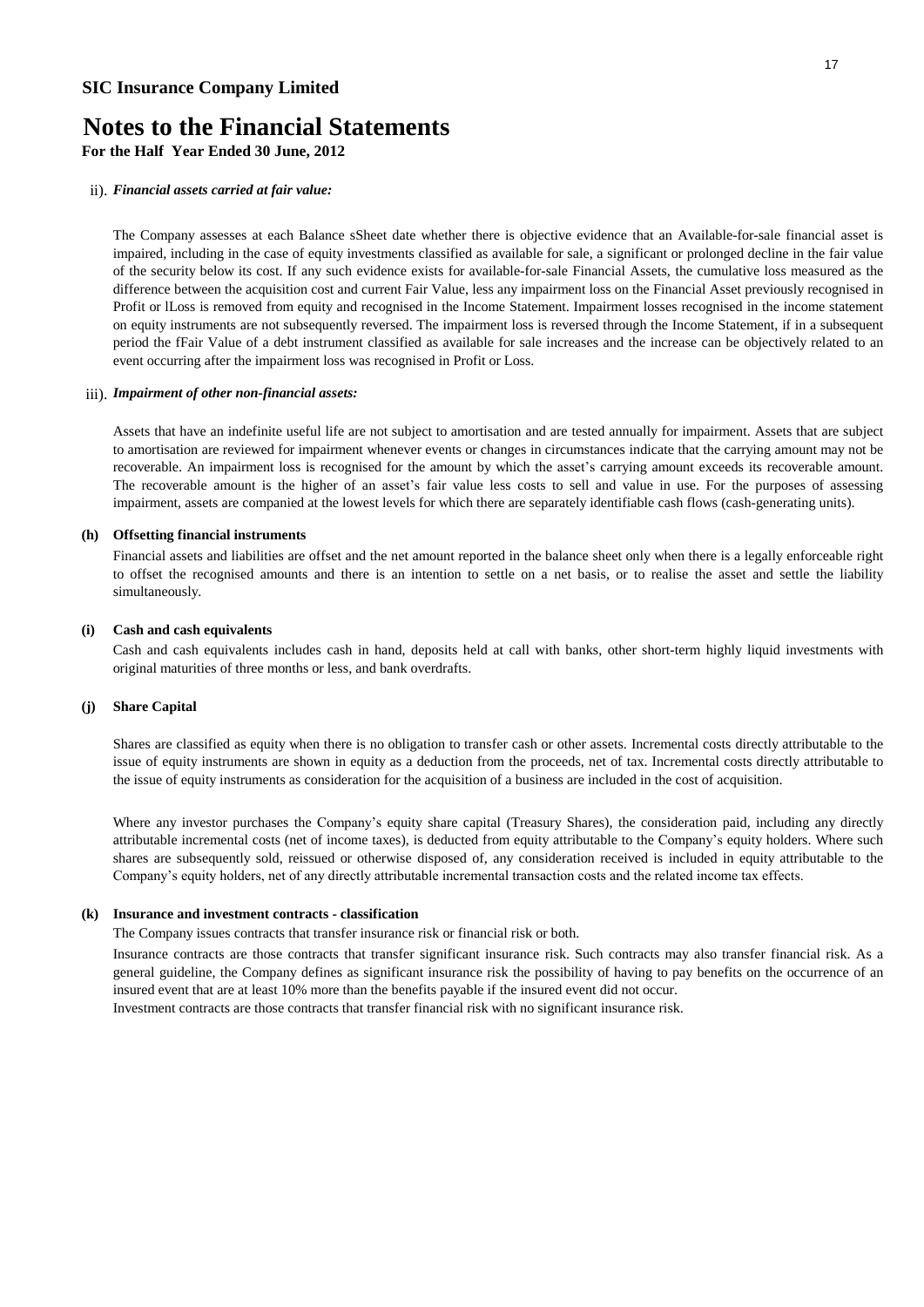**For the Half Year Ended 30 June, 2012**

#### **(l) Insurance contracts**

#### i). *Recognition and measurement:*

Insurance contracts are classified into four main categories, depending on the duration of risk and whether or not the terms and conditions are fixed.

### ii). *Short-term insurance contracts*

These contracts are casualty, property and short-duration Life Insurance contracts.

Casualty insurance contracts protect the Company's customers against the risk of causing harm to third parties as a result of their legitimate activities. Damages covered include both contractual and non-contractual events. The typical protection offered is designed for employers who become legally liable to pay compensation to injured employees (employers' liability) and for individual and business customers who become liable to pay compensation to a third party for bodily harm or property damage (public liability).

Property insurance contracts mainly compensate the Company's customers for damage suffered to their properties or for the value of property lost. Customers who undertake commercial activities on their premises could also receive compensation for the loss of earnings caused by the inability to use the insured properties in their business activities (business interruption cover).

For all these contracts, premiums are recognised as revenue (earned premiums) proportionally over the period of coverage. The portion of premium received on in-force contracts that relates to unexpired risks at the balance sheet date is reported as the unearned premium liability. Premiums are shown before deduction of commission.

Claims and loss adjustment expenses are charged to income as incurred based on the estimated liability for compensation owed to contract holders or third parties damaged by the contract holders. They include direct and indirect claims settlement costs and arise from events that have occurred up to the balance sheet date even if they have not yet been reported to the company. The Company does not discount its liabilities for unpaid claims other than for disability claims. Liabilities for unpaid claims are estimated using the input of assessments for individual cases reported to the company and statistical analyses for the claims incurred but not reported, and to estimate the expected ultimate cost of more complex claims that may be affected by external factors (such as court decisions).

#### iii). *Liability adequacy test:*

At each Balance Sheet date, liability adequacy tests are performed to ensure the adequacy of the contract liabilities. In performing these tests, current best estimates of future contractual cash flows and claims handling and administration expenses, as well as investment income from the assets backing such liabilities, are used. Any deficiency is immediately charged to profit or loss and by subsequently establishing a provision for losses arising from liability adequacy tests (the unexpired risk provision).

In determining the adequacy on unearned premium, the liability adequacy test on unexpired risk premium was determined by computing the premium unearned on each policy as at 30th June 2012. Liability adequacy test in respect of claims is determined by taking the settled amount for each claim, agreed with the claimant. The sum insured is considered the best test for non-settled claims.

#### iv). *Reinsurance contracts held:*

Contracts entered into by the company with reinsurers under which the company is compensated for losses on one or more contracts issued by the Company and that meet the classification requirements for insurance contracts which are classified as reinsurance contracts held. Contracts that do not meet these classification requirements are classified as financial assets. Insurance contracts entered into by the Company under which the contract holder is another insurer (inwards reinsurance) are included with insurance contracts.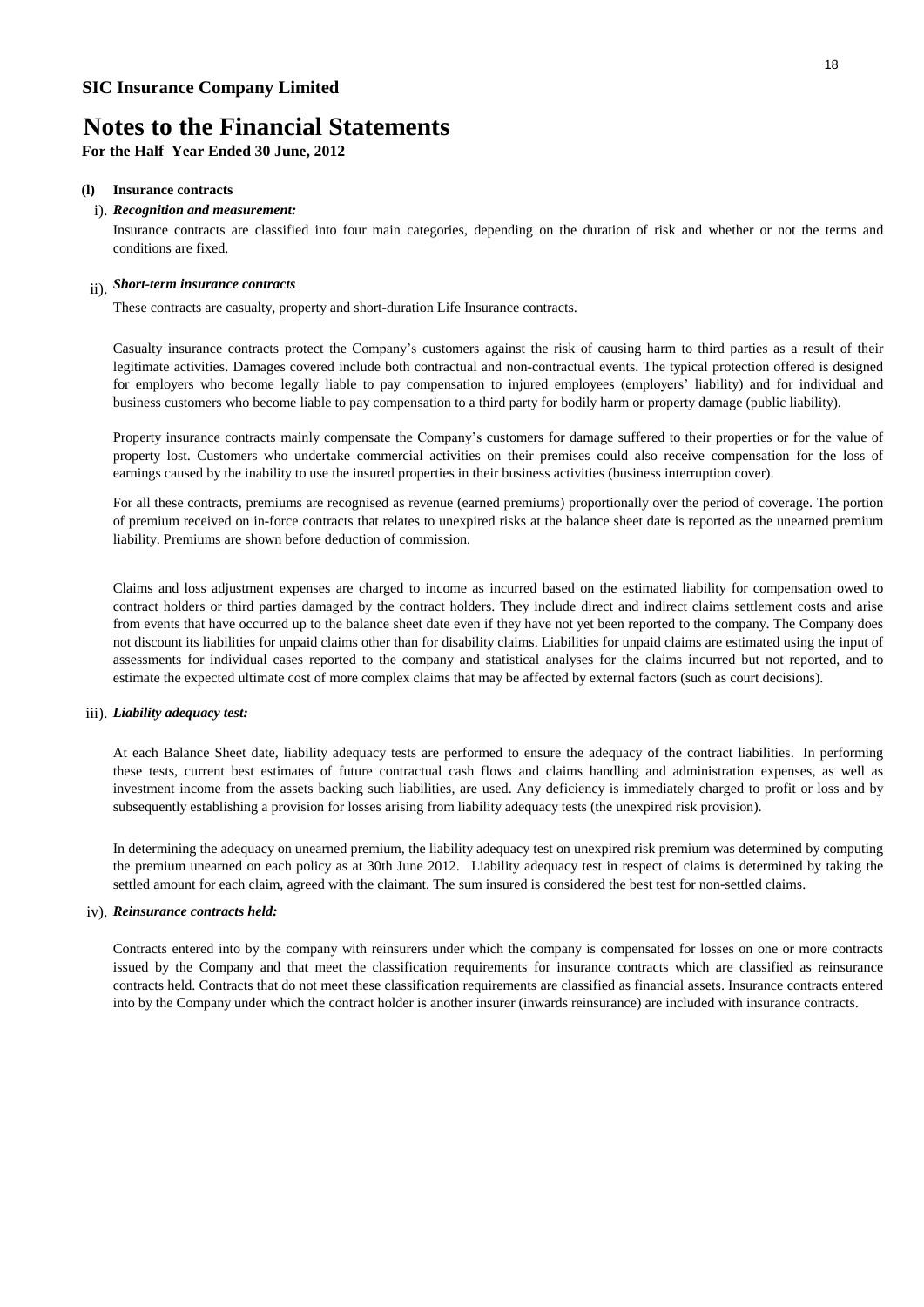## **Notes to the Financial Statements**

### **For the Half Year Ended 30 June, 2012**

The benefits to which the Company is entitled under its reinsurance contracts held are recognised as Reinsurance Assets. These assets consist of short-term balances due from reinsurers (classified within loans and receivables), as well longer term receivables (classified as reinsurance assets) that are dependent on the expected claims and benefits arising under the related reinsured insurance contracts. Amounts recoverable from or due to reinsurers are measured consistently with the amounts associated with the reinsured insurance contracts and in accordance with the terms of each reinsurance contract. Reinsurance liabilities are primarily premiums payable for reinsurance contracts and are recognised as an expense when due.

In certain cases a reinsurance contract is entered into retrospectively to reinsure a notified claim under the company's property or casualty insurance contracts. Where the premium due to the reinsurer differs from the liability established by the Company for the related claim, the difference is amortised over the estimated remaining settlement period.

The Company assesses its reinsurance assets for impairment on a quarterly basis. If there is objective evidence that the reinsurance asset is impaired, the company reduces the carrying amount of the reinsurance asset to its recoverable amount and recognises that impairment loss in the income statement. The company gathers the objective evidence that a reinsurance asset is impaired using the same process adopted for financial assets held at amortised cost. The impairment loss is also calculated following the same method used for these financial assets.

#### v). *Receivables and payables related to insurance contracts:*

Receivables and payables are recognised when due. These include amounts due to and from agents, brokers and insurance contract holders. If there is objective evidence that the insurance receivable is impaired, the company reduces the carrying amount of the insurance receivable accordingly and recognises that impairment loss in the income statement.

#### vi). *Salvage and subrogation reimbursements:*

Some insurance contracts permit the Company to sell (usually damaged) property acquired in settling a claim (ie, salvage). The Company may also have the right to pursue third parties for payment of some or all costs (i.e., subrogation).

Estimates of salvage recoveries are included as an allowance in the measurement of the insurance liability for claims, and salvage property is recognised in other assets when the liability is settled. The allowance is the amount that can reasonably be recovered from the disposal of the property.

Subrogation reimbursements are also considered as an allowance in the measurement of the insurance liability for claims and are recognised in other assets when the liability is settled. The allowance is the assessment of the amount that can be recovered from the action against the liable third party.

#### **(m) Deferred Income tax**

Deferred income tax is provided in full, using the liability method, on temporary differences arising between the tax bases of assets and liabilities and their carrying amounts in the financial statements. However, if the deferred income tax arises from initial recognition of an asset or liability in a transaction other than a business combination that at the time of the transaction affects either neither accounting nor taxable profit or loss, it is not accounted for. Deferred income tax is determined using tax rates (and laws) that have been enacted or substantively enacted by the balance sheet date and are expected to apply when the related deferred income tax asset is realised or the deferred income tax liability is settled.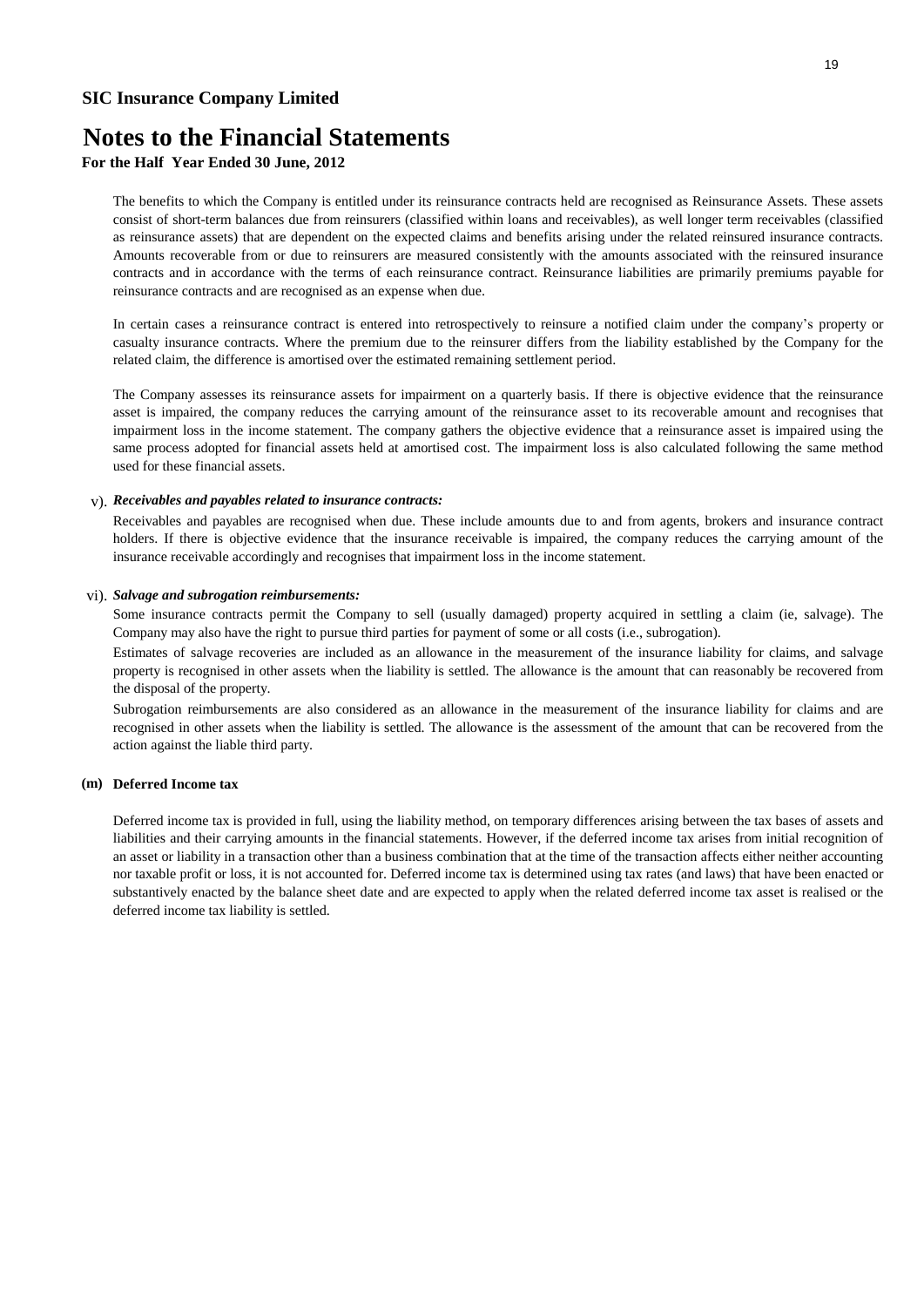### **For the Half Year Ended 30 June, 2012**

Deferred income tax assets are recognised to the extent that it is probable that future taxable profit will be available against which the temporary differences can be utilised.

Deferred income tax is provided on temporary differences arising on investments in subsidiaries and associates, except where the company controls the timing of the reversal of the temporary difference and it is probable that the temporary difference will not reverse in the foreseeable future.

#### **(n) Employee benefits**

#### i). *Pension obligations:*

The Company operate various pension schemes. The schemes are generally funded through payments to trustee-administered funds, determined by periodic actuarial calculations. The Company has both defined benefit and defined contribution plans. A defined benefit plan is a pension plan that defines an amount of pension benefit that an employee will receive on retirement, usually dependent on one or more factors such as age, years of service and compensation. A defined contribution plan is a pension plan under which the Company pays fixed contributions into a separate entity. The Company has no legal or constructive obligations to pay further contributions if the fund does not hold sufficient assets to pay all employees the benefits relating to employee service in the current and prior periods.

The liability recognised in the balance sheet in respect of defined benefit pension plans is the present value of the defined benefit obligation at the balance sheet date less the fair value of plan assets, together with adjustments for unrecognised actuarial gains or losses and past service costs. Plan assets exclude any insurance contracts issued by the Company. The defined benefit obligation is calculated annually by independent actuaries using the projected unit credit method. The present value of the defined benefit obligation is determined by discounting the estimated future cash outflows using interest rates of high-quality corporate bonds that are denominated in the currency in which the benefits will be paid and that have terms to maturity that approximate the terms of the related pension liability.

Past-service costs are recognised immediately in income, unless the changes to the pension plan are conditional on the employees remaining in service for a specified period of time (the vesting period). In this case, the past-service costs are amortised on a straightline basis over the vesting period.

For defined contribution plans, the company pays contributions to publicly or privately administered pension insurance plans on a mandatory, contractual or voluntary basis. The Company has no further payment obligations once the contributions have been paid. The contributions are recognised as employee benefit expense when they are due. Prepaid contributions are recognised as an asset to the extent that a cash refund or a reduction in the future payments is available.

#### ii). *Other post-employment obligations:*

The Company provides post-retirement healthcare benefits to their retirees. The entitlement to these benefits is usually conditional on the employee remaining in service up to retirement age and the completion of a minimum service period. The cost is expensed in the income statement when incurred.

#### iii). *Termination benefits:*

Termination benefits are payable when employment is terminated before the normal retirement date, or whenever an employee accepts voluntary redundancy in exchange for these benefits. The company recognises termination benefits when it is demonstrably committed to either: terminating the employment of current employees according to a detailed formal plan without possibility of withdrawal; or providing termination benefits as a result of an offer made to encourage voluntary redundancy. Benefits falling due more than 12 months after the balance sheet date are discounted to present value.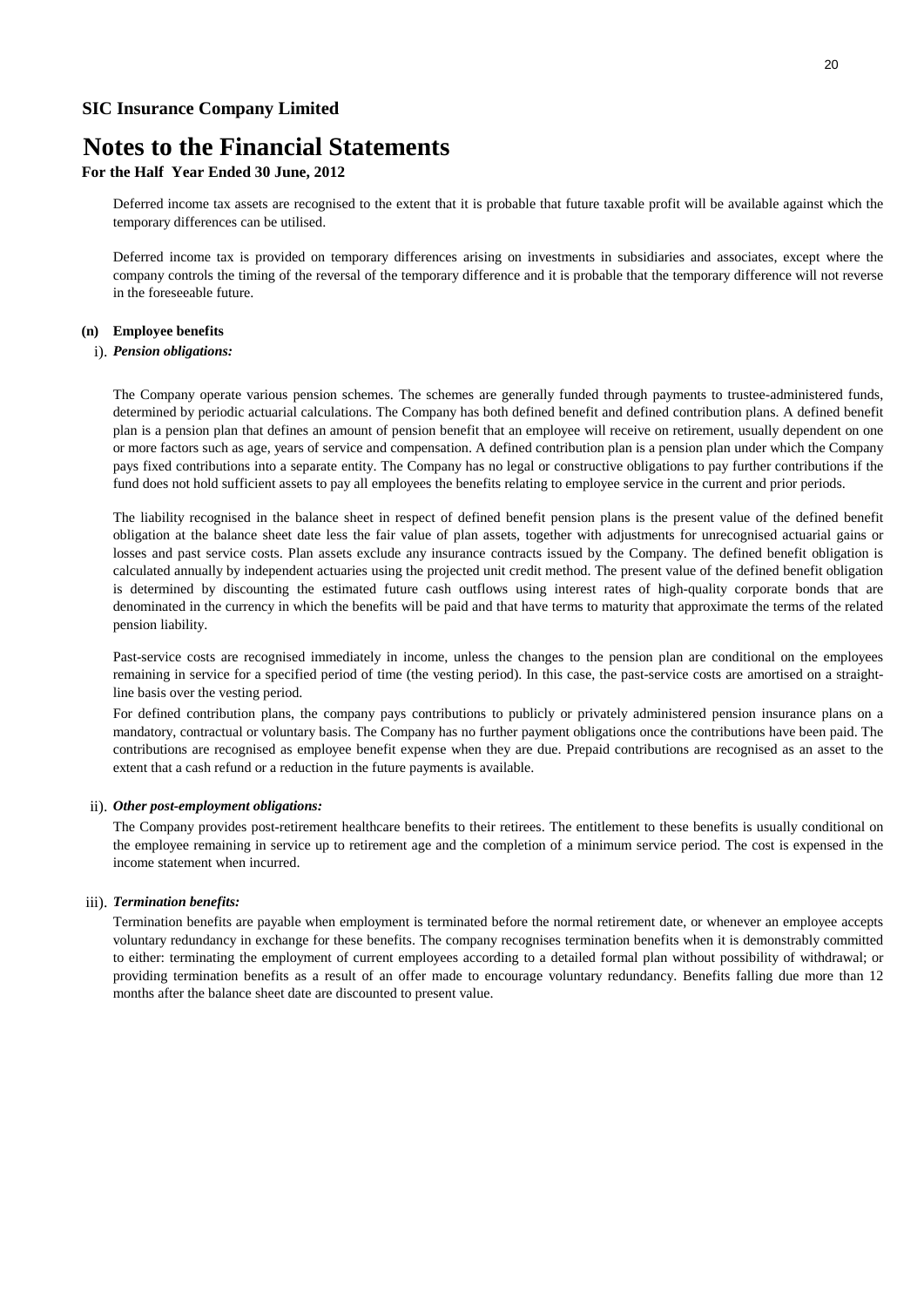**For the Half Year Ended 30 June, 2012**

#### **(o) Provisions**

#### i). *Restructuring costs and legal claims:*

Provisions for restructuring costs and legal claims are recognised when: the company has a present legal or constructive obligation as a result of past events; it is more likely than not that an outflow of resources will be required to settle the obligation; and the amount has been reliably estimated. Restructuring provisions comprise lease termination penalties and employee termination payments. Provisions are not recognised for future operating losses. Where there are a number of similar obligations, the likelihood that an outflow will be required in settlement is determined by considering the class of obligations as a whole. A provision is recognised even if the likelihood of an outflow with respect to any one item included in the same class of obligations may be small.

#### **(p) Revenue Recognition**

Revenue comprises the fair value for services, net of value-added tax, after eliminating revenue within the company. Revenue is recognised as follows:

#### i). *Interest income:*

Interest income for financial assets that are not classified as fair value through profit or loss is recognised using the effective interest method. When a receivable is impaired, the company reduces the carrying amount to its recoverable amount, being the estimated future cash flow discounted at the original effective interest rate of the instrument and continues unwinding the discount as interest income.

#### ii). *Dividend income:*

Dividend income for available-for-sale equities is recognised when the right to receive payment is established – this is the ex-dividend date for equity securities.

#### **(q) Leases**

Leases in which a significant portion of the risks and rewards of ownership are retained by the lessor are classified as operating leases. Payments made under operating leases (net of any incentives received from the lessor) are charged to the income statement on a straightline basis over the period of the lease.

#### **(r) Dividend distribution**

Dividend distribution to the Company's shareholders is recognised as a liability in the Company's Financial Statements in the period in which the dividends are approved by the Company's shareholders.

#### **(s) Critical accounting estimates and judgments in applying accounting policies**

The Company makes estimates and assumptions that affect the reported amounts of assets and liabilities within the next financial year. Estimates and judgments are continually evaluated and based on historical experience and other factors, including expectations of future events that are believed to be reasonable under the circumstances.

#### i). *The ultimate liability arising from claims made under insurance contracts:*

The estimation of the ultimate liability arising from claims made under insurance contracts is the Company's most critical accounting estimate. There are several sources of uncertainty that need to be considered in the estimate of the liability that the Company will ultimately pay for such claims.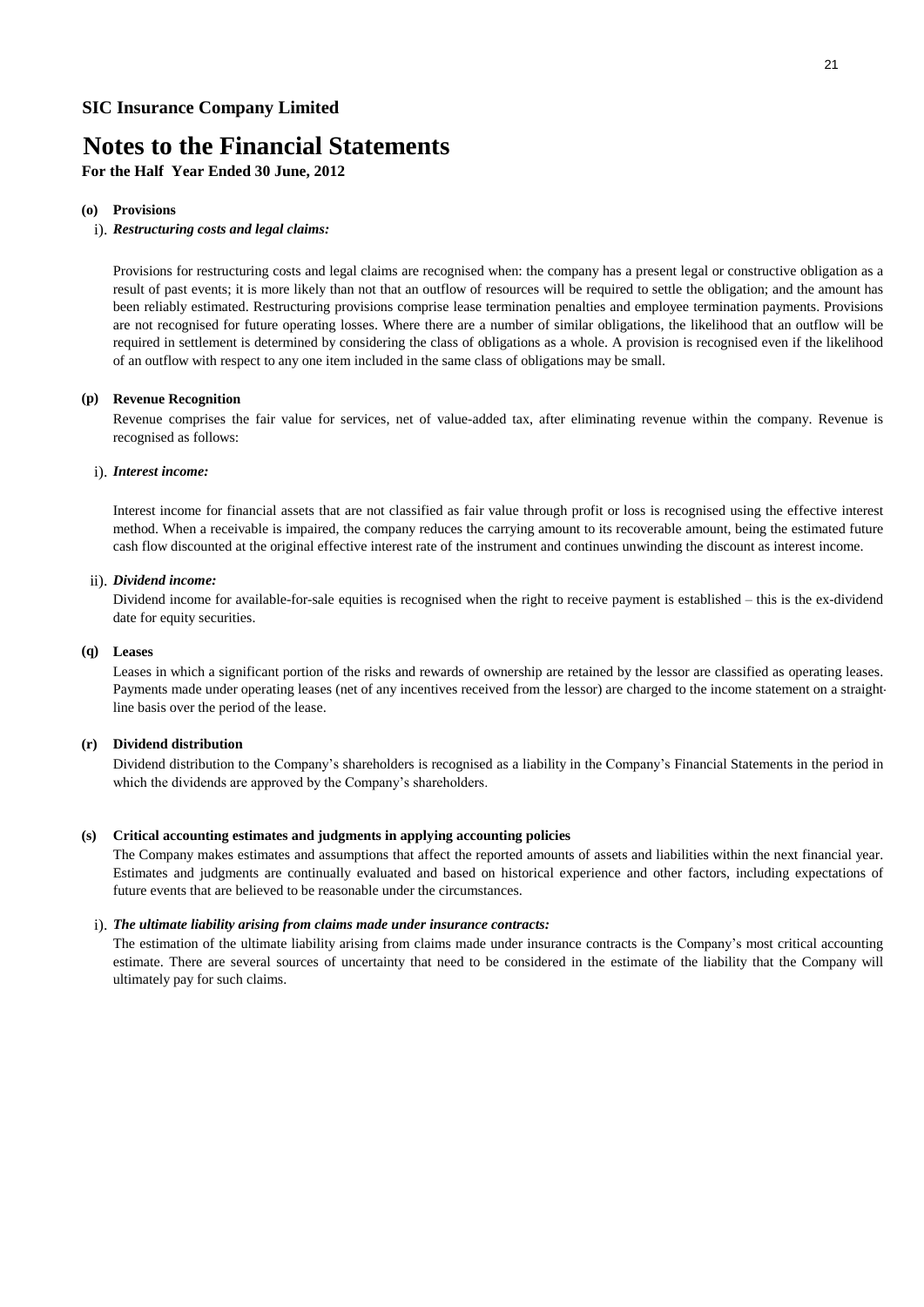**For the Half Year Ended 30 June, 2012**

#### ii). *Fair value of investment contracts:*

The Company issues a significant number of investment contracts that are designated at fair value through profit or loss. These financial instruments are not quoted in active markets, and their fair values are determined by using valuation techniques. Such techniques (for example, valuation models) are validated and periodically reviewed by qualified personnel independent of the area that created them. All models are validated before they are used and calibrated to ensure that outputs reflect actual experience and comparable market prices. A variety of factors are considered in the company's valuation techniques, including time value, credit risk (both own and counterparty), embedded derivatives (such as unit-linking features), volatility factors (including contract holder behaviour), servicing costs and activity in similar instruments.

#### iii). *Impairment of available-for-sale equity financial assets:*

The Company determines that available-for-sale equity financial assets are impaired when there has been a significant or prolonged decline in the fair value below its cost. This determination of what is significant or prolonged requires judgment. In making this judgment, the company evaluates among other factors, the normal volatility in share price, the financial health of the investee, industry and sector performance, changes in technology and operational and financing cash flow. Impairment may be appropriate when there is evidence of deterioration in the financial health of the investee, industry and sector performance, changes in technology, and financing and operational cash flows.

#### **(t) Management of insurance and financial risk**

The Company issues contracts that transfer insurance risk or financial risk or both. This section summarises these risks and the way the company manages them.

#### i). *Insurance risk:*

The risk under any one insurance contract is the possibility that the insured event occurs and the uncertainty of the amount of the resulting claim. By the very nature of an insurance contract, this risk is random and therefore unpredictable.

For a portfolio of insurance contracts where the theory of probability is applied to pricing and provisioning, the principal risk that the Company faces under its insurance contracts is that the actual claims and benefit payments exceed the carrying amount of the insurance liabilities. This could occur because the frequency or severity of claims and benefits are greater than estimated. Insurance events are random and the actual number and amount of claims and benefits will vary from year to year from the estimate established using statistical techniques.

#### ii). *Sources of uncertainty in the estimation of future claim payments:*

Claims on casualty contracts are payable on a claims-occurrence basis. The Company is liable for all insured events that occurred during the term of the contract, even if the loss is discovered after the end of the contract term. As a result, liability claims are settled over a long period of time and a larger variables that affect the amount and timing of cash flows from these contracts. These mainly relate to variables that affect the amount and timing of cash flows from these contracts. These mainly relate to the inherent risks of the business activities carried out by individual contract holders and the risk management procedures they adopted. The compensation paid on these contracts is the monetary awards granted for bodily injury suffered by employees (for employer's liability covers) or members of the public (for public liability covers). Such awards are lump-sum payments that are calculated as the present value of the lost earnings and rehabilitation expenses that the injured party will incur as a result of the accident.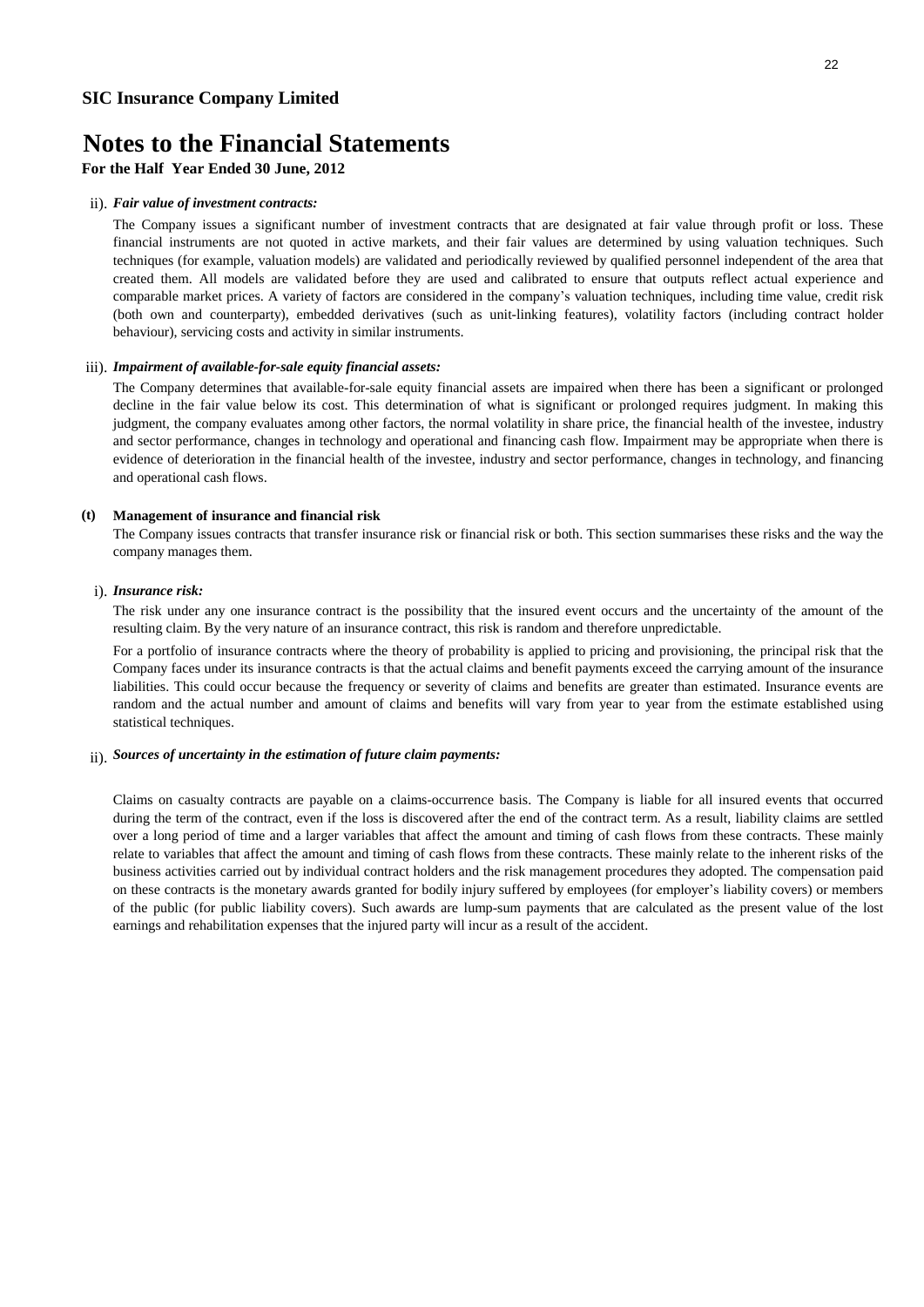**For the Half Year Ended 30 June, 2012**

The estimated cost of claims includes direct expenses to be incurred in settling claims, net of the expected subrogation value and other recoveries. The Company takes all reasonable steps to ensure that it has appropriate information regarding its claims exposures. However, given the uncertainty in establishing claims provisions, it is likely that the final outcome will prove to be different from the original liability established. The liability for these contracts comprise a provision for IBNR, a provision for reported claims not yet paid and a provision for unexpired risks at the balance sheet date. The amount of casualty claims is particularly sensitive to the level of court awards and to the development of legal precedent on matters of contract and tort. Casualty contracts are also subject to the emergence of new types of latent claims, but no allowance is included for this at the balance sheet date.

In calculating the estimated cost of unpaid claims (both reported and not), the Company estimation techniques are a combination of lossratio-based estimates (where the loss ratio is defined as the ratio between the ultimate cost of insurance claims and insurance premiums earned in a particular financial year in relation to such claims) and an estimate based upon actual claims experience using predetermined formulae where greater weight is given to actual claims experience as time passes.

The estimation of IBNR is generally subject to a greater degree of uncertainty than the estimation of the cost of settling claims already notified to the company, where information about the claim event is available. IBNR claims may not be apparent to the insured until many years after the event that gave rise to the claims has happened. For casualty contracts, the IBNR proportion of the total liability is high and will typically display greater variations between initial estimates and final outcomes because of the greater degree of difficulty of estimating these liabilities.

In estimating the liability for the cost of reported claims not yet paid the company considers any information available from loss adjusters and information on the cost of settling claims with similar characteristics in previous periods. Large claims are assessed on a case-by-case basis or projected separately in order to allow for the possible distortive effect of their development and incidence on the rest of the portfolio.

Where possible, the Company adopts multiple techniques to estimate the required level of provisions. This provides a greater understanding of the trends inherent in the experience being projected. The projections given by the various methodologies also assist in estimating the range of possible outcomes. The most appropriate estimation technique is selected taking into account the characteristics of the business class and the extent of the development of each accident year.

#### iii). *Financial risk:*

The Company is exposed to Financial risk through its Financial assets, Financial liabilities (investment contracts and borrowings), Reinsurance assets and Insurance liabilities. In particular the key Financial risk is that the proceeds from its Financial assets are not sufficient to fund the obligations arising from its insurance and investment contracts. The most important components of this Financial risk are iInterest rate risk, Equity price risk, Currency risk and Credit risk.

These risks arise from open positions in interest rate, currency and equity products, all of which are exposed to general and specific market movements. The risk that the company primarily faces due to the nature of its investments and liabilities is interest rate risk.

#### **a).** *Interest rate risk:*

Interest-rate risk is the only Financial risk that has a materially different impact across the assets and liabilities categorised in the company's ALM framework.

The sensitivity analysis below have been determined based on the exposure to interest rates for non-derivative instruments at the balance sheet date. A 5% increase or decrease is used when reporting interest rate risk internally, it represents management's assessment of the reasonably possible change in interest rates.

|                       | 30-Jun-12     | Scenario 1         | <b>Scenario 2</b>  |
|-----------------------|---------------|--------------------|--------------------|
|                       | Amount<br>GH¢ | 5% Increase<br>GH¢ | 5% Decrease<br>GH¢ |
| Pre-Tax Profit        | 10.036.251    | 10.538,064         | 9,534,439          |
| Shareholders's Equity | 93.954.538    | 98.652.265         | 89.256.811         |
|                       | $\sim$        |                    |                    |

Assuming no management actions, a series of of such rises would increase pre tax profits and shareholders' equity for the half year by GH¢551,485 and GH¢4,759,136 respectively, and the vice versa is true for such decreases.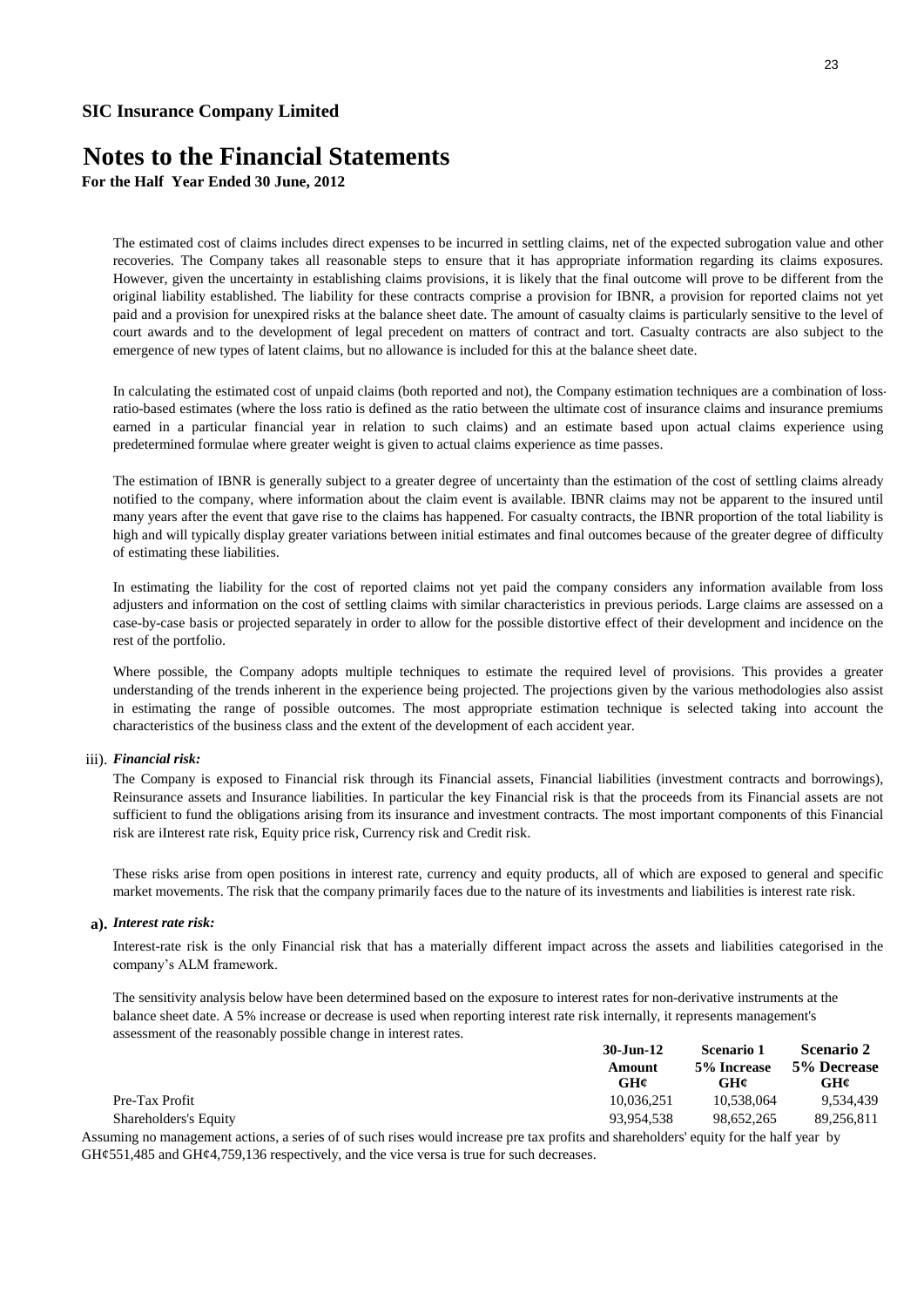### **For the Half Year Ended 30 June, 2012**

#### **b).** *Credit risk:*

The company has exposure to credit risk, which is the risk that counterparty will be unable to pay amounts in full when due. Key areas where the company is exposed to credit risk are:

- reinsurers' share of insurance liabilities,
- amounts due from reinsurers in respect of claims already paid,
- amounts due from insurance contract holders,
- amounts due from insurance intermediaries,

The Company structures the levels of credit risk it accepts by placing limits on its exposure to a single counterparty, or groups of counterparty, and to geographical and industry segments. Such risks are subject to an annual or more frequent review. Limits on the level of credit risk by category and business lines are approved by the Board of Directors.

#### **c).** *Liquidity risk:*

The Company is exposed to daily calls on its available cash resources mainly from claims arising from short-term insurance contracts. Liquidity risk is the risk that cash may not be available to pay obligations when due at a reasonable cost. The Board sets limits on the minimum proportion of maturing funds available to meet such calls and on the minimum level of borrowing facilities that should be in place to cover claims at unexpected levels of demand. Please refer to note 17 for the details of the insurance liabilities which may have an impact on the liquidity risk.

#### **d).** *Currency risk:*

The Company operates locally and its exposures to foreign exchange risk arise primarily with respect to the US dollar, the Euro and the UK pound due to the reinsurance businesses undertaken with foreign based Reinsurers. The Company receives claims from its reinsurers in foreign currencies and also has some investments in foreign currencies which mitigates the foreign currency exchange rate risk for these operations.

As a result, foreign exchange risk arises from recognised assets and liabilities denominated in other currencies and net investments in foreign operations.

The following table details the group's sensitivity to a 5% increase and decrease in the cedi against the relevant foreign currencies. A 5% sensitivity rate is used when reporting foreign currency risk internally to key management personnel and represents managementt's assessment of the reasonably possible change in foreign exchange rates. For each sensitivity, the impact of change in a single factor is shown with other assumptions unchanged.

|                       | $30$ -Jun-12 | Scenario 1  | <b>Scenario 2</b> |
|-----------------------|--------------|-------------|-------------------|
|                       | Amount       | 5% Increase | 5% Decrease       |
|                       | $GH\alpha$   | GH¢         | $GH\mathcal{C}$   |
| Pre-Tax Profit        | 10.036.251   | 10.538,064  | 9.534.439         |
| Shareholders's Equity | 93.954.538   | 98.652.265  | 89.256.811        |

Assuming no management actions, a series of of such rises would increase pre tax profits and shareholders' equity for the half year by GH¢551,485 and GH¢4,759,136 respectively, and the vice versa is true for such decreases.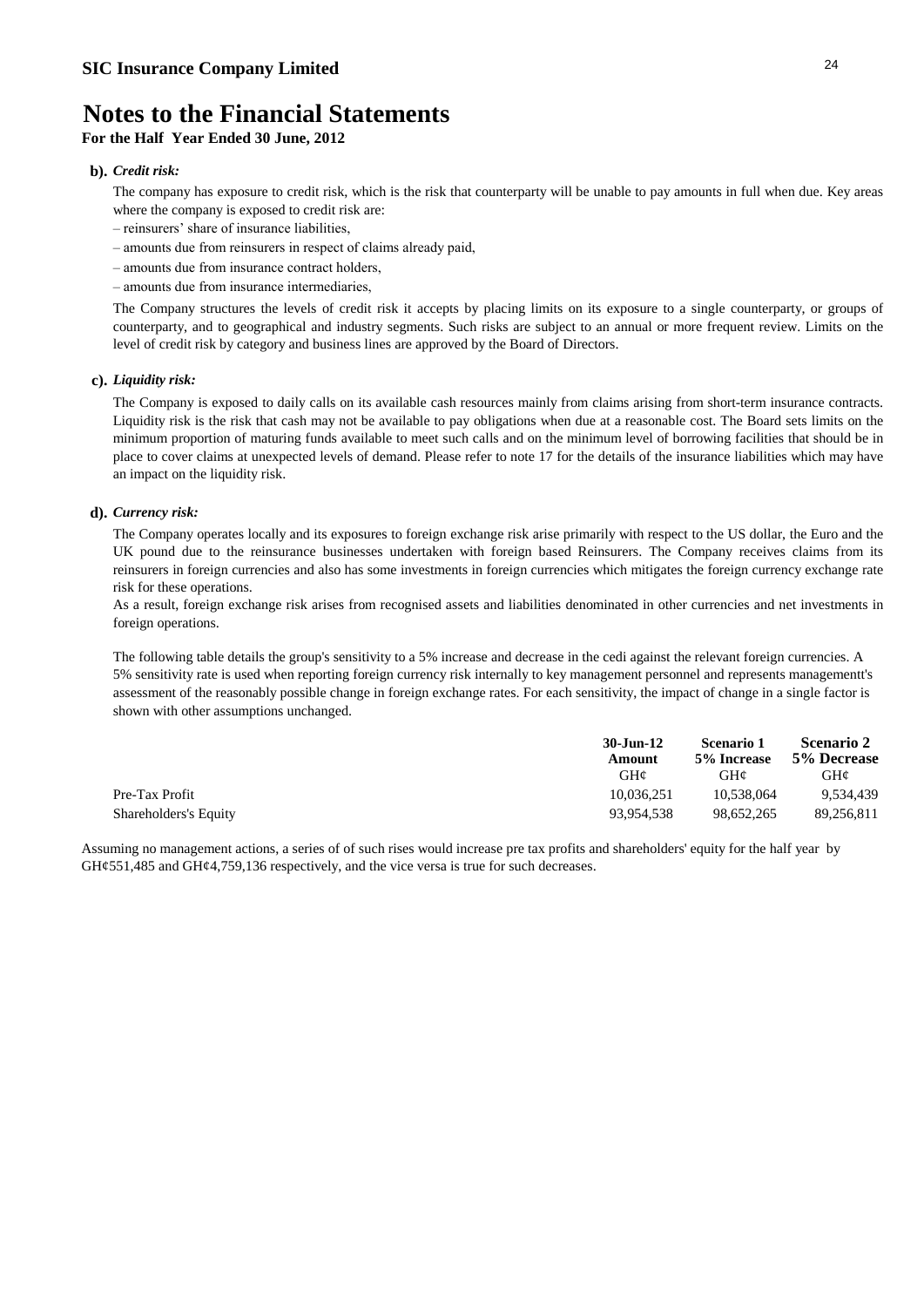**For the Half Year Ended 30 June, 2012**

The following significant exchange rates were applied during the year:

|           | 30/6/2011      | 30/6/2011     | 30/6/2012      | 30/6/2012 |
|-----------|----------------|---------------|----------------|-----------|
|           | GH¢            | GH¢           | GHC            | GH¢       |
|           | <b>Selling</b> | <b>Buving</b> | <b>Selling</b> | Buying    |
| US Dollar | 1.4925         | 1.5224        | 1.8808         | 1.9170    |
| GB Pound  | 2.3979         | 2.4464        | 2.9457         | 3.0035    |
| Euro      | 2.1637         | 2.2063        | 2.3704         | 2.4158    |

**4.** The following new standards, amendments to standards and interpretations to existing standards were effective for the quarter ended 31 March 2009, and have been applied in preparing these financial statements.

IAS 27 (Revised) Consolidated and separate financial statements (effective 1 July 2009)

IAS 28 (Amendment) Investments in associates

IFRS 5 (Amendment) Non-current assets held-for-sale and discontinued operations (and consequential amendment to IFRS 1, First-time adoption) (effective 1 July 2009)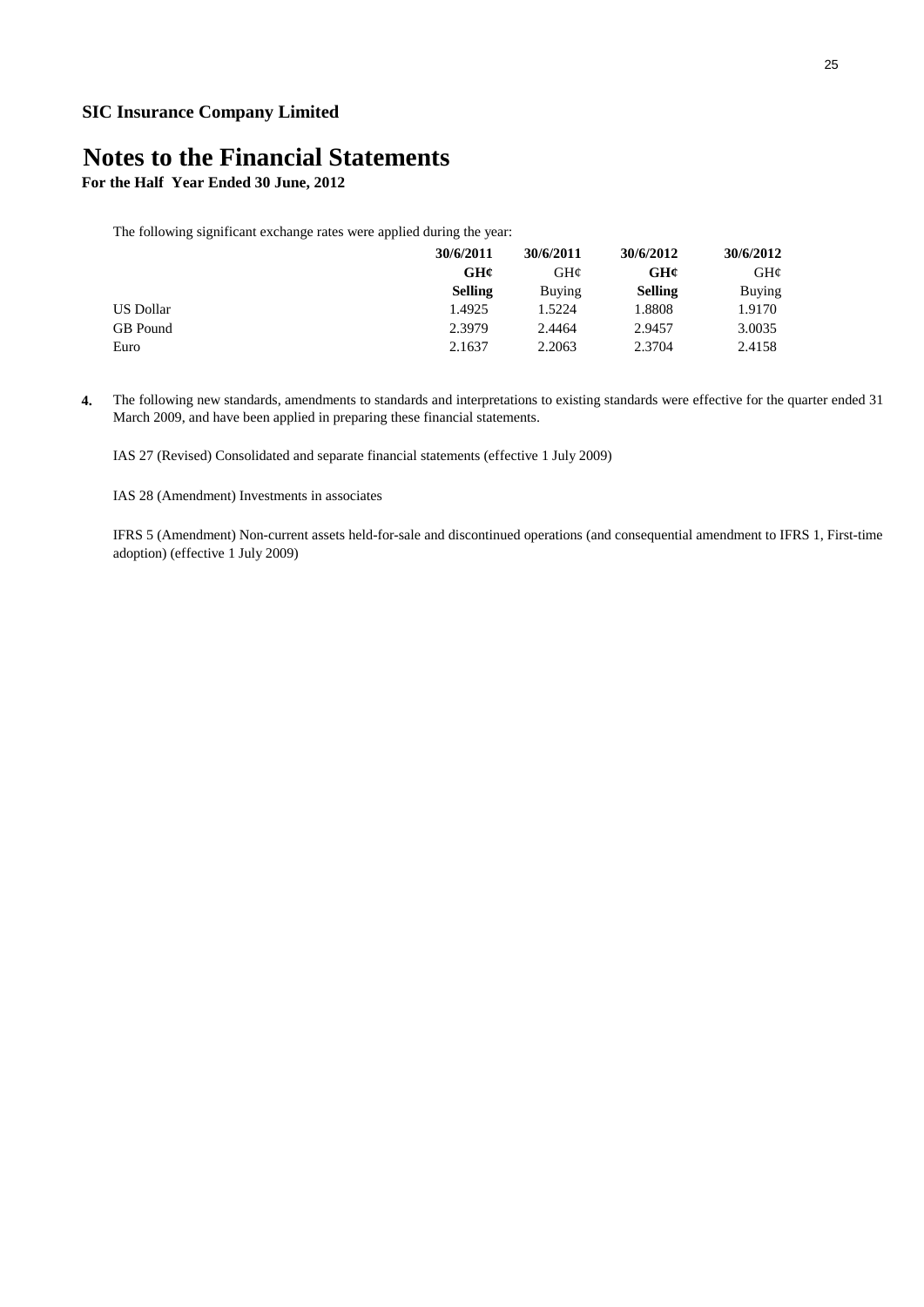## **Notes to the Financial Statements**

**For the Half Year Ended 30 June, 2012**

#### **5. Segment information**

Segmental information is presented in respect of the Company's business segments. The primary format and business segments, is based on the Company's Management and Internal reporting structure.

The company's results, assets and liabilities include items directly attributable to a segment as well as those that can be allocated on a reasonable basis.

The Company does not have a Geographical Segment.

| <b>Class of Business</b>     | Marine &             |             |              |             | 2012                 | 2011         |
|------------------------------|----------------------|-------------|--------------|-------------|----------------------|--------------|
|                              | Aviation             | Fire        | Motor        | Accident    | <b>Total</b>         | Total        |
|                              | GH¢                  | GH¢         | GH¢          | GH¢         | GH¢                  | GHC          |
| Gross Premiums               | 5,198,780            | 12,896,516  | 19,630,726   | 10,301,091  | 48,027,113           | 40,775,322   |
| Reinsurances                 | (2,161,318)          | (5,383,977) | (1,074,409)  | (2,369,124) | (10,988,827)         | (8,246,065)  |
| Net Premiums                 | 3,037,462            | 7,512,540   | 18,556,317   | 7,931,967   | 37,038,287           | 32,529,257   |
| <b>Premium Eearned</b>       | 3,037,462            | 7,512,540   | 18,556,317   | 7,931,967   | 37,038,287           | 32,529,257   |
| Commissions                  | (342,096)            | (449,793)   | (1,000,948)  | (318, 868)  | (2,111,706)          | (724,089)    |
|                              | 2,695,366            | 7,062,747   | 17,555,369   | 7,613,100   | 34,926,581           | 31,805,168   |
| Claims                       | (59,080)             | (222, 802)  | (8,697,323)  | (820,776)   | (9,799,981)          | (9,274,203)  |
|                              | 2,636,286            | 6,839,944   | 8,858,045    | 6,792,324   | 25,126,600           | 22,530,965   |
| <b>Management Expenses</b>   | (868, 262)           | (1,755,400) | (12,099,044) | (4,152,558) | (18, 875, 263)       | (15,075,005) |
| Underwriting results         |                      |             |              |             |                      |              |
| transferred to Rev. A/c      | 1,768,024            | 5,084,545   | (3,240,999)  | 2,639,766   | 6,251,336            | 7,455,960    |
|                              |                      |             |              |             |                      | 2011         |
| <b>Unearned Premium</b>      | Marine &<br>Aviation | Fire        | Motor        | Accident    | 2012<br><b>Total</b> | Total        |
|                              | GH¢                  | GH¢         | GH¢          | GH¢         | GH¢                  | GHC          |
| Unearned Premium - b/f       | 1,861,298            | 3,262,470   | 12,054,891   | 4,043,654   | 21,222,313           | 18,765,244   |
| Less: Unearned Premium - c/f | (2,113,731)          | (8,192,424) | (18,503,477) | (5,893,914) | (34,703,546)         | (27,024,506) |
| Reinsurance c/f              | 2,969,109            | 7,971,209   | 1,154,057    | 4,175,637   | 16,270,012           | 9,091,632    |
| Movement in Unearned Premium | 2,716,676            | 3,041,255   | (5,294,529)  | 2,325,377   | 2,788,779            | 832,370      |
|                              |                      |             |              |             |                      |              |

The company is organised into four business segments as shown above.

**i)**

**Motor:** This business unit underwrites motor insurance by giving cover which indemnifies the insured against any accidental loss to motorbikes and vehicles. There are three types of motor insurances namely; comprehensive, third party and third party fire & theft.

**ii) Marine & Aviation**: Marine insurance provides cover on airborne cargoes, ships, fishing vessels as well as ports & harbours installations. Aviation on the other hand covers aircrafts itself, cargo and passengers.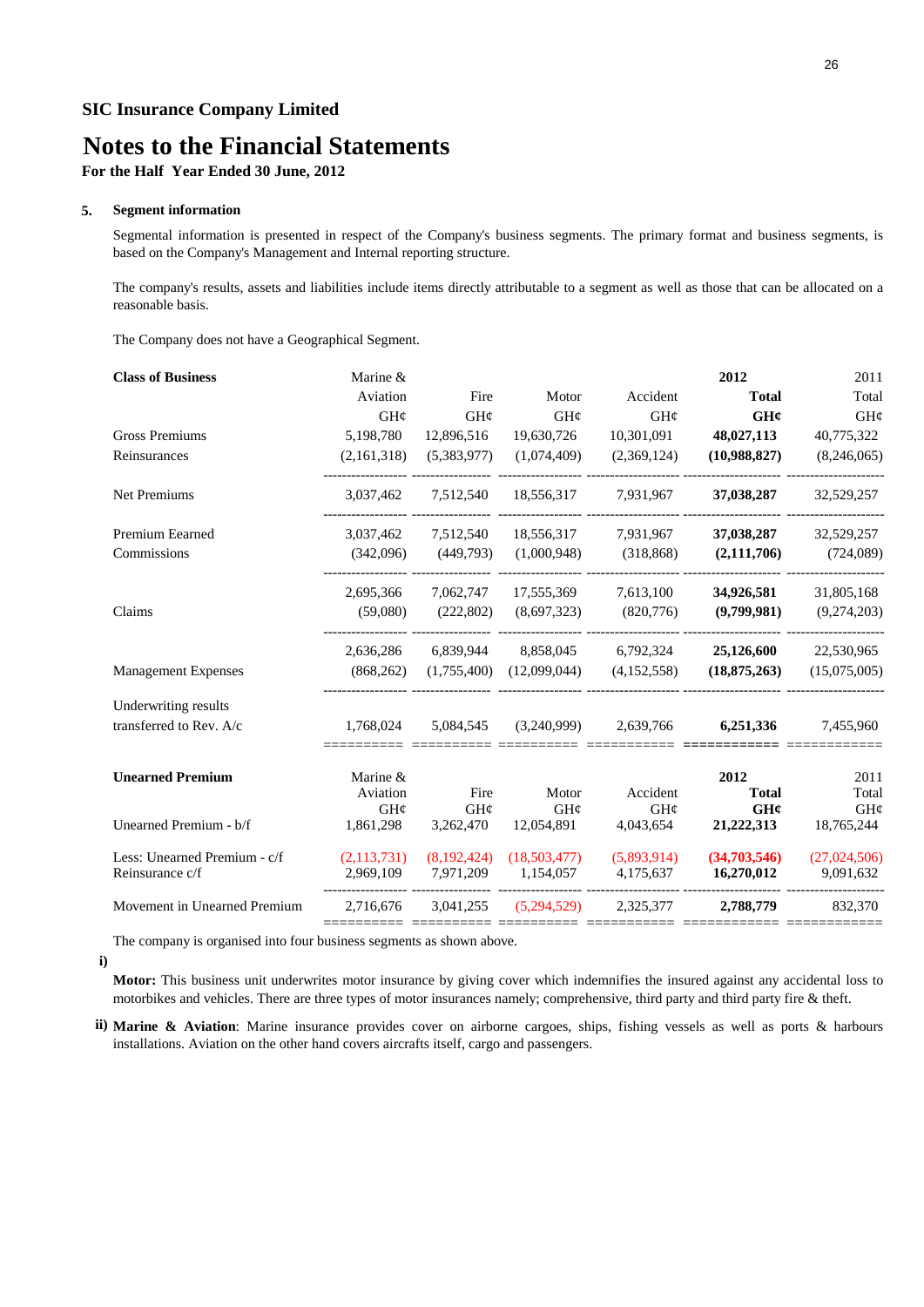## **Notes to the Financial Statements**

**For the Half Year Ended 30 June, 2012**

- **iii) Fire:** Fire insurance covers accidental destruction of properties including household buildings, personal effects, commercial and industrial buildings, plants & machinery, raw materials, finished goods and profits (business disruption) policies. Tire cover is usually in three parts, namely; fire, lighting, and limited explosions.
- **iv) Accident:** Accident policies covers a broad range of activities including personal accidents, family personal accidents, company personal accidents, burglary, cash-in-transit, goods-in-transit, bankers indemnity, pedals cycle, products liability, contractors all-risk, travel insurance, bonds etc.

The business segments operates on a short-term insurance cycle.

| 6. | <b>Gross Premium</b>                                       | 2012<br>GHC                                                                                | 2011<br>GH¢                                       |
|----|------------------------------------------------------------|--------------------------------------------------------------------------------------------|---------------------------------------------------|
|    | Motor<br>Fire<br>Accident<br>Marine and aviation           | 19,630,726<br>12,896,516<br>10,301,091<br>5,198,780<br>---------------- ------------------ | 20,018,868<br>9,537,495<br>8,719,576<br>2,499,383 |
|    |                                                            | 48,027,113                                                                                 | 40,775,322                                        |
| 7. | <b>Reinsurances</b>                                        | 2012<br>GH¢                                                                                | 2011<br>GH¢                                       |
|    | Motor<br>Fire<br>Accident<br>Marine and aviation           | 1,074,409<br>5,383,977<br>2,369,124<br>2,161,318                                           | 1,933,443<br>4,002,769<br>1,793,195<br>516,658    |
|    |                                                            | 10,988,827<br>=====================                                                        | 8,246,065                                         |
| 8. | <b>Claims Incurred</b>                                     | 2012<br>GHC                                                                                | 2011<br>GH¢                                       |
|    | Payments during the year<br>Claims outstanding at 30/06/12 | 14,536,774 10,889,272<br>2,608,670<br>---------------------                                | 1,708,277                                         |
|    | Claims outstanding at 31/12/11                             | 17,145,444 12,597,549                                                                      | $(3,941,657)$ $(1,792,856)$                       |
|    | <b>Net Recoveries</b>                                      | 13,203,787 10,804,693<br>$(3,403,806)$ $(1,530,490)$                                       |                                                   |
|    | Claims net of recoveries                                   | 9,799,981<br>=========================                                                     | 9,274,203                                         |
| 9. | <b>Commissions</b>                                         | 2012<br>GHC                                                                                | 2011<br>GHC                                       |
|    | Receivable<br>Payable                                      | 4,248,390<br>(6,360,096)                                                                   | 4,114,163<br>(4,838,252)                          |
|    | Net commissions                                            | (2,111,706)<br>======                                                                      | (724,089)<br>E ==========                         |
|    |                                                            |                                                                                            |                                                   |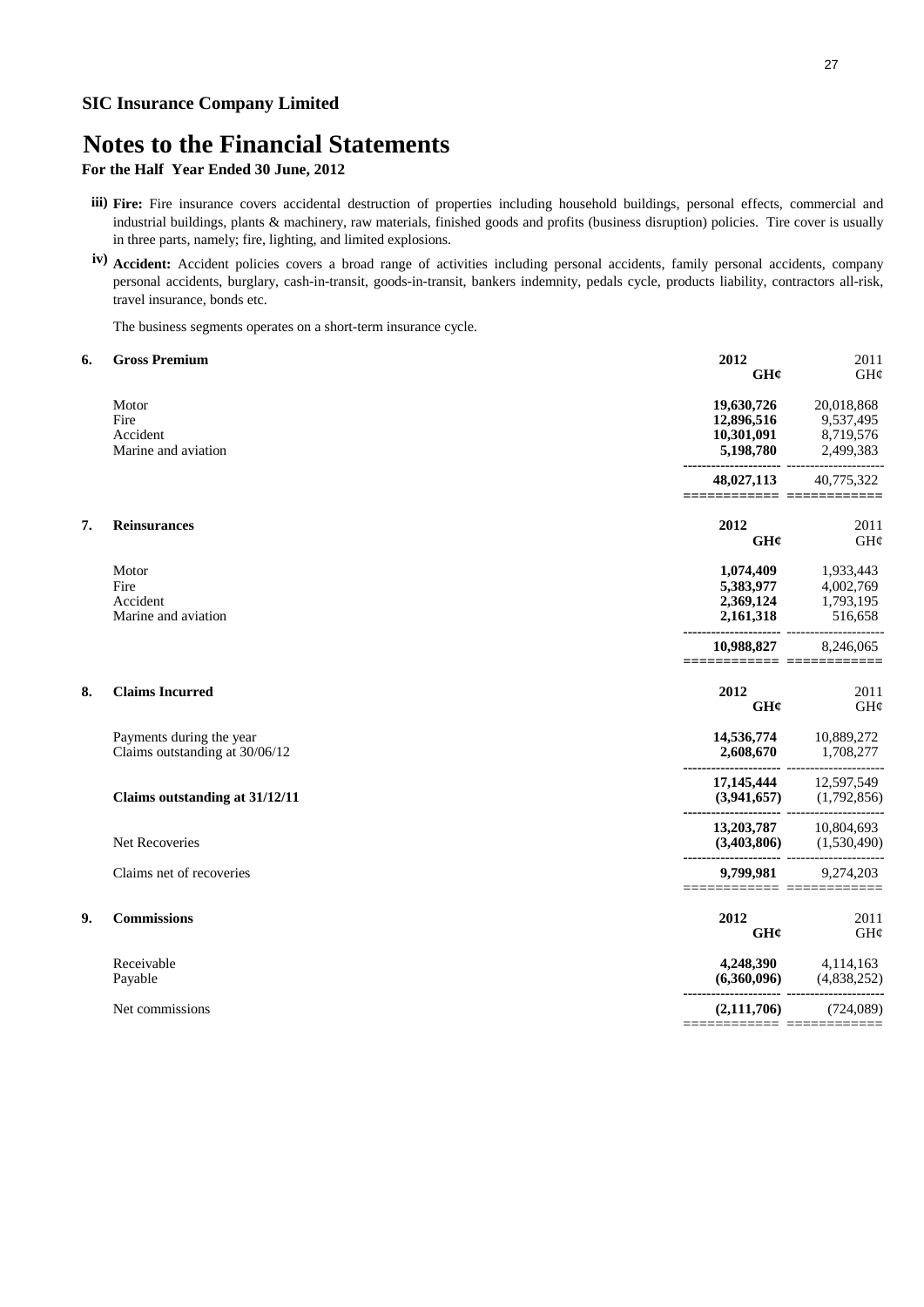**For the Half Year Ended 30 June, 2012**

| 10.<br><b>Management Expenses</b>     | 2012           | 2011           |
|---------------------------------------|----------------|----------------|
| The following items have been charged | GHC            | GH¢            |
| in arriving at operating profit       |                |                |
| Staff cost                            | 11,069,063     | 8,908,558      |
| Depreciation                          | 696,257        | 695,168        |
| Amortisation                          | 56,095         | $\blacksquare$ |
| Audit fees                            |                | $\blacksquare$ |
| Donations                             | 21,088         | 24,979         |
| Directors' emolument                  | 402,704        | 120,043        |
| Bad debt                              | $\blacksquare$ |                |

|     |                              |   | 2012      | 2011    |
|-----|------------------------------|---|-----------|---------|
| 11. | <b>Investment Income</b>     | V | GHC       | GH¢     |
|     | Dividend                     |   | 983,445   | 622,793 |
|     | Mortgage loans interest      |   |           |         |
|     | Interest on bank deposits    |   | 276,973   | 180,048 |
|     | Interest on treasury bills   |   | 15,949    | 129,830 |
|     | Other investment income      |   | 137,686   | 17,330  |
|     |                              |   | 1,414,054 | 950,001 |
| 12. | <b>Other Income</b>          | V | 2012      | 2011    |
|     |                              |   | GHC       | GH¢     |
|     | Rent                         |   | 317,233   | 158,197 |
|     | Profit on disposal of assets |   |           | 126,026 |
|     | Sundry income                |   | 659,916   | 251,019 |
|     | Gain on exchange             |   | 1,393,711 | 317,360 |
|     |                              |   | 2,370,860 | 852,602 |
|     |                              |   |           |         |

### **13. Earnings per share**

Basic earnings per share is calculated by dividing the profit attributable to equity holders of the company by the weighted average number of ordinary shares in issue during the year, excluding ordinary shares purchased by the company and held as treasury shares

|                                                                                                            | 2012<br>GHC              | 2011<br>GH¢              |
|------------------------------------------------------------------------------------------------------------|--------------------------|--------------------------|
| Profit attributable to the company's equity holders<br>Weighted average number of ordinary shares in issue | 7.828.276<br>195,645,000 | 6.758.752<br>195,645,000 |
| <b>Basic earnings per share</b>                                                                            | 0.0400                   | 0.0345                   |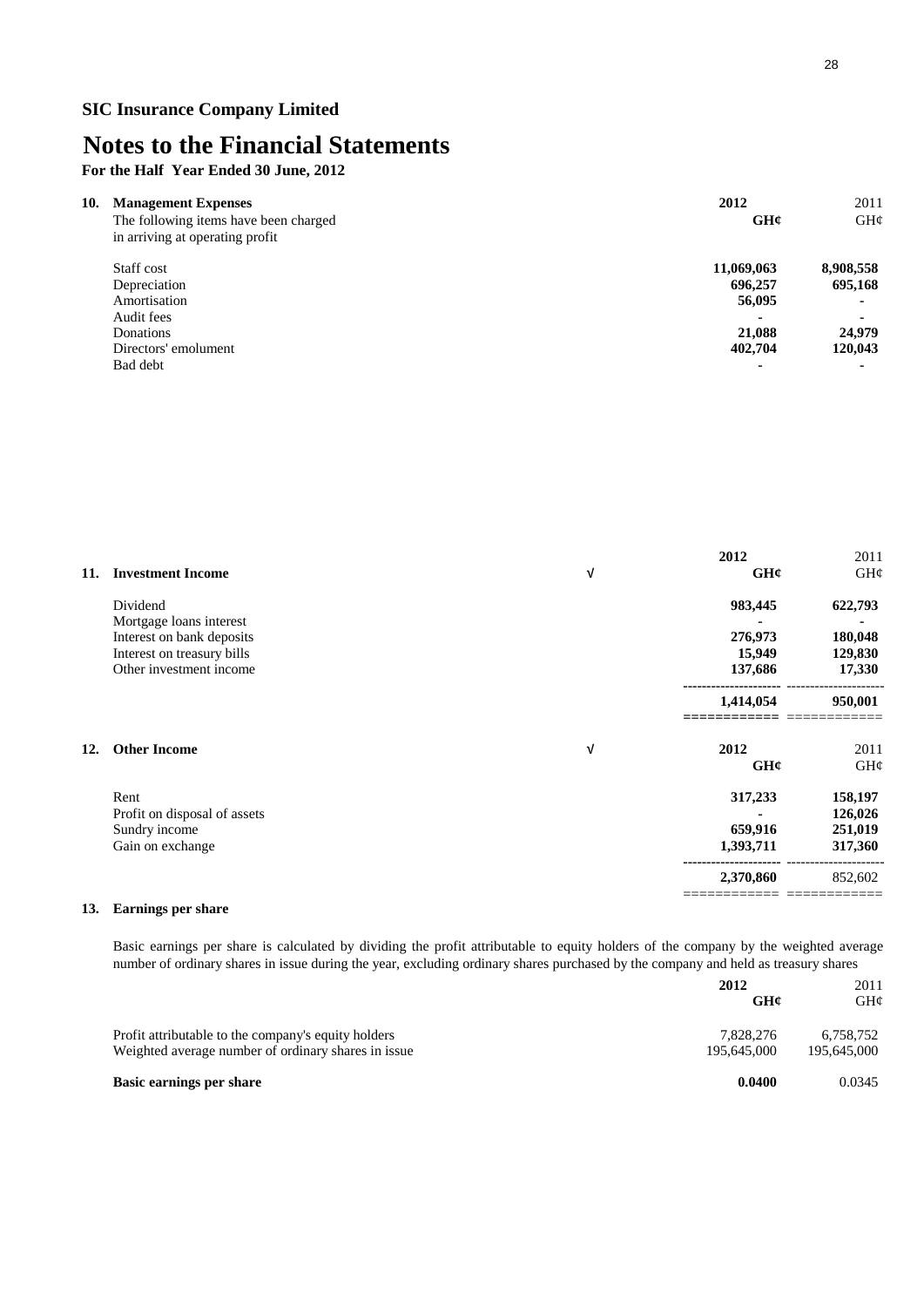**For the Half Year Ended 30 June, 2012**

#### **14. Financial instruments classification summary**

The Company's Financial Assets are summarised below by measurement category as follows:

|                                                                                                                                   | 2012                                                          | 2011                |
|-----------------------------------------------------------------------------------------------------------------------------------|---------------------------------------------------------------|---------------------|
|                                                                                                                                   | GHC                                                           | GH¢                 |
| Available-for-sale (Note 15)                                                                                                      | 43,891,035                                                    | 34,423,085          |
| Receivables (including insurance receivables) (Note 16)                                                                           | 47,449,284                                                    | 30,444,778          |
| The Company does not hold financial assets in the category of held-to-maturity as well as Fair value designated<br>through income |                                                               |                     |
| 15. Available-for-sale financial assets                                                                                           | 2012<br>GHC                                                   | 2011<br>GH¢         |
| I). Equity securities:                                                                                                            |                                                               |                     |
| Listed                                                                                                                            | 10,030,672                                                    | 10,133,684          |
| Unlisted                                                                                                                          | 33,860,364                                                    | 24,289,401          |
| ii). Debt securities                                                                                                              |                                                               |                     |
| Unlisted - fixed interest rate                                                                                                    |                                                               |                     |
| Total available-for-sale financial assets                                                                                         | 43,891,035<br>=====================                           | 34,423,085          |
| 16. Receivables                                                                                                                   |                                                               |                     |
|                                                                                                                                   | 2012                                                          | 2011                |
|                                                                                                                                   | GH¢                                                           | GH¢                 |
| i). Receivables arising from insurance and reinsurance contracts:                                                                 |                                                               |                     |
| Due from contract holders                                                                                                         | 41,973,851                                                    | 28,685,878          |
| Due from agents, brokers and intermediaries                                                                                       |                                                               | 5,051,384 1,541,742 |
| Prepayments                                                                                                                       | 424,049                                                       | 217,158             |
| Total receivables including insurance receivables                                                                                 | 47,449,284<br>                                                | 30,444,778          |
| Current portion                                                                                                                   | 47,449,284 30,444,778<br>---------------------- ------------- |                     |
|                                                                                                                                   |                                                               |                     |

The company's receivables are non-interest bearing assets. Management has assessed all receivables for impairment purposes, as at the end of the half year there were no impariment losses.

| 17. Insurance Liabilities and Reinsurance Assets                                                             | 2012<br>GHC                        | 2011<br>GHC                        |
|--------------------------------------------------------------------------------------------------------------|------------------------------------|------------------------------------|
| Claims reported and loss adjustment expenses<br>Claims incurred but not reported (IBNR)<br>Unearned premiums | 2,173,892<br>434,778<br>34,703,546 | 1.423.564<br>284.713<br>27,024,506 |
| <b>Total insurance liabilities</b>                                                                           | 37.312.216                         | 28,732,783                         |

The gross claims reported, the loss adjustment expenses liabilities and the liability for claims incurred but not reported are net of expected recoveries from salvage and subrogation.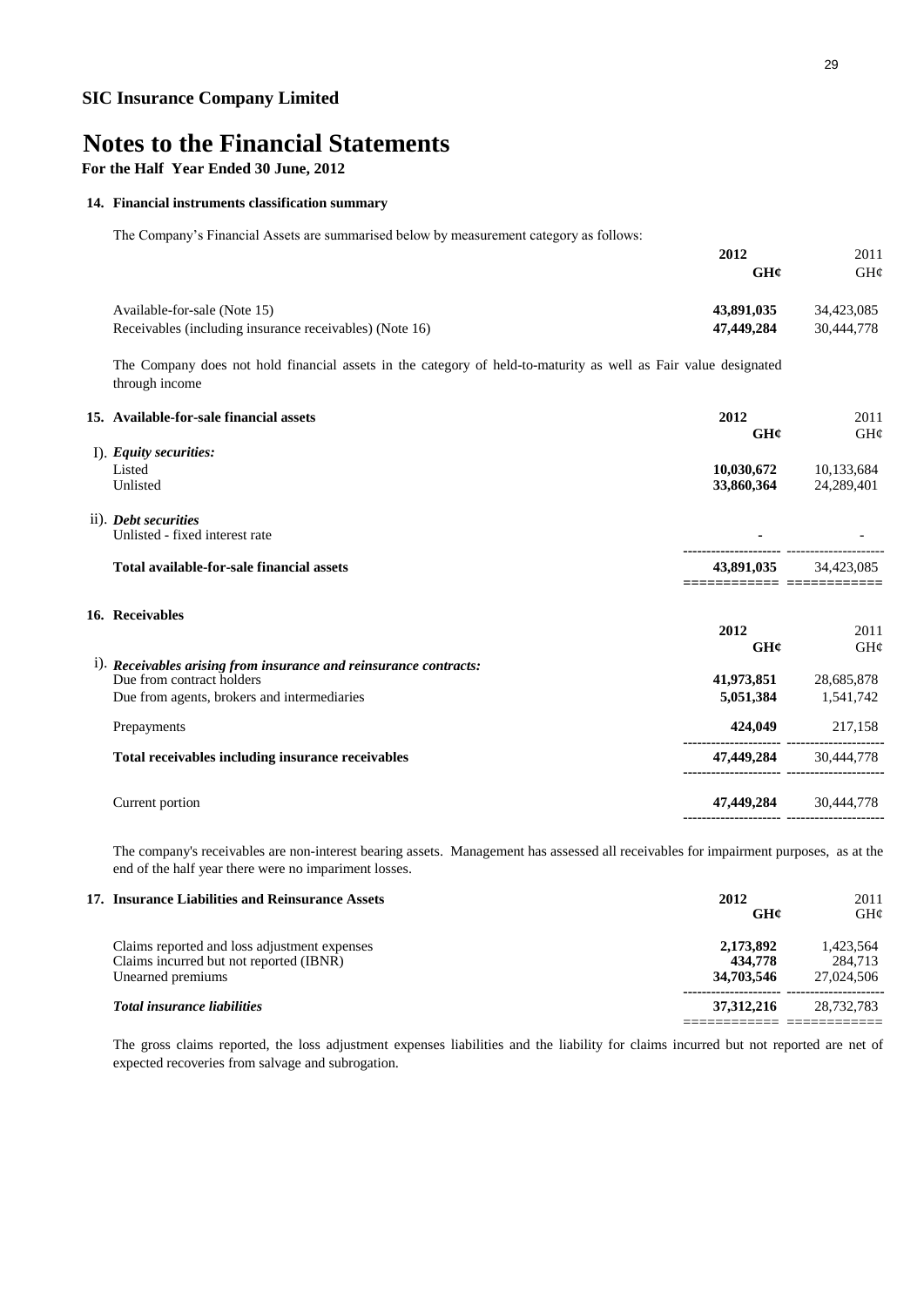**For the Half Year Ended 30 June, 2012**

| 18. | <b>Taxation</b>             |                |                      |                |            |
|-----|-----------------------------|----------------|----------------------|----------------|------------|
|     | (a) Income Tax Payable      | At             | Charge               | Paym't during  | At         |
|     |                             | 1 Jan          | for the period       | the period     | 31 June    |
|     |                             | GH¢            | $\mathrm{GH}\varphi$ | GH¢            | GH¢        |
|     | 1997-2004                   | 682,700        |                      |                | 682,700    |
|     | 2005                        | (732, 602)     |                      |                | (732, 602) |
|     | 2006                        | (491, 232)     |                      |                | (491, 232) |
|     | 2007                        | (73, 173)      |                      |                | (73, 173)  |
|     | 2008                        | 1,424,825      |                      |                | 1,424,825  |
|     | 2009                        | 982,551        |                      |                | 982,551    |
|     | 2010                        | 1,341,094      |                      | $\overline{a}$ | 1,341,094  |
|     | 2011                        | 438,543        |                      |                | 438,543    |
|     | 2012                        | $\blacksquare$ | 2,207,975            | (863,925)      | 1,344,050  |
|     | Tax credit                  |                |                      |                |            |
|     | 1998-1999                   | (200)          |                      |                | (200)      |
|     | Capital gains tax           | 5,076          |                      |                | 5,076      |
|     |                             | 3,577,582      | 2,207,975            | (863,925)      | 4,921,632  |
|     | (b) Reconstruction Levy     |                |                      |                |            |
|     | 2001 - 2004                 | 364,800        |                      |                | 364,800    |
|     | 2005                        | (170, 800)     |                      |                | (170, 800) |
|     | 2006                        | 41,700         |                      |                | 41,700     |
|     | 2009                        | (44, 114)      |                      |                | (44, 114)  |
|     | 2010                        | 163,368        |                      |                | 163,368    |
|     | 2011                        |                |                      | (269,792)      | (269,792)  |
|     |                             | 354,954        |                      | (269,792)      | 85,162     |
|     |                             | 3,932,536      | 2,207,975            | (1, 133, 717)  | 5,006,794  |
|     | (c) Income Tax Expenses     |                |                      | 2012           | 2011       |
|     |                             |                |                      | GHC            | GH¢        |
|     | Corporate tax               |                |                      | 2,207,975      | 846,500    |
|     | National Stabilization Levy |                |                      |                |            |
|     | Deferred tax                |                |                      |                |            |
|     |                             |                |                      | 2,207,975      | 846,500    |

========================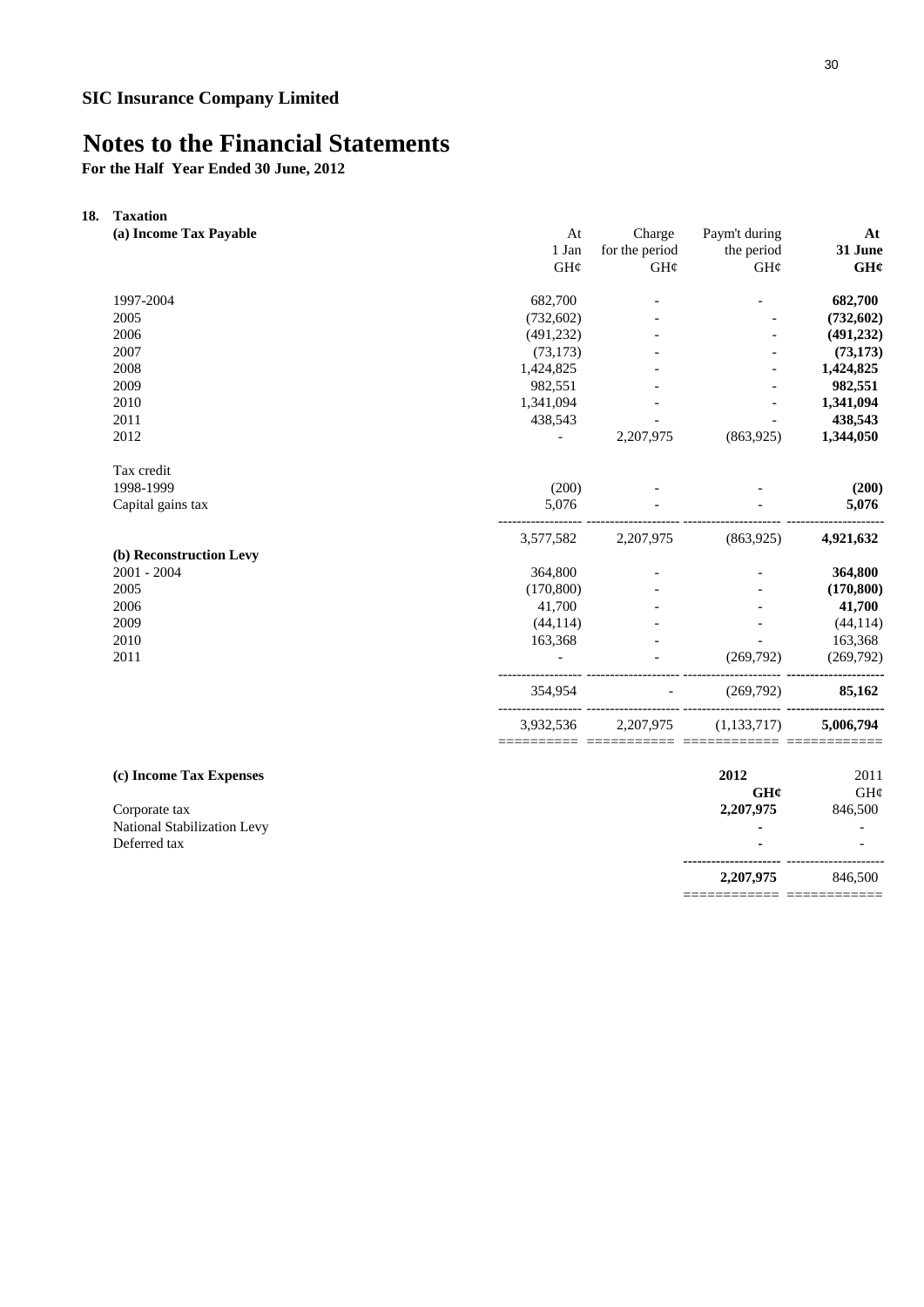**For the Half Year Ended 30 June, 2012 Continued**

|                                                                             | 2012<br>GHC                           | 2011<br>GHC |
|-----------------------------------------------------------------------------|---------------------------------------|-------------|
| (d) Deferred Tax<br>Balance at 1st January<br>Accelerated capital allowance | 2,855,799<br>$\overline{\phantom{0}}$ | 2,896,707   |
| Balance at 31 June                                                          | 2,855,799                             | 2,896,707   |

### **19 Stated Capital**

- (a) The number of authorised shares is 500,000,000 of no par value.
- (b) The number of shares issued is 195,645,000.
- (c) The number of shares fully paid is 195,645,000.
- (d) Stated capital is made up as follows:

Issued and fully paid **25,000,000**

**--------------------- 25,000,000 ============**

**Amount GH¢**

(e) There are no shares in treasury and no call or installment unpaid on any share.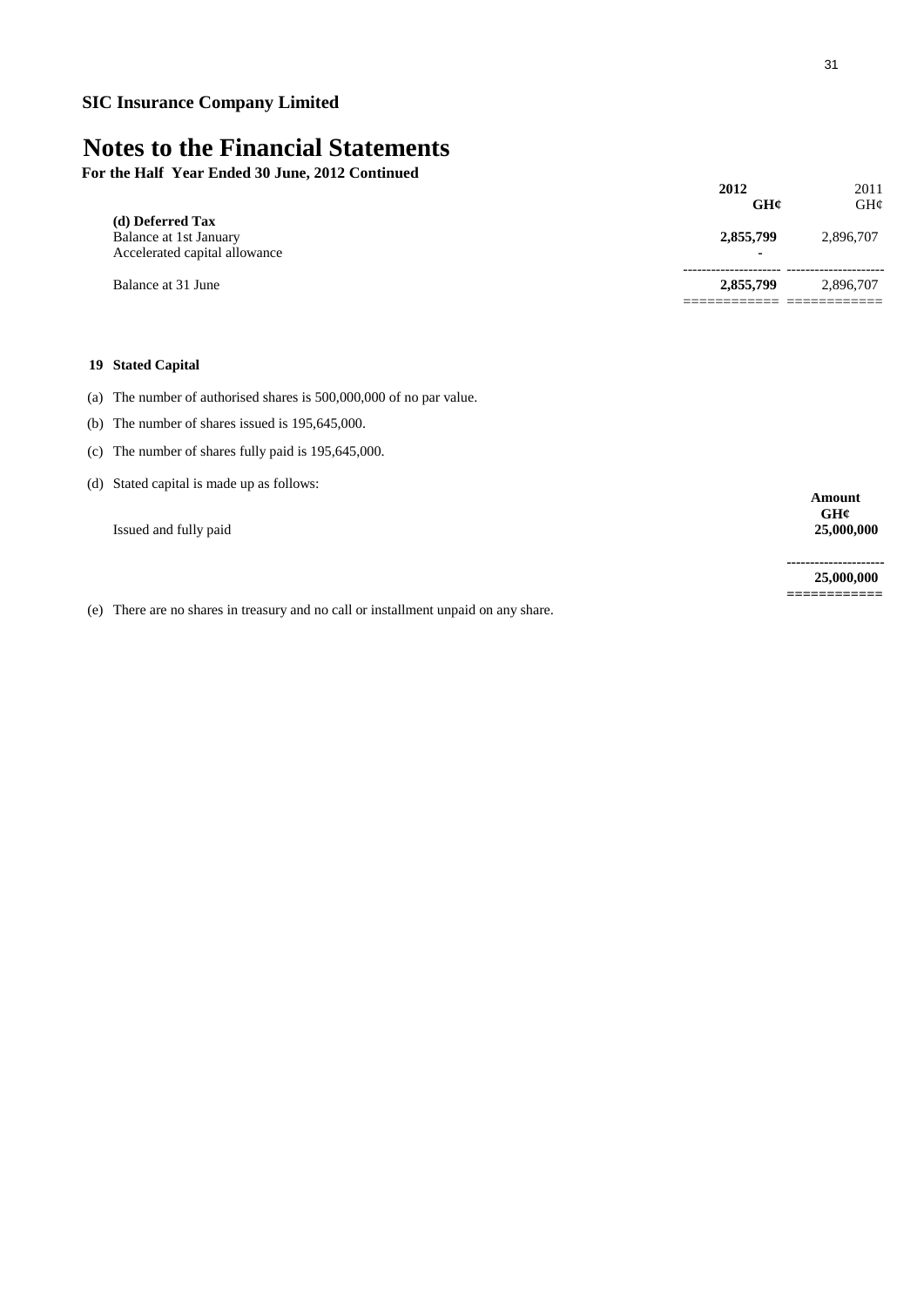# **Notes to the Financial Statements**

### **For the Half Year Ended 30 June, 2012 Continued**

### **20 Capital Surplus**

The movement in the Capital Surplus account for the year is as follows:

|                                   | 2012<br>GHC | 2011<br>GH¢              |
|-----------------------------------|-------------|--------------------------|
| Balance at 1 January              | 9,316,952   | 9,316,952                |
| <b>Revaluation Surplus</b>        | ۰           | $\overline{\phantom{0}}$ |
| <b>Transfer to Stated Capital</b> |             | $\overline{\phantom{a}}$ |
| Balance at 30 June                | 9,316,952   | 9,316,952                |
|                                   |             |                          |

| 21 Contingency Reserve                               | 2012<br>GHC             | 2011<br>GH¢             |
|------------------------------------------------------|-------------------------|-------------------------|
| Balance at 1 January<br>Transfer from income surplus | 14,892,702<br>1,440,813 | 12,501,991<br>1,223,260 |
| Balance at 30 June                                   | 16,333,515              | 13,725,251              |

This represents sums set aside to cover fluctuation in securities and variations in statistical estimate in accordance with the Insurance Act, 2007 (Act 724).

| 22 Available-for-sale reserves         | 2012                     | 2011                    |
|----------------------------------------|--------------------------|-------------------------|
|                                        | GHC                      | GHC                     |
| Balance at 1 January<br>Fair valuation | 15,385,142<br>(309, 755) | 10,917,208<br><b>м.</b> |
| Balance at 30 June                     | 15,075,387               | 10,917,208              |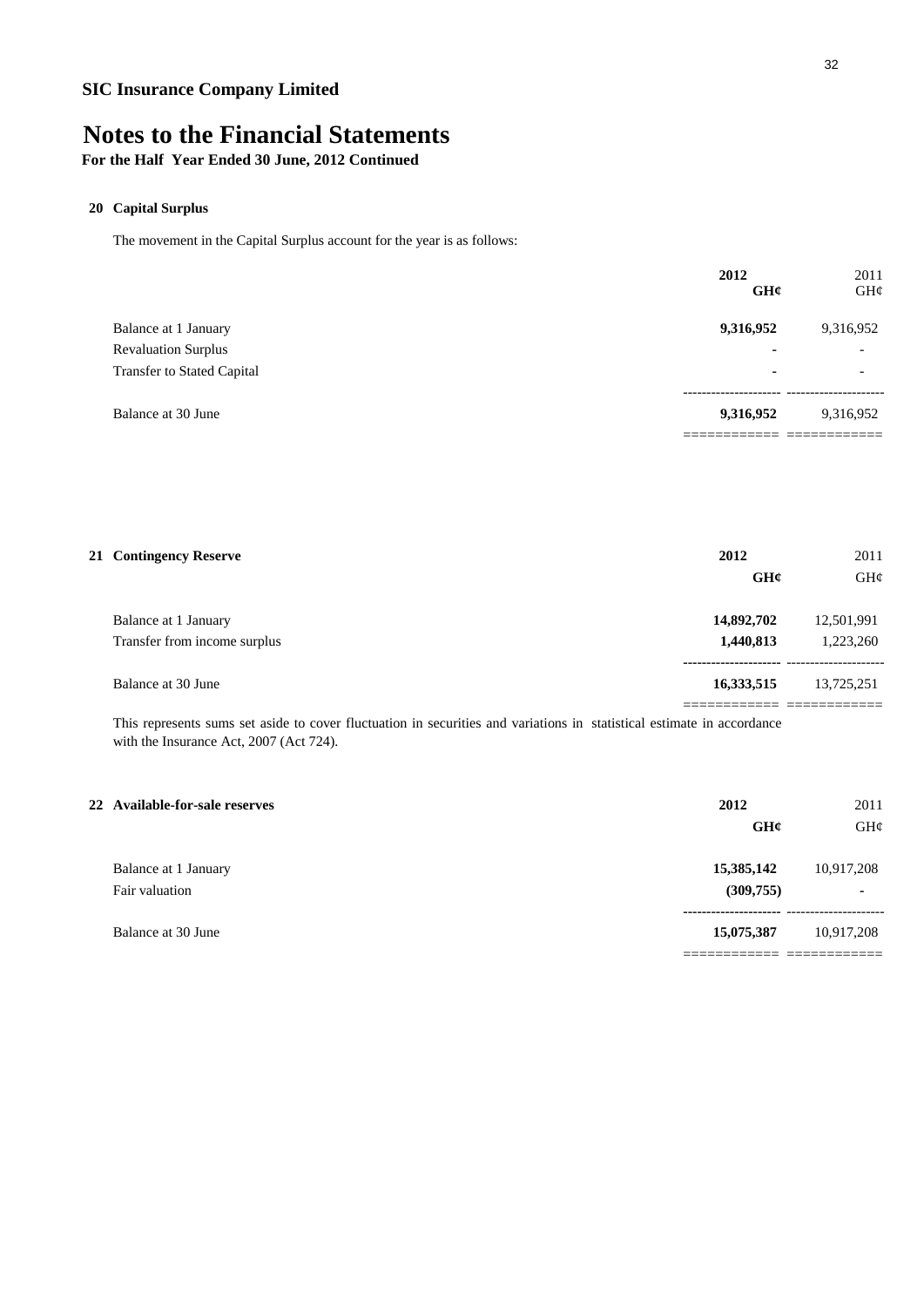**For the Half Year Ended 30 June, 2012 Continued**

### **23 Property, Plant and Equipment**

|                             | At         |                  |                 | At         |
|-----------------------------|------------|------------------|-----------------|------------|
| <b>Cost/Valuation</b>       | 1 Jan      | <b>Additions</b> | Disposal        | 31 June    |
|                             | GH¢        | GH¢              | $GH\mathcal{C}$ | GH¢        |
| <b>Leasehold Buildings</b>  | 8,348,229  | 51,100           |                 | 8,399,329  |
| Leasehold Land              | 3,993,710  | 9,437            |                 | 4,003,147  |
| Freehold Buildings          | 5,671,229  | 17,940           |                 | 5,689,169  |
| Freehold Land               | 1,529,370  |                  |                 | 1,529,370  |
| Computers                   | 789,861    | 54,485           |                 | 844,346    |
| Capital work in progress    | 1,678,019  | 238,796          |                 | 1,916,815  |
| Other Machinery & Equipment | 3,755,657  | 628,671          |                 | 4,384,328  |
|                             | 25,766,075 | 1,000,429        |                 | 26,766,504 |
|                             | At         | Charge for       |                 | At         |
| <b>Depreciation</b>         | 1 Jan      | the year         | Disposal        | 31 June    |
|                             | GH¢        | GH¢              | GH¢             | GH¢        |
| Leasehold Buildings         | 1,381,899  | 115,135          |                 | 1,497,034  |
| Leasehold Land              | 859,737    | 195,805          |                 | 1,055,542  |
| <b>Freehold Buildings</b>   | 232,545    | 28,446           |                 | 260,991    |
| Computers                   | 727,316    | 88,615           |                 | 815,931    |
| Other Machinery & Equipment | 2,485,618  | 268,257          |                 | 2,753,875  |
|                             | 5,687,115  | 696.257          |                 | 6,383,372  |
| Net book value              |            |                  |                 |            |

| <b>At 30 June 2012</b> | 20,383,131                              |
|------------------------|-----------------------------------------|
| At 30 June 2011        | __________<br>___________<br>20,045,798 |
|                        |                                         |

Depreciation expense of GH¢696257.00 has been charged in management expenses. The landed properties were professionally valued by a consortium of Valuers namely, Koaconsult Limited and Valuation and Development Services at 31 March 2008 on the basis of their open market values.

| <b>Disposal of Assets</b> |                          |          |                          |           |
|---------------------------|--------------------------|----------|--------------------------|-----------|
|                           | Property, Plant & Equip. |          | <b>Shares</b>            |           |
|                           | 2012                     | 2011     | 2012                     | 2011      |
|                           | GHC                      | GH@      | GHC                      | GH¢       |
| Cost                      | $\blacksquare$           | 25,200   |                          | 1,077     |
| Accumulated depreciation  | $\blacksquare$           | (25,200) | $\overline{\phantom{0}}$ |           |
| Net book value            | ۰                        |          |                          | 1,077     |
| Proceeds from sale        | $\blacksquare$           | (9,194)  | $\blacksquare$           | (63, 835) |
| Profit on disposal        | ٠                        | (9,194)  |                          | (62, 758) |
|                           |                          |          |                          |           |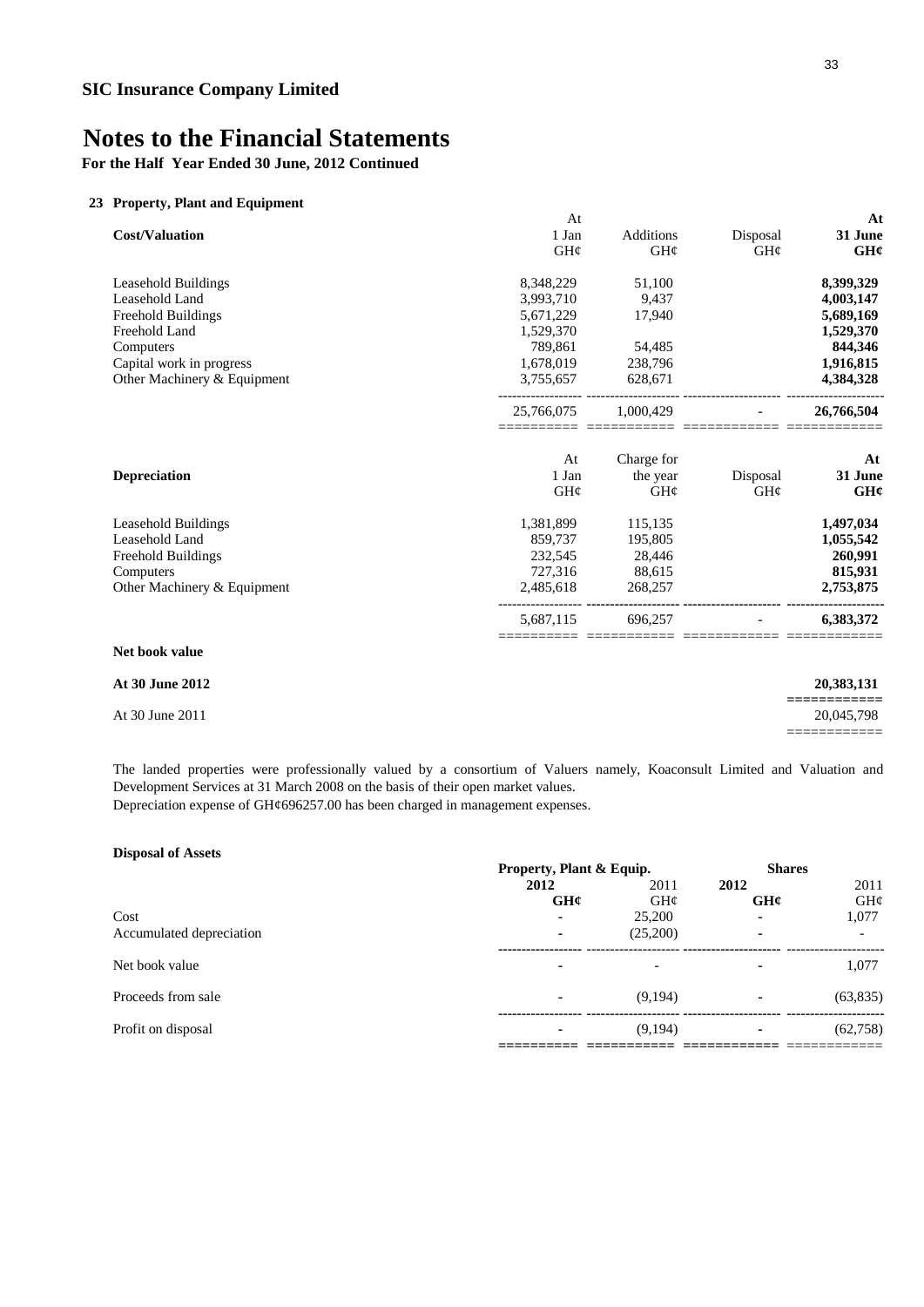**For the Half Year Ended 30 June, 2012 Continued**

### **24 Investment Properties**

| <b>Cost/Valuation</b>                                    | At<br>l Jan<br>GH@     | Additions<br>GHC                   | At<br>30 June<br>GH¢   |
|----------------------------------------------------------|------------------------|------------------------------------|------------------------|
| <b>Leasehold Properties</b><br>Freehold Land & Buildings | 4,871,105<br>1,142,700 | 43.381<br>$\overline{\phantom{0}}$ | 4,914,486<br>1,142,700 |
|                                                          | 6,013,805              | 43.381                             | 6,057,186              |
|                                                          |                        |                                    |                        |

### **25 Intangible Assets**

|                           | At              |                 |                 | At        |
|---------------------------|-----------------|-----------------|-----------------|-----------|
| <b>Cost/Valuation</b>     | 1 Jan           | Revaluation     | Additions       | 30 June   |
|                           | $GH\mathcal{C}$ | $GH\mathcal{C}$ | $GH\mathcal{C}$ | GH¢       |
| <b>Computer Softwares</b> | 924,440         |                 | 421,830         | 1,346,270 |
|                           | 924,440         |                 | 421,830         | 1,346,270 |
| Amortisation              |                 | At              | Charge          | At        |
|                           |                 | 1 Jan           | for year        | 30 June   |
|                           |                 | $GH\mathcal{C}$ | $GH\mathcal{C}$ | GH¢       |
| <b>Computer Softwares</b> |                 | 616,294         | 56,095          | 672,389   |
|                           |                 | 616,294         | 56,095          | 672,389   |
| Net book value            |                 |                 |                 |           |

### **At 30 June 2012** 673,881

At 31 June 2011 389,169

**============**

============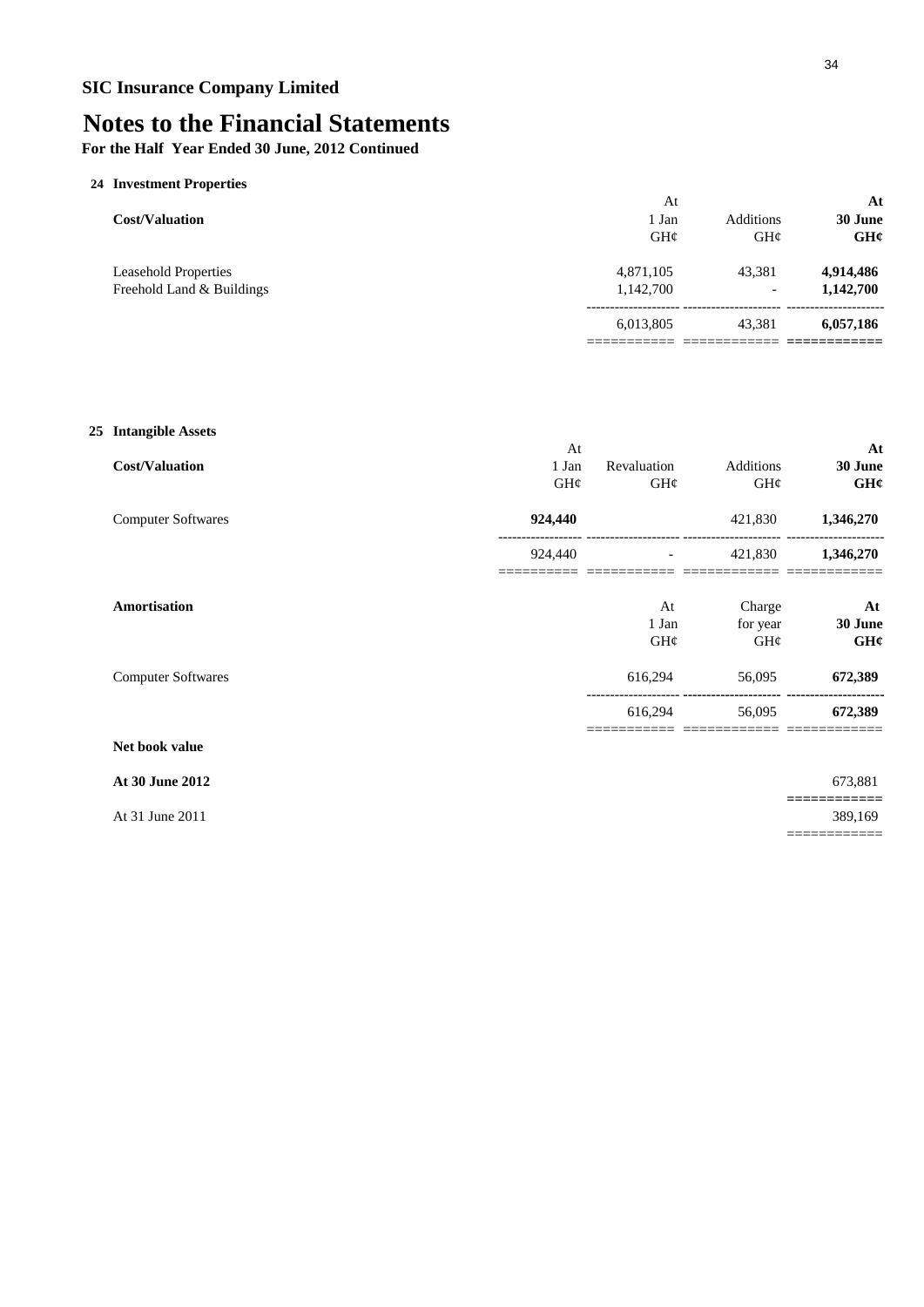# **Notes to the Financial Statements**

**For the Half Year Ended 30 June, 2012 Continued**

| <b>26 Long Term Investments</b>                  |                                                    | 2012<br>GHC                              | 2011<br>GH¢                       |
|--------------------------------------------------|----------------------------------------------------|------------------------------------------|-----------------------------------|
| Mortgage loans                                   |                                                    |                                          | 22,287                            |
| Equity shares<br>HFC house bonds                 |                                                    | 36,889,613<br>747,633                    | 22,287<br>34,093,207<br>752,127   |
|                                                  |                                                    | 37,637,246<br>========================== | 34,867,621                        |
| <b>Investment in Subsidiary</b>                  |                                                    | 2012<br>GHC                              | 2011<br>GH¢                       |
| Balance 1 January<br>Additions during the year   |                                                    | 1,865,492                                | 1,865,492                         |
| Balance 30 June                                  |                                                    | 1,865,492                                | 1,865,492                         |
| The subsidiary company is:                       | <b>Nature of</b><br>business                       | Number of<br>shares                      | % Interest<br>held                |
| SIC Financial Services Limited                   | Investment advisory,<br>asset & fund<br>management | 3,000                                    | 70                                |
| 28 Investment in Associated Company              |                                                    | 2012<br>GH¢                              | 2011<br>$\mathrm{GH}\mathfrak{C}$ |
| Balance 1 January<br>Additions during the year   |                                                    | 5,073,215                                | 5,073,215                         |
| Balance 30 June                                  |                                                    | 5,073,215                                | 5,073,215                         |
| The associated company is:                       | Nature of<br>business                              | Number of<br>shares '000                 | % Interest<br>held                |
| SIC Life Company Limited                         | Life Assurance                                     | 20,000,000                               | 20                                |
| 29 Short-Term Investments                        |                                                    | 2012<br>GH¢                              | 2011<br>GH¢                       |
| Ghana Gov't treasury bills<br>Bank time deposits |                                                    | 716,651<br>8,796,797                     | 2,407,330<br>6,156,770            |

**--------------------- --------------------- 9,513,449** 8,564,100

**============** ============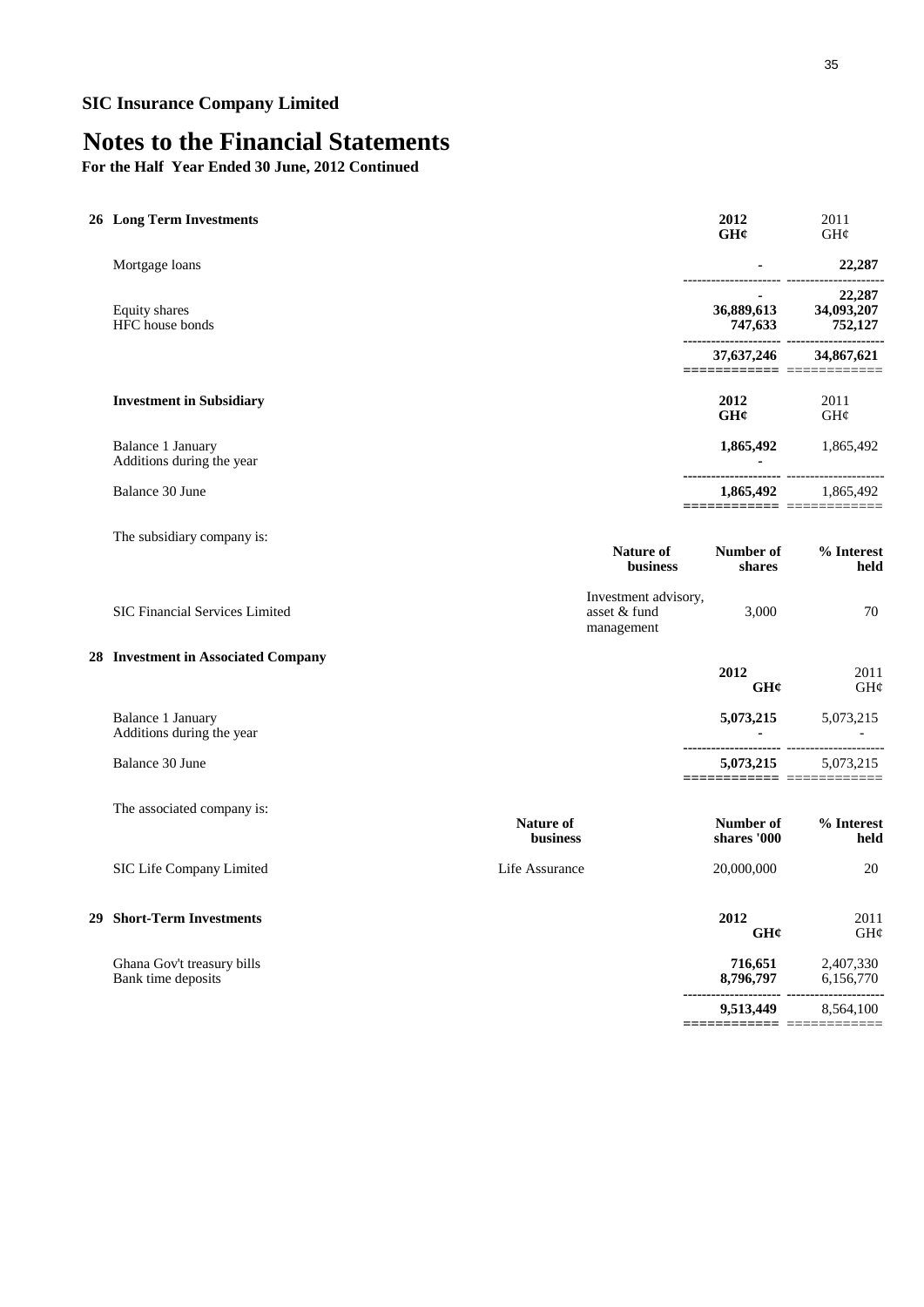**For the Half Year Ended 30 June, 2012 Continued**

| 30 Lease Deposit                                                                                                        | 2012<br>GHC        | 2011<br>GHC                   |
|-------------------------------------------------------------------------------------------------------------------------|--------------------|-------------------------------|
| Horizon Finance & Leasing Company Limited<br>Ecobank Leasing Company Limited<br>Dalex Finance & Leasing Company Limited | 568,942<br>429,286 | 568,942<br>320,000<br>973.914 |
|                                                                                                                         | 998.228            | 1.862.856                     |

The company entered into back to back leasing arrangement with the above named leasing companies. It therefore made cash deposits to the tune of the assets leased, interest income is received on the deposits made, whilst the company also bears the cost of lease interest.

### **31 Trade & Other Receivables 2012** 2011 **GH¢** GH¢ Premium Debtors **41,973,851** 38,415,129 --------------------- --------------------- **41,973,851** 38,415,129 Accrued Income and Prepayments **424,049** 852,698 Staff Debtors **652,785** 306,461 SIC - Life Account **1,665,906** 1,498,269 Sundry Debtors **3,485,038** 1,724,213 Agents & Reinsurance Balance **14,703,696** 14,980,662 **--------------------- --------------------- 62,905,324** 57,777,432 **============ ============ 32 Trade & Other Payables 2012** 2011 **GH¢** GH¢ Agents & Reinsurers **19,700,060** 18,454,761 Sundry Creditors **1,091,625** 6,050,566 Current A/C - Oil & Gas **3,062,695 --------------------- ---------------------**

**23,854,381** 24,505,327 ============ ============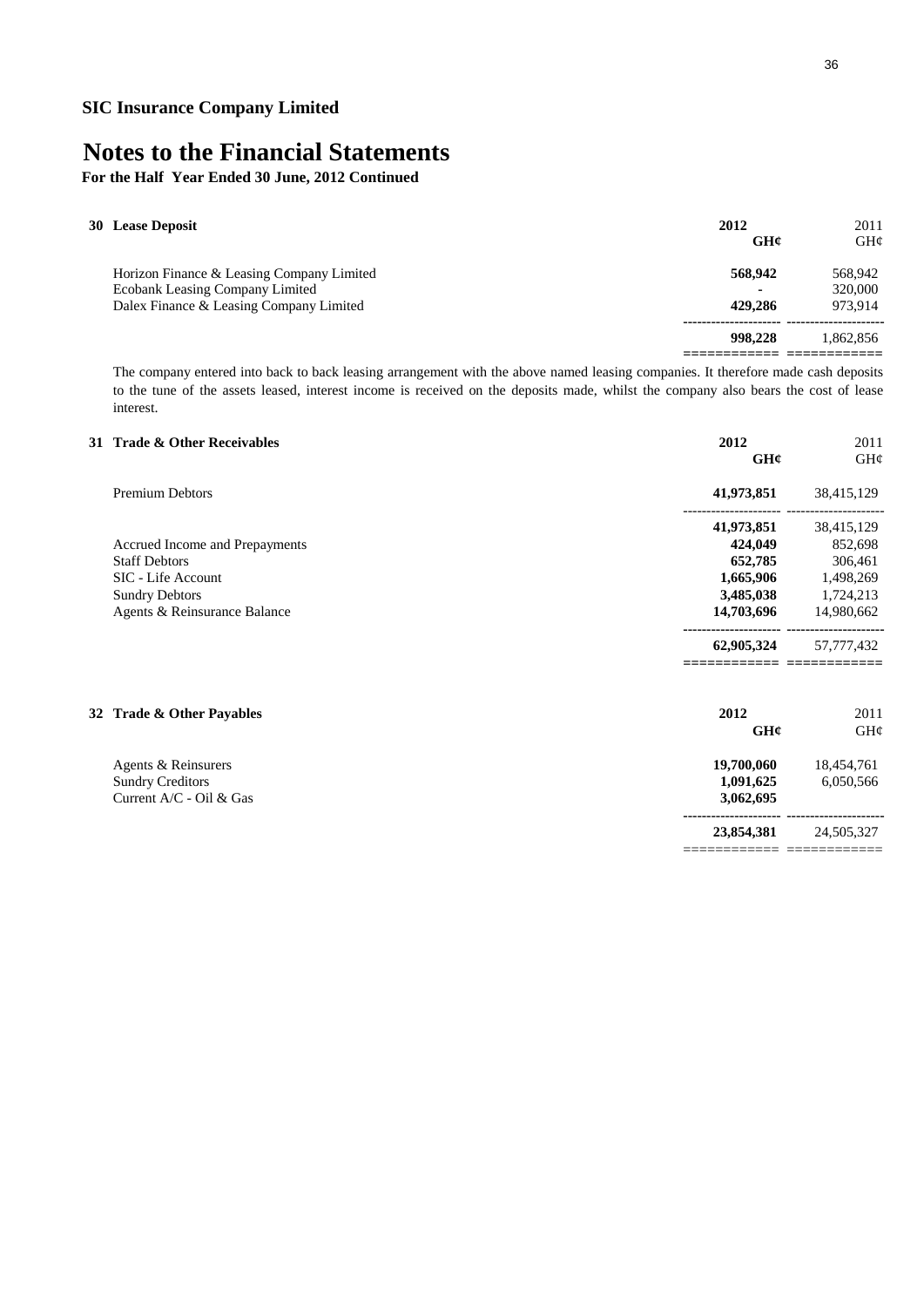**For the Half Year Ended 30 June, 2012 Continued**

| 33 | <b>Other Financial Liabilities</b>      | 2012<br>GH¢ | 2011<br>$GH\phi$ |
|----|-----------------------------------------|-------------|------------------|
|    | Ecobank Leasing Company Limited         |             |                  |
|    | Dalex Finance & Leasing Company Limited | 420,764     | 1,438,459        |
|    |                                         | 420,764     | 1,438,459        |
|    |                                         | 2012<br>GHC | 2011<br>GH¢      |
|    | <b>Analysis of Obligation</b>           |             |                  |
|    | Amount due within one year              | 240,135     | 756,875          |
|    | Amount due within two and five years    | 180,629     | 681,584          |
|    |                                         | 420,764     | 1,438,459        |
|    | 34 Cash and Cash Equivalents            |             |                  |
|    |                                         | 2012<br>GH¢ | 2011<br>$GH\phi$ |
|    | Cash at Bank and in hand                | 1,185,647   | 1,261,962        |
|    | <b>Short Term Deposits</b>              | 8,796,797   | 6,156,770        |
|    | <b>Government Securities</b>            | 716,651     | 2,407,330        |
|    |                                         | 10.699.096  | 9,826,062        |
|    |                                         |             |                  |

#### **35 Contingencies, Capital and Financial commitments**

The Company entered into various commitments in the normal course of Insurance business that are not reflected in the accompanying financial statements. There were no outstanding amounts at the end of the half year:

The Company has contingent liabilities in respect of claims and other matters arising in the ordinary course of business. It is not anticipated that any material liabilities will arise from the contingent liabilities.

The Company, like all other insurers, is subject to litigation in the normal course of its business. The Company does not believe that such litigation will have a material effect on its Profit or Loss and Financial condition.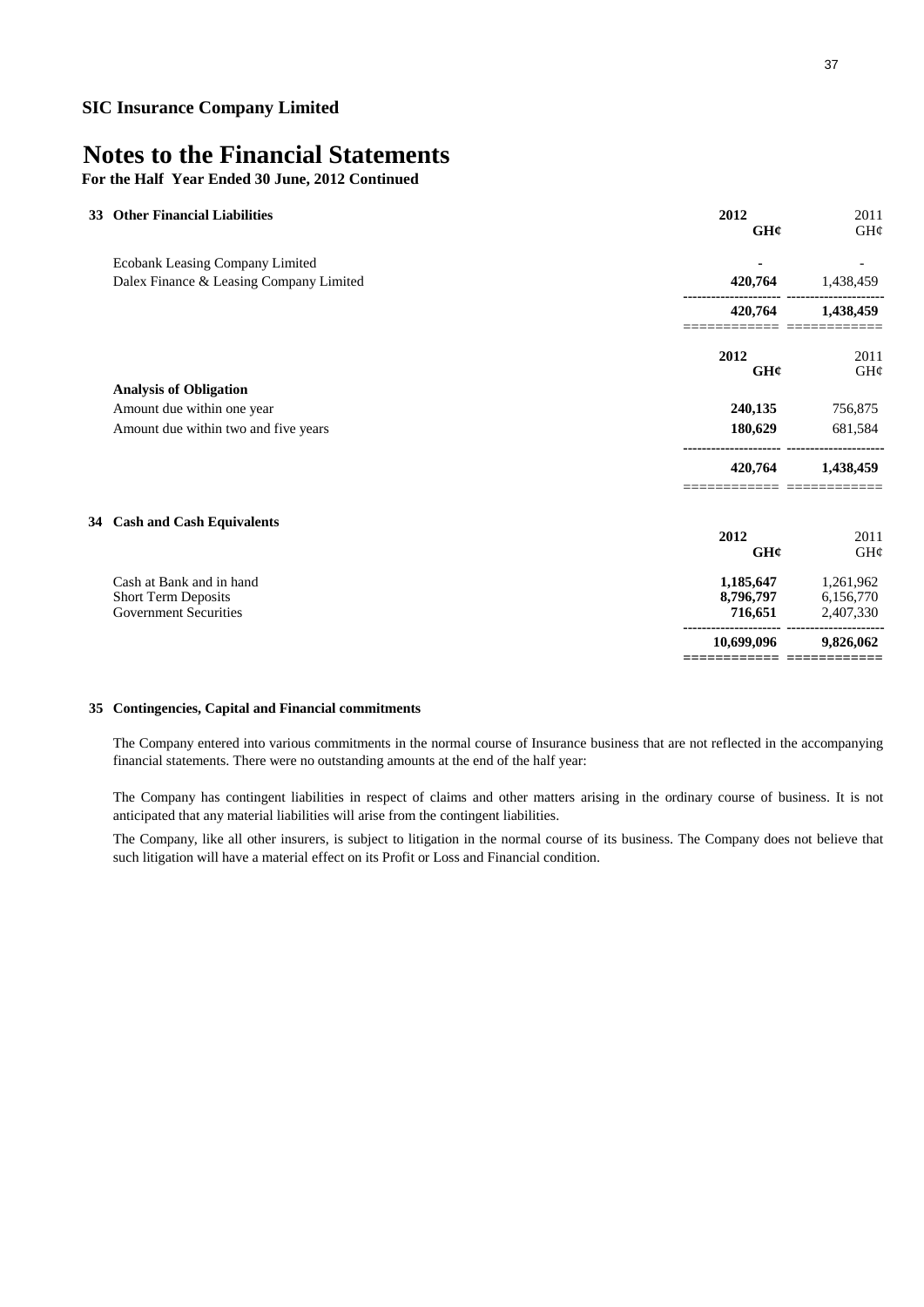**For the Half Year Ended 30 June, 2012 Continued**

#### **36 Related party transactions**

A number of business transactions are entered into with related parties in the normal course of business. These include Premiums, Claims, Facultative business, Commissions and Reinsurances. Additionally banking transactions are carried out with some related parties. These transactions were carried out on commercial terms and at market rates. The volumes of related party transactions, outstanding balances at the end of the half year are as follows:

|                                               | 2012    | 2011     |
|-----------------------------------------------|---------|----------|
|                                               | GH¢     | GH¢      |
| i) Social Security & National Insurance Trust |         |          |
| Premium income                                | 70,978  | (7, 869) |
| Claims paid                                   |         | 4,000    |
| ii) Ghana Reinsurance Company Limited         |         |          |
| Premium income                                | 27,503  | 40,036   |
| Claims paid                                   | 2,617   |          |
| Reinsurances premiums                         | 706,223 |          |
| Reinsurance recoveries                        |         |          |
| iii) SIC Life Insurance Company               |         |          |
| Premium income                                | 152,320 | 25,620   |
| Claims Paid                                   | 650     | 4,643    |
| Shared expenses                               |         |          |
| Rental income                                 |         |          |
| iv) Ghana Commercial Bank Limited             |         |          |
| Premium income                                | 298,799 | 69,940   |
| Claims paid                                   | 13,330  | 7,005    |
| <b>Bank</b> balance                           |         |          |
| v) Ghana Cocoa Board                          |         |          |
| Premium income                                | 230,626 | 67,306   |
| Claims paid                                   | 65,819  | 147,219  |
|                                               |         |          |

#### **37 Social responsibilities**

An amount of GH¢24,979.00 was spent on fulfilling the Social responsibility of the Company (2011: GH¢26,924.00)